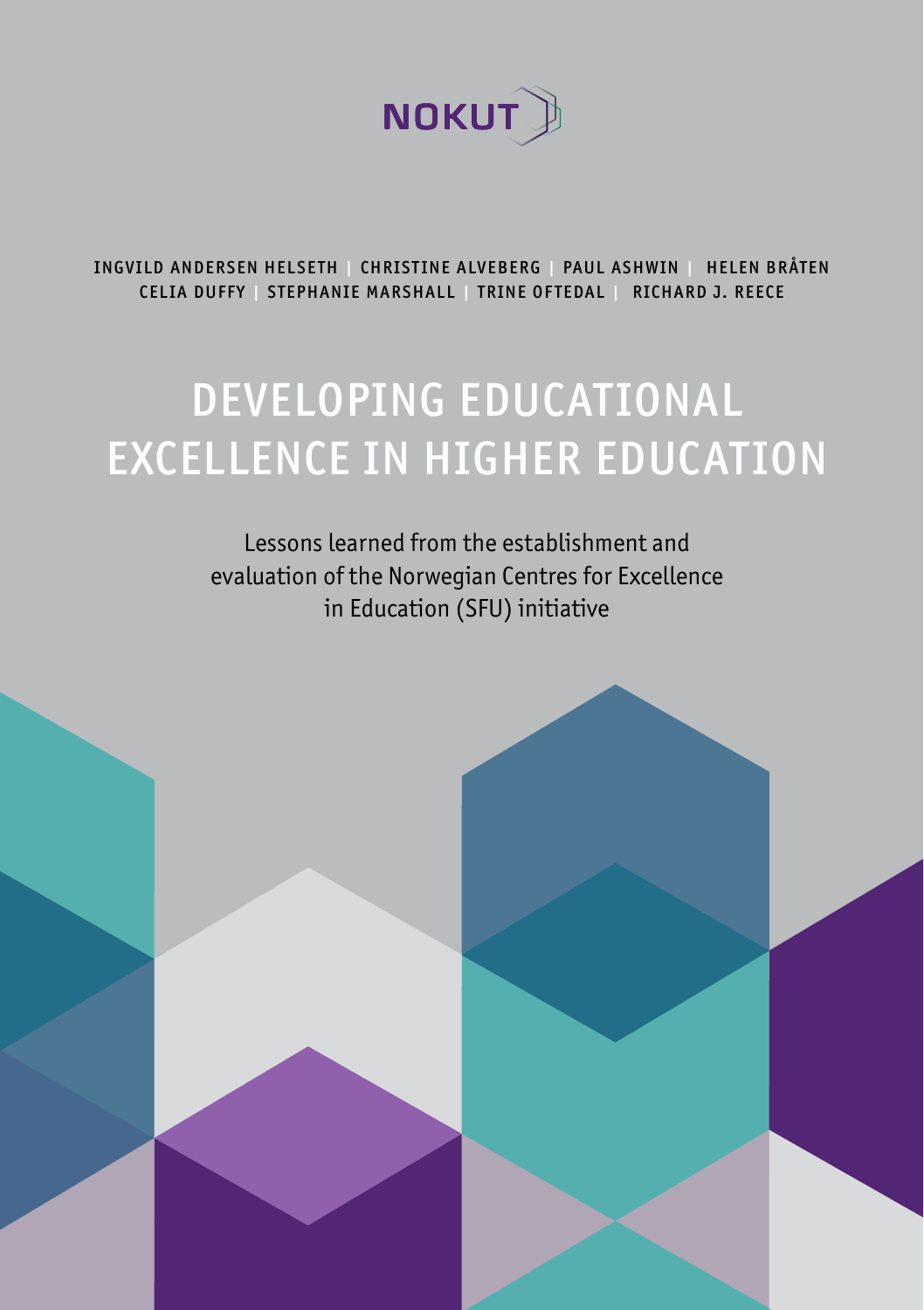**INGVILD ANDERSEN:** Ingvild.Andersen.Helseth@nokut.no **HELEN BRÅTEN:** Helen.Braten@nokut.no NOKUT – the Norwegian Agency for Quality Assurance in Education PO Box 578, N-1327 Lysaker, Norway

**CHRISTINE ALVEBERG:** ChristineAlveberg@gmail.com **TRINE OFTEDAL:** TrineOftedal@gmail.com Norwegian Union of Students (NSO), Holbergs gate 1, N-0166 Oslo, Norway

**PAUL ASHWIN:** Ashwin@lancaster.ac.uk Lancaster University, Faculty of Arts and Social Sciences, Lancaster University, UK

**CELIA DUFFY:** CeelsDuffy@gmail.com Royal Conservatoire of Scotland, 100 Renfrew Street, Glasgow, G2 3DB, UK

**STEPHANIE MARSHALL:** Stephanie.marshall@qmul.ac.uk Queen Mary University of London, Queen Mary University of London, Mile End Road, London E1 4NS, UK

**RICHARD J. REECE:** Richard.Reece@manchester.ac.uk The University of Manchester, Oxford Road, Manchester M13 9PT, UK

### DEVELOPING EDUCATIONAL EXCELLENCE IN HIGHER EDUCATION

Lessons learned from the establishment and evaluation of the Norwegian Centres for Excellence in Education (SFU) initiative

© NOKUT 2019 Layout: Bolt og Blomqvist Design Edition: 300 copies

Queries about this publication can be sent to: NOKUT, P.O. Box 578, 1327 Lysaker, Norway

www.nokut.no/sfu

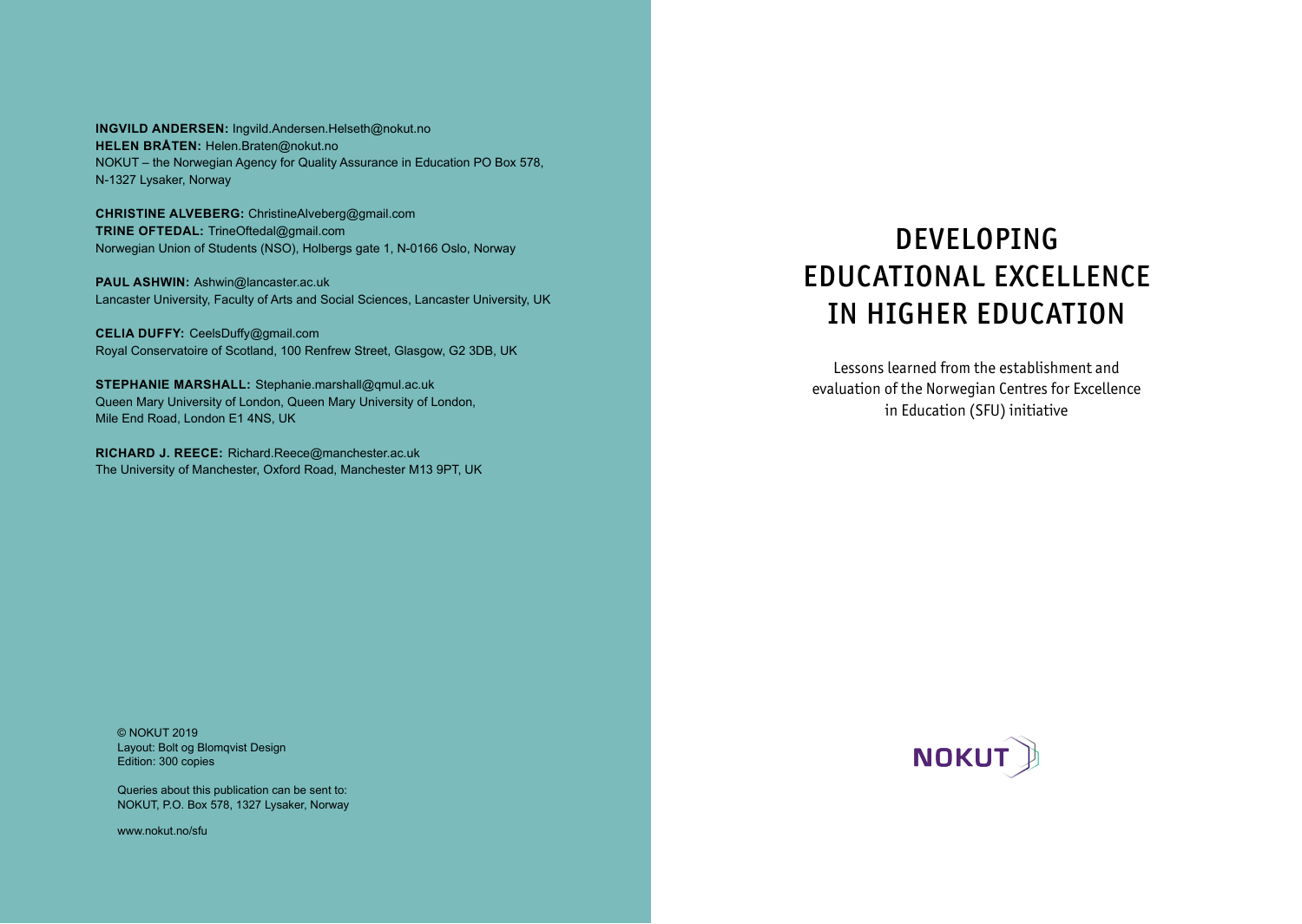### CONTENT

| 1. Short introduction to the SFU initiative in Norway                            | 12 |
|----------------------------------------------------------------------------------|----|
|                                                                                  |    |
|                                                                                  |    |
|                                                                                  |    |
|                                                                                  |    |
|                                                                                  |    |
|                                                                                  |    |
| 2. Characteristics of Teaching Excellence (TE) _________________________________ | 20 |
|                                                                                  |    |
|                                                                                  |    |
|                                                                                  |    |
| 3. Students as Partners as seen from an SFU perspective                          | 26 |
|                                                                                  |    |
|                                                                                  |    |
|                                                                                  |    |
| Nationally – as part of the assessment processes in the SFU initiative  31       |    |
|                                                                                  |    |
|                                                                                  |    |
| 4. Assessing Teaching Excellence                                                 | 34 |
| The approach of the interim evaluation to assessing teaching excellence 35       |    |
|                                                                                  |    |
|                                                                                  |    |
|                                                                                  |    |
|                                                                                  |    |
|                                                                                  |    |
|                                                                                  |    |

| 5. Barriers to the dissemination of excellent teaching practice          | 44 |
|--------------------------------------------------------------------------|----|
|                                                                          |    |
|                                                                          |    |
|                                                                          |    |
| Creating an environment where risk-taking and evaluation is the norm  48 |    |
|                                                                          |    |
|                                                                          |    |

#### **6. From Bridgehead to Embedded Practice? The aspirations and realities of the mid-term evaluation of three SFUs 50**

| Reflections on the success of the approach of the evaluation panel  54 |  |
|------------------------------------------------------------------------|--|
|                                                                        |  |

| 7. Academic Leadership – a background | 56 |
|---------------------------------------|----|
|                                       |    |
|                                       |    |
|                                       |    |
|                                       |    |

### **8. Lessons learned – what have NOKUT learnt through our work with the**

| SFU initiative about stimulating enhancement from a national level? | 64 |
|---------------------------------------------------------------------|----|
|---------------------------------------------------------------------|----|

 $\mathcal{A} = \{A, B, C, \ldots, C, \mathcal{A} \}$  , where  $A$  is a set of  $A$  such as  $A$  such as  $A$  such as  $A$  such as  $A$  such as  $A$  such as  $A$  such as  $A$  such as  $A$  such as  $A$  such as  $A$  such as  $A$  such as  $A$  such as  $A$  such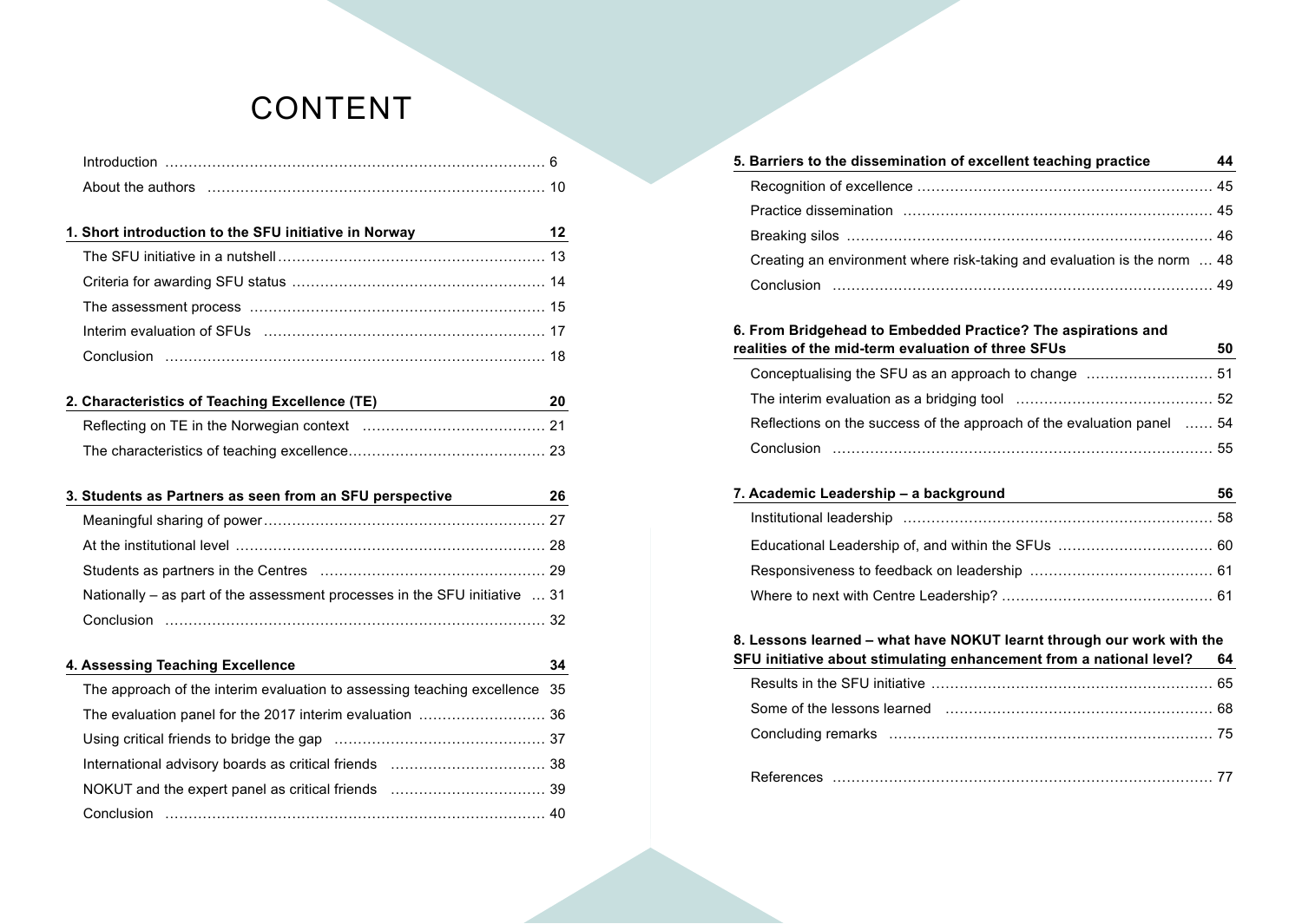### INTRODUCTION

By TERJE MØRLAND, *Director General of NOKUT*

In this publication, six experts in the field of higher education, including two student representatives and  $\mathrm{NOKUT}^{\scriptscriptstyle 1}$ , share some reflections on developing educational excellence in higher education. These reflections are based on their experiences of undertaking an interim evaluation of three Norwegian Centres for Excellence in Education (SFUs) in 2017, but also from assessment of applications for SFU status and general management of the initiative. Several of the authors have also been able to draw on experience from other excellence initiatives internationally.

This publication is intended as a contribution to knowledge-based analysis and development of education, which is part of the main aims for the SFU initiative 2 . As the management of the SFU initiative now has been handed over to another organization, the timing also seems appropriate. Our hope is that these reflections or "lessons learned" are useful for the further development of the SFU initiative and similar initiatives nationally and internationally.

When we regard learning as an active and participatory social meaningmaking process, students need to be involved. It is this interplay between

<sup>1.</sup> An independent quality agency under the Norwegian Ministry of Education and Research, in charge of managing the Centres for Excellence in Education (SFU) initiative from 2010 to 2018. 2. More information on the SFU initiative is available in Section 1.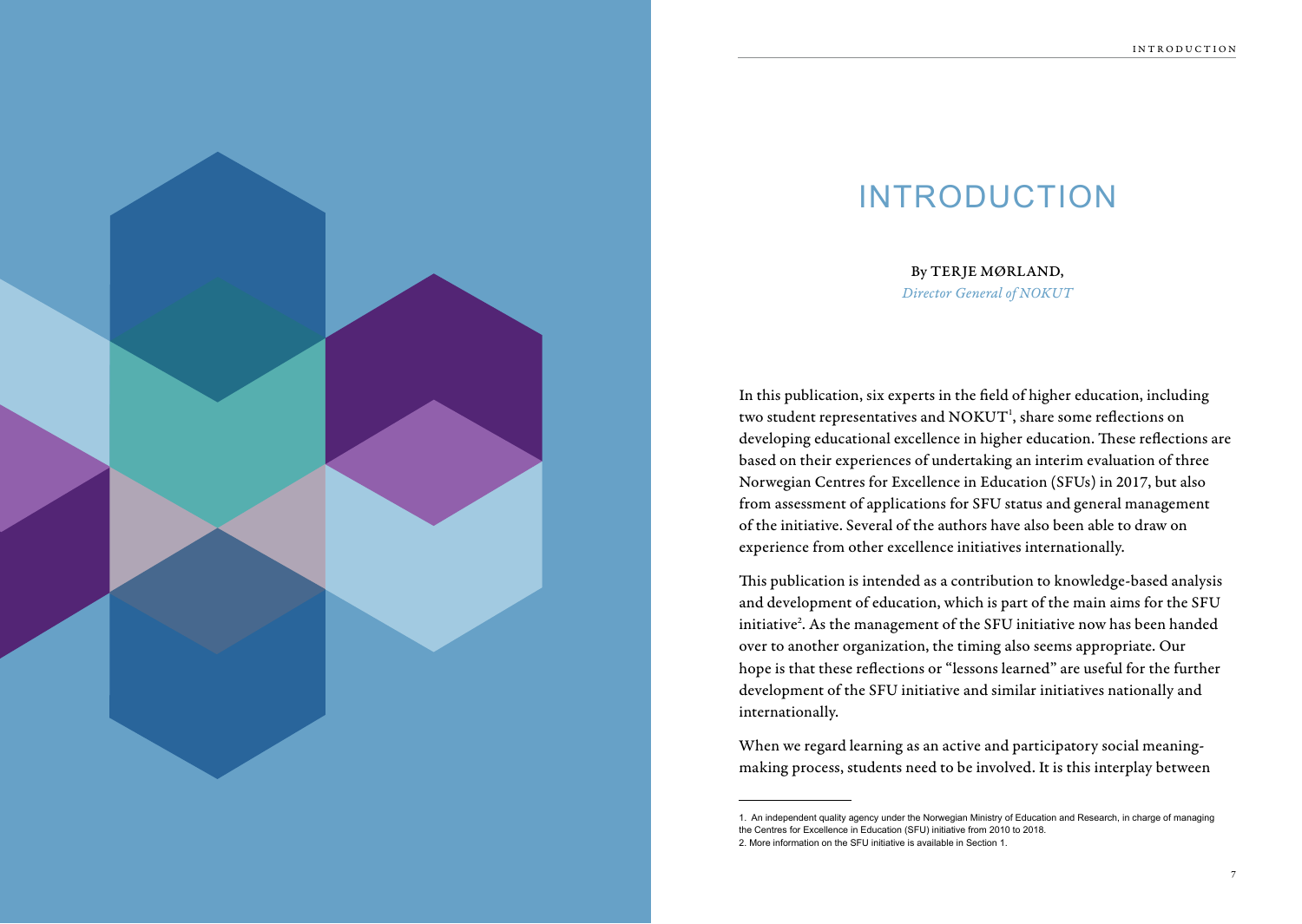students and educators that we have tried to nurture in the SFU initiative. It is not only crucial for the students' learning, but of mutual value for the educators and the institutions. Students as partners has become a key theme within the initiative. CEMPE (Centre for Excellence in Music Performance Education) now has students as co-directors in the Centre management, and students from bioCEED (Centre of Excellence in Biology Education) were the first students ever to win a prestigious award at the University of Bergen with "Bioracle". Through Bioracle, they have established peer-learning mechanisms and social arenas for students to interact across cohorts and subjects. MatRIC (Centre for Research, Innovation and Coordination of Mathematics teaching) has influenced the University of Agder to make students as co-creators key in the institutional strategy. The list really goes on.

At the programme level, students have been involved in developing the initiative as well as assessing applications and Centres. They have done this together with and at the same level as other experts. Highly competent academics from different countries have acted as experts in our evaluative processes together with students, and they have also contributed more generally to the development of the initiative, and in supporting the Centres. This, together with involvement from the wider Norwegian higher education sector in, for instance, development of the SFU criteria, is a testimony to co-creation being vital to the initiative all the way.

The publication that you are now holding in your hands or reading online is a concrete result of the co-creation that runs as a common thread through the SFU initiative. And in the spirit of co-creation, the authors have not indicated specific authors per section, although for each section some of the authors have been more involved than others. All the authors stand behind the entire publication and have commented on the different sections on several occasions. More information on the different authors is available below.

The publication starts off with an introduction to the SFU initiative in Section 1 leading up to a discussion on the characteristics of teaching excellence in Norway in Section 2. In Section 3, the authors elaborate on the role of students as partners in the educational process, which is emphasised in the SFU initiative. The 2017 interim evaluation of three SFUs had a dual mandate of deciding on further funding of the Centres but also stimulating further development. In Section 4, the authors discuss tensions that arose from this duality, both for the Centres and the assessors.

Dissemination is key for initiatives like the SFU to succeed with stimulating quality enhancement at large, and in Section 5, the authors look into some of the barriers that seems to preclude the dissemination and propose some ways to overcome them. This topic continues into Section 6 where they reflect upon how successful the interim evaluation was in supporting the development of strategies that were explicitly designed to lead to sustained changes in educational practices.

This publication, and others before it, highlight the requirement for academic leadership at all levels, which is discussed in Section 7. The publication ends with an attempt to summarize some of the lessons learned from a NOKUT perspective.

When writing these reflections, the authors build on all the hard work that the SFUs have done to achieve the great successes that they have in their projects, but also to satisfy the demands of our formal processes, including the interim evaluation. All the three Centres that underwent evaluation in 2017 had their SFU status extended for a second five-year period, which would not have happened had they not been able to demonstrate great achievements so far. The Centres have impacted teaching and learning practices and policies in Norway and beyond. These are impressive results that have been achieved in a short period of time.

The authors and I deeply appreciate your efforts and wish you the best of luck with your second period as SFUs. NOKUT has recently stepped down as managers for the SFU initiative, but we will continue to be supporters of all the SFUs, draw on what we learnt through managing the initiative, and champion quality enhancement in Norway through other means.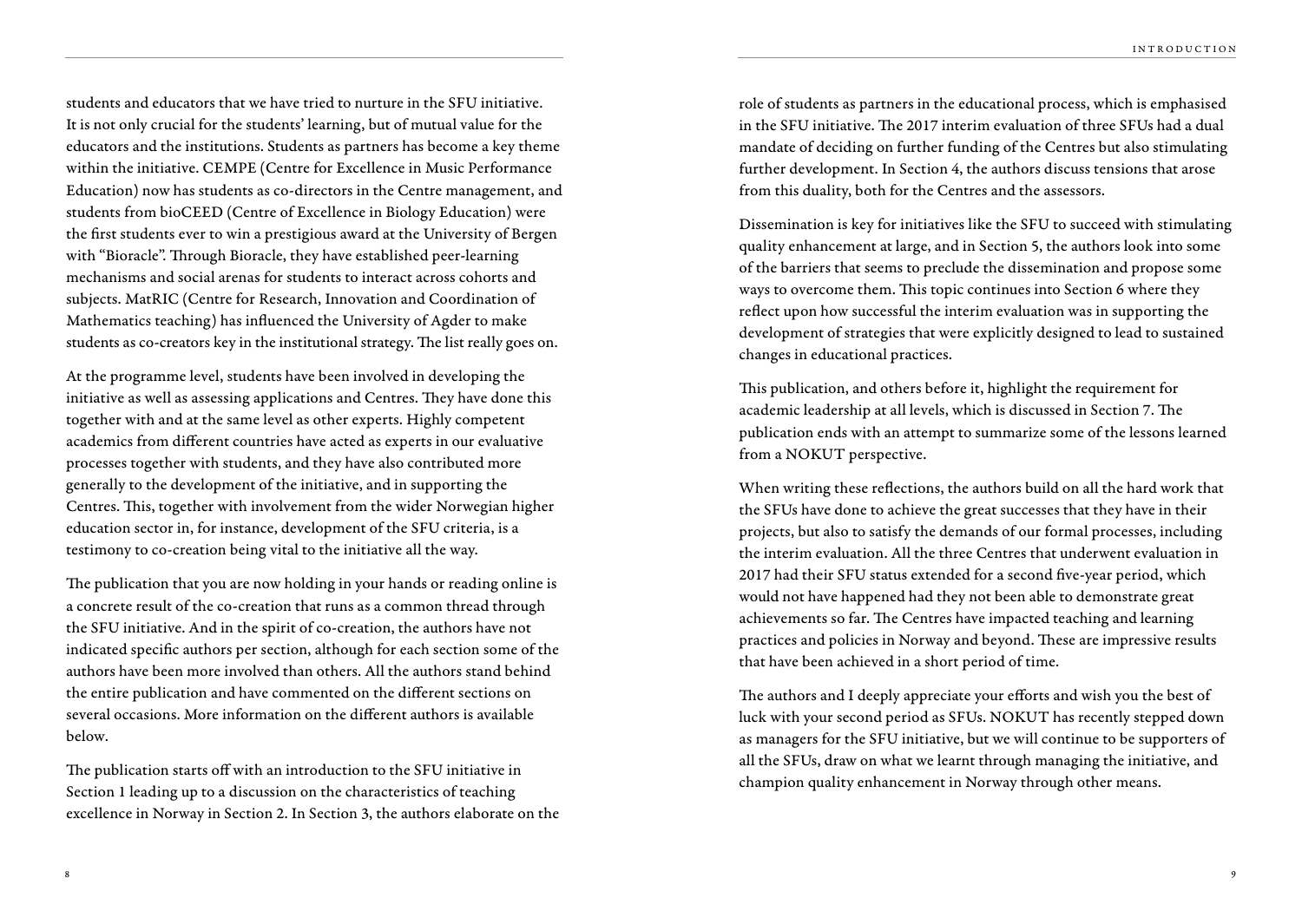### ABOUT THE AUTHORS

#### **INGVILD ANDERSEN HELSETH**

Ingvild has been involved in the management of the SFU initiative in NOKUT from 2015 to 2018.

#### **CHRISTINE ALVEBERG**

Christine is currently finishing her master's degree in political science and management at the University of Agder, Norway. She is an experienced student representative, at her own university, in The National Union of Students in Norway (NSO), in the Global Teaching Excellence Award, and more.

Christine took part in the assessment of applications for SFU status in 2016 and has since then been involved in the initiative through contributing to gatherings with the SFU, etc.

#### **PAUL ASHWIN**

Paul Ashwin is Professor of Higher Education in the Department of Educational Research at Lancaster University. Paul's research is focused on higher education practices and policies. He has published extensively on the relations between teaching-learn-

ing and knowledge-curriculum practices in higher education. His research interest is also in what counts as excellence and high quality teaching and learning in higher education.

Paul was chair of the expert panel that conducted the 2017 interim evaluation of three SFUs.

#### **HELEN BRÅTEN**

Helen has been the project manager for the SFU initiative in NOKUT from 2012 to 2018.

#### **CELIA DUFFY**

Professor Celia Duffy has held senior positions in the performing arts and academia for over 20 years. She led the Royal Conservatoire of Scotland's Curriculum Reform, an ambitious project aiming to re-define the contemporary conservatoire learning experience that involved managing a significant culture change across the institution. After taking early retirement in 2014, she continues to be active in the sector as a consultant, teacher and Board chair, currently chairing the Boards of Red

Note, Scotland's leading contemporary music ensemble, and The Wallace Collection.

Celia was part of the expert panel for the 2017 interim evaluation of three SFUs.

#### **STEPHANIE MARSHALL**

Professor Stephanie Marshall currently is Vice-Principal (Education) at Queen Mary University of London. She was previously the Chief Executive of the UK's Higher Education Academy. She is author of numerous publications on academic leadership, teaching and learning, and teaching excellence in higher education. Stephanie took part in the revision of the SFU criteria in 2016, chaired the expert panel that assessed applications for SFU status in 2016 and was part of the expert panel for the 2017 interim evaluation.

#### **TRINE OFTEDAL**

Trine Oftedal acted as the academic officer of the National Union of Students in Norway (NSO) in 2012/2013. She holds a master's degree in arts

didactics from NTNU, Norway.

Trine was part of the expert panel for the assessment of applications for SFU status in 2013 and part of the expert panel for the interim evaluation in 2017.

#### **RICHARD J. REECE**

Richard Reece is Professor of Molecular Biology at The University of Manchester, and is also the Associate Vice-President for Teaching, Learning and Students. He is deeply committed to raising the standards of teaching quality across higher education and has devised and implemented the accreditation scheme for biology-based degree programmes that is run through the Royal Society of Biology. He regularly gives talks, both in the UK and across the world, to school-aged science students and participates in numerous café scientifique-type public science events.

Richard was part of the expert panel that conducted the 2017 interim evaluation.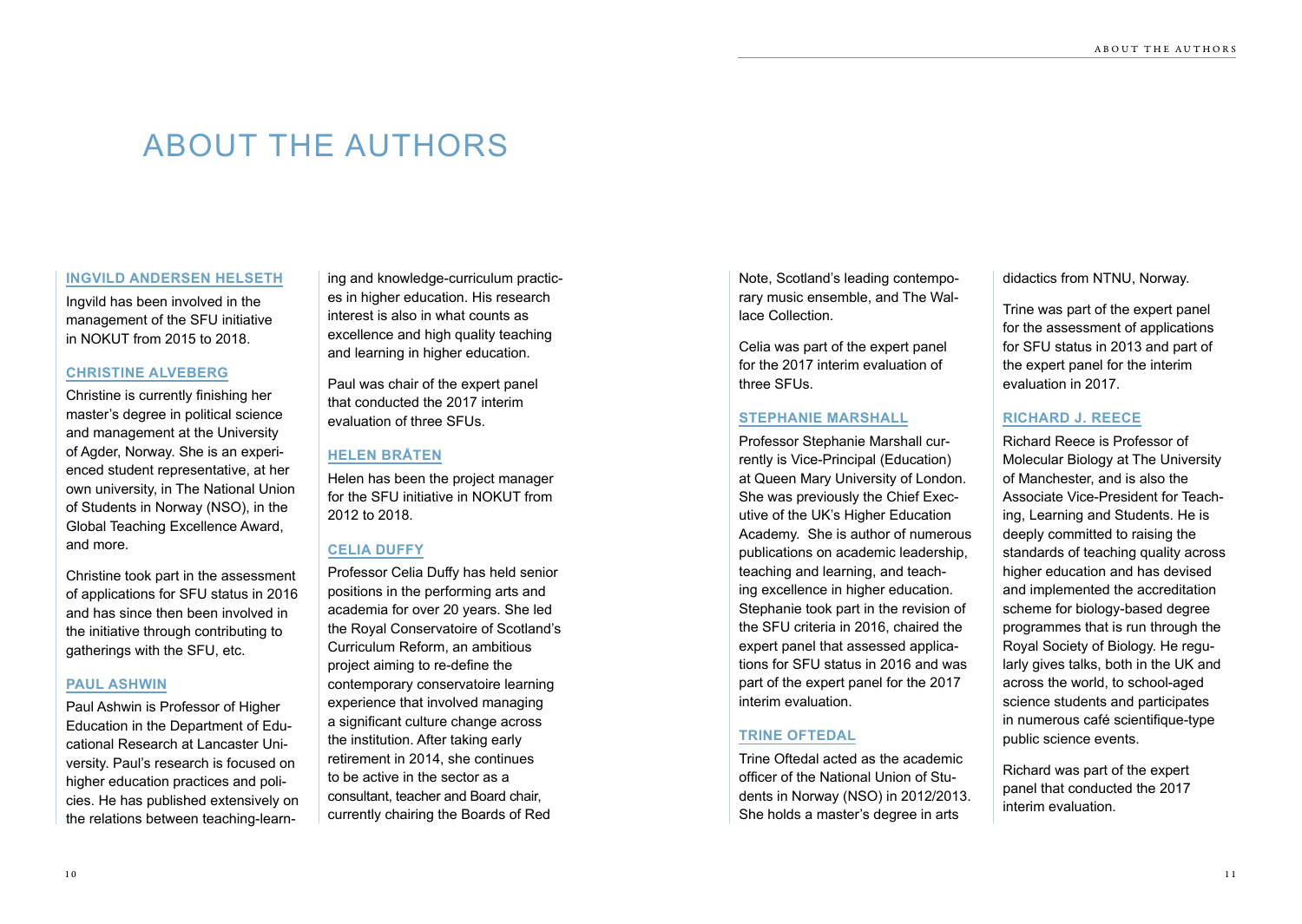## 1

### **SHORT INTRODUCTION** TO THE SFU INITIATIVE IN NORWAY

In this section, we give a short introduction to the Norwegian Centres for Excellence in Education initiative – in short, "the SFU initiative"<sup>3</sup>. This is meant to serve as a backdrop to the reflections made by the expert panel members and NOKUT in the following sections.

#### **The SFU initiative in a nutshell**

The SFU initiative was established in 2010. The overarching aims of the initiative were to highlight the fact that education was as important a task as research for higher education institutions and to increase the status of teaching and learning. The primary purpose of the initiative was to stimulate teaching and learning excellence through research and knowledge-based development of educational activities at bachelor and master levels in Norwegian higher education.

From 2010 to 2018, the SFU initiative was managed by NOKUT, an independent quality agency under the Ministry of Education and Research. From 2019, it is managed by DIKU, The Norwegian Agency for International Cooperation and Quality Enhancement in Higher Education.

The prestige associated with this national initiative was designed to parallel the Centres of Excellence in Research<sup>4</sup> and Research-based Innovation<sup>5</sup>.

Calls for bids for SFU status are open to all disciplines and, to date, a call for new Centres has been made approximately every three years. In 2011 a pilot Centre in teacher education was started, followed by open calls in 2013 and 2016. There will be a new call in 2019. The information below regarding the application process and the interim evaluation is based on what has been done from the first open call in 2013.

SFU status is awarded for five years, with the possibility of renewal for another five years, subject to an interim evaluation.

<sup>3.</sup> Information in this section is largely based on Andersen Helseth & Bråten 2018, Andersen Helseth *et al*. 2017, NOKUT 2016a, www.nokut.no/sfu and Ashwin *et al*. 2017.

<sup>4.</sup> https://www.forskningsradet.no/prognett-sff/Home\_page/122406700181.

<sup>5.</sup> https://www.forskningsradet.no/prognett-sfi/Home\_page/1224067021109.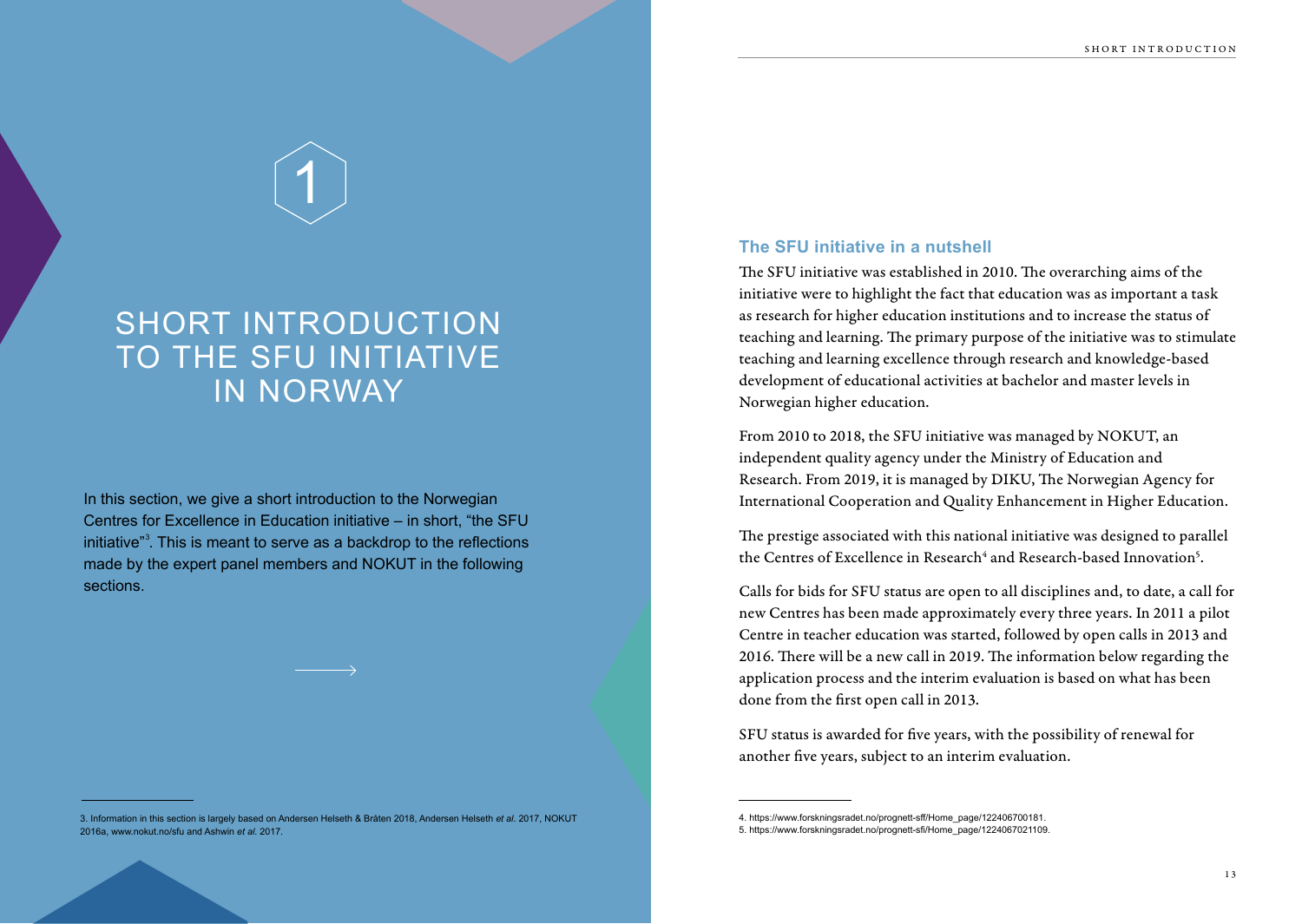The Centres gaining this status receive up to NOK 8 million, around 870 000 Euros, annually. This amount is to be matched from the centre. In addition to receiving status and funding, the Centres cooperate closely with NOKUT, and constitute a national network of Centres for Excellence.

There are currently eight Centres for Excellence in Education, with one awarded in the first call (2011), three in the second call (2013), and four in the third call (2016) as below:

#### 2011:

• ProTed – Centre for Professional Learning in Teacher Education

#### 2013:

- bioCEED Centre for Excellence in Biology Education
- CEMPE Centre of Excellence in Music Performance Education
- MatRIC Centre for Research, Innovation and Coordination of Mathematics Teaching

#### 2016:

- CCSE Centre for Computing in Science Education
- CEFIMA Centre for Excellence in Film and Interactive Media Arts
- Engage Centre for Engaged Education through Entrepreneurship
- Excited Centre for Excellent IT Education

#### **Criteria for awarding SFU status**

An educational community that is awarded status as an SFU must be excellent in terms of three core criteria:

1. Documented excellence in existing provision, as compared to other provision within the same subject/discipline area, both nationally and internationally, on several factors, including input, process and outcome factors,

- 2. Centre plan outlining plans for innovation and enhancement. The centre plan should be ambitious, articulating a vision for major enhancement that is capable of transforming the discipline at the local, institutional, national and international level, and
- 3. Plans for dissemination, i.e. sharing knowledge and practices developed by the Centre to different target groups within its own discipline and across disciplines inside its own institution(s), nationally and internationally, including engaging others (dissemination for action) in developing their own provision and the Centre (c.f. Harmsworth & Turpin 2000).

The first criterion is a necessary, but not sufficient condition, for the award of Centre status. NOKUT has not defined any specific or fixed metrics that need to be documented. The institutions and the programmes themselves define their focus and demonstrate their excellence according to their own documentation, metrics and ability. The documentation can then be dependent upon the mission and vision of the institutions applying, their teaching philosophy, the discipline and other contexts. More on this aspect in Section 2 (see also Andersen Helseth *et al.* 2017).

#### **The assessment process**

NOKUT appoints an international expert panel to assess the bids. The panel is multi-disciplinary, consisting of experts in higher education pedagogy and policy, and a student representative. The panel members were drawn from different countries in order to enable benchmarking against best practice globally. NOKUT acts as the secretariat for the panel.

The assessment of applications for Centre status (against the criteria mentioned above) consists broadly of two rounds. First, the applications submitted to NOKUT are assessed by the external panel based on the written material. All applicants receive written feedback – agreed by panel members - with graded assessments on a scale from 1-6, where 1 denotes poor and 6 denotes excellent quality.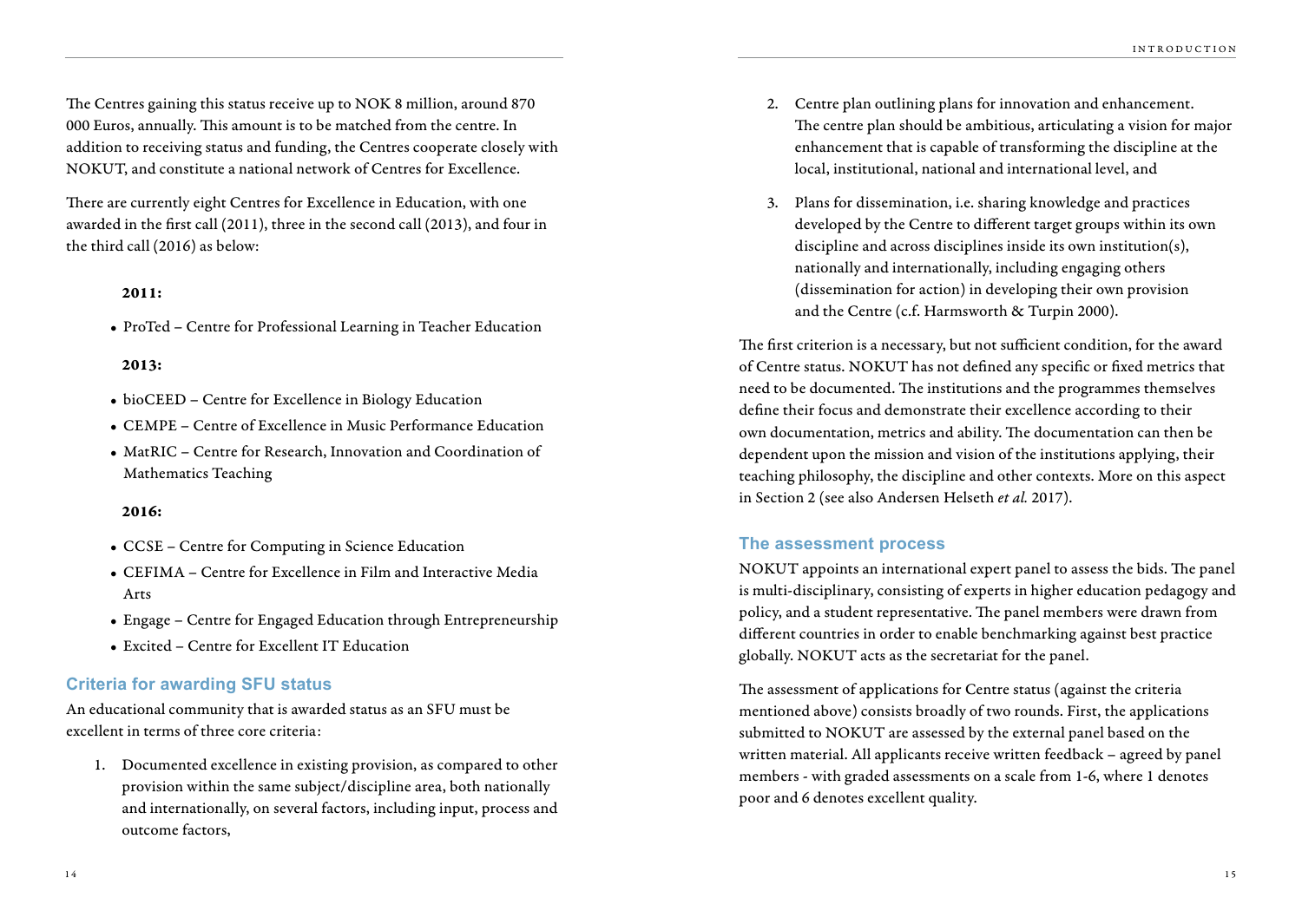Additional information could be requested from the short-listed bids and then site visits are made to all the finalists. In 2013, the number of finalists was eight (of 24 applications), in 2016 it was nine (of 22 applications). The expert panel is complemented with discipline experts for each of the site visits.

The purpose of the site visit is to evaluate the Centre in greater depth and assess the validity of the documentation and the claims provided in the written applications. The expert panel interviews different stakeholders, such as Centre leadership and core team, senior leaders, teachers, students and other stakeholders of the Centre. The disciplinary expert helps the panel understand the disciplinary context, benchmarks the application against best practice within the discipline globally, and acts as a critical friend from the same discipline in the site visits.

Based on information gained through the site visits, the panel makes a recommendation to the NOKUT board on awarding SFU status. The board then makes a formal decision as to which applicants are awarded SFU status, and the level of funding for each. In making the decision of the awarded Centre status public, all finalists also receive feedback outlining the respective strengths and areas for improvement from their bid. In 2016, all the finalists also met the expert panel to discuss the feedback given and possible further developments.

NOKUT and the expert committees provide extensive written feedback that can be used by the applicants – not only for the next call for SFU applications or the further development of applications in stage two of the application process, but in day-to-day enhancement activities regardless of the result of the application process.

All the feedback, as well as the bids, are publicly available. This transparency makes it possible for the public to examine the application process ensuring equal and fair treatment. In addition, it means that prospective bidders, as well as others looking for good practice, may use the feedback and bids in their work.

#### **Interim evaluation of SFUs**

The pilot Centre in teacher education, ProTed, underwent an interim evaluation in 2015. Based on the experiences made in 2015, the methodology and process for the interim evaluation of bioCEED, CEMPE and MatRIC were developed. These three Centres were awarded SFU status 1 January 2014 and underwent an interim evaluation in 2017.

The 2017 interim evaluation was aimed at:

- Assessing the impact and innovations of each Centre at institutional, national and international level, within their subject discipline and across subjects.
- Supporting the Centres in developing action plans for the second phase of funding.
- Making a recommendation to the NOKUT board on whether each Centre should be funded for an additional five-year period.
- Providing feedforward to both the individual Centres and NOKUT on the working of the Centres and the overall SFU initiative.

The impact was seen in relation to the stated aims in the original application and the overall goals for the SFU programme. Sustainability in the Centres' work was also addressed. As in the process for appointing Centres, an international expert panel was appointed with subject experts and NOKUT served as a secretariat for the panel.

The interim evaluation started with NOKUT inviting the Centres to develop the process and the criteria at a network gathering of all the SFUs. Then initial guidance was given from the expert panel. The Centres had to submit documentation in three phases; first, a written self-evaluation, then verbally through site visits, and, thirdly, through a written action plan.

The panel gave written feedback in all of the three phases and submitted a formal recommendation to the NOKUT board. The board then decided on extension for all the Centres. After the completion of the process, another seminar was set up to reflect on the process, the results, and the common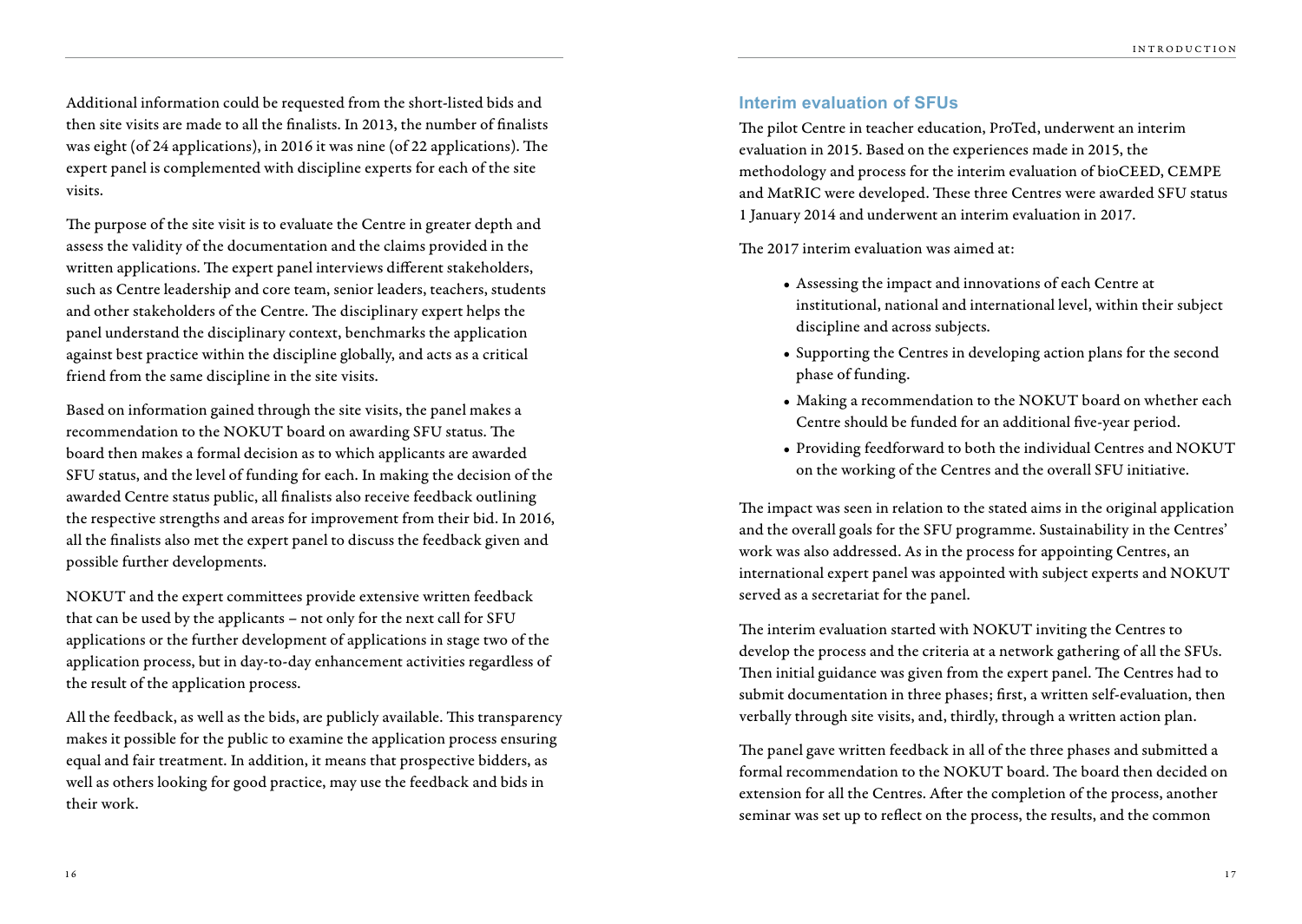overarching themes from all the Centres. NOKUT purposefully designed the process to be developmental and future-oriented for the Centres and the academic communities to develop further, regardless of the outcome. At the same time, NOKUT wanted to ensure that a real evaluation took place, and set high standards for the renewal process. The intention was to give the Centres a real push and be a catalyst for quality enhancement in the second phase of funding.

NOKUT saw the effort that the Centres put into this process and acknowledge that they found this to be a demanding process. However, looking at where the Centres are now, a significant change is evident. The Centres have not only produced good results and innovative teaching, but have set up solid communities of practice and are making a difference for the higher education sector in Norway. In addition, the aspirations of the Centres have been lifted. This includes how the Centres' goals are formulated, how the different sub-projects are interacting and how the plans for the second phase of funding have been formulated. NOKUT is therefore confident that the process has contributed to enhancement in these excellent communities. However, here we will reflect on the dual attempts to stimulate further development and making a formal decision on whether the SFU status should be extended.

#### **Conclusion**

Looking beyond the results of the interim evaluation and to the SFU initiative as a whole, external evaluations and commissioned research show that the initiative is making a difference (Carlsten & Vabø 2015; Carlsten & Aamodt 2013; Kottmann *et al.* 2016, (see Section 8; Andersen Helseth & Bråten 2018). It is also highlighted in the recent white paper (Meld. St. 16 [2016-2017]). The initiative inspires excellence and quality enhancement across the sector. It has stimulated collaboration within institutions and across institutions, and have brought together institutions and academic communities that complement each other. It has also stimulated international cooperation. There is now a common language available for discussing quality enhancement in education and educational leaders find themselves in a position where they can justify prioritizing time and financial resources to education (Carlsten & Vabø 2015). A number of people, events and circumstances have contributed to this development, but the external evaluations and commissioned research speak to the SFU initiative's part in this. In developing the initiative further and in NOKUTs continued work with enhancement in different ways, we hope the following reflections will inspire and inform teaching excellence and the stimulation of enhancement at national level.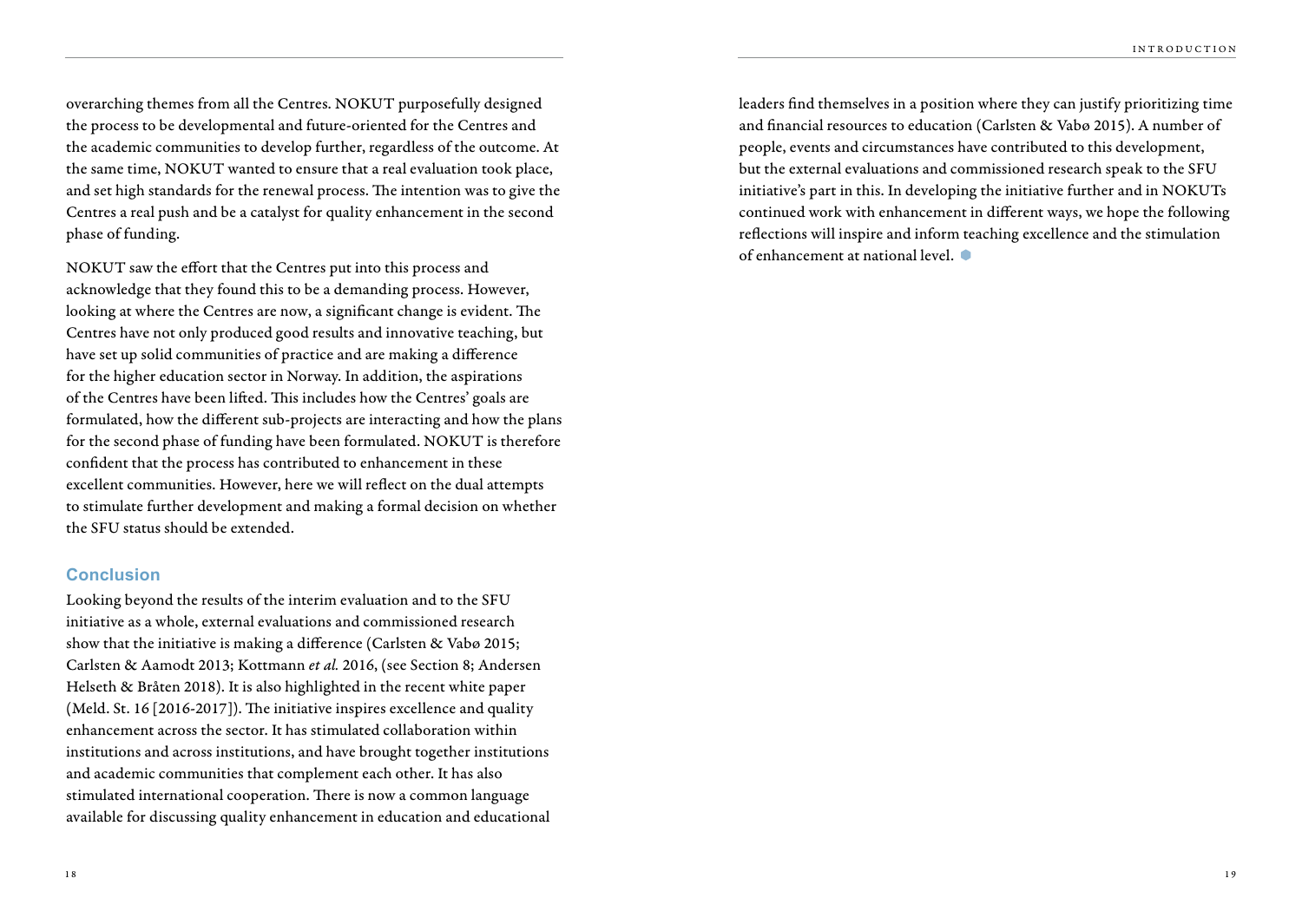## 2

### CHARACTERISTICS OF TEACHING EXCELLENCE (TE)

Teaching Excellence (TE) is something of an elusive concept. For those of us working in higher education, we might think we know what TE is when we see it, but providing a precise definition is far harder. Some of these difficulties, perhaps, stem from the variety of guises in which TE may be found. Some of these may be very specific to a discipline or professional field, while others may have a much broader impact on student success across disciplinary boundaries. The national context may also play a part.

The nature of TE itself and TE in the Norwegian context was debated in the very first meeting of the SFU interim evaluation panel. The discussion continued throughout the process as well as in the aftermath. In this section, we share some reflections and articulate a view of TE that has evolved over the months we have worked together.

#### **Reflecting on TE in the Norwegian context**

One issue we reflected upon was the shades of difference in the meaning of the term "excellent" in Norwegian and English. In English, the term 'excellence' is now much overused and has become somewhat watered down. In Norwegian the word *"fremragende"* has a sense of moving forward (*frem*) and upward (tall or reaching above the rest, ragende) and is reserved to describe something really cutting-edge.

Additionally, and significantly, we noted and discussed the important distinction of the SFUs as Centres *for* Excellence, not *of* Excellence. A Centre *of* Excellence implies its location in a smaller, maybe departmental context, which scores highly on certain metrics, e.g., student destinations, reputation of teaching staff, recruitment statistics, measures of esteem such as prizes and awards, or success in funding. On the other hand, a Centre *for* Excellence implies a wider, more outward-looking, networked and experimentally orientated enterprise (that might well be successful in the metrics noted above, but may also be appropriately assessed by more subtle, qualitative, measures). The aim is for the SFUs to focus on dissemination for *action* (Harmsworth & Turpin 2000; Lawson 2016) rather than simply telling others what they have learnt or how they excel compared to others. The Centre is not only the "sender" of a message, being excellent in everything, teaching and helping others. Change is not only something that should happen "out there". Interaction means others provide valuable input and advice to the Centres as well and being a Centre for Excellence means recognising that there might be other excellent teachers and practices elsewhere (see also Andersen Helseth & Bråten 2018; Lawson 2016). This two-way interaction is crucial to our understanding of dissemination and what it means to be a Centre for Excellence.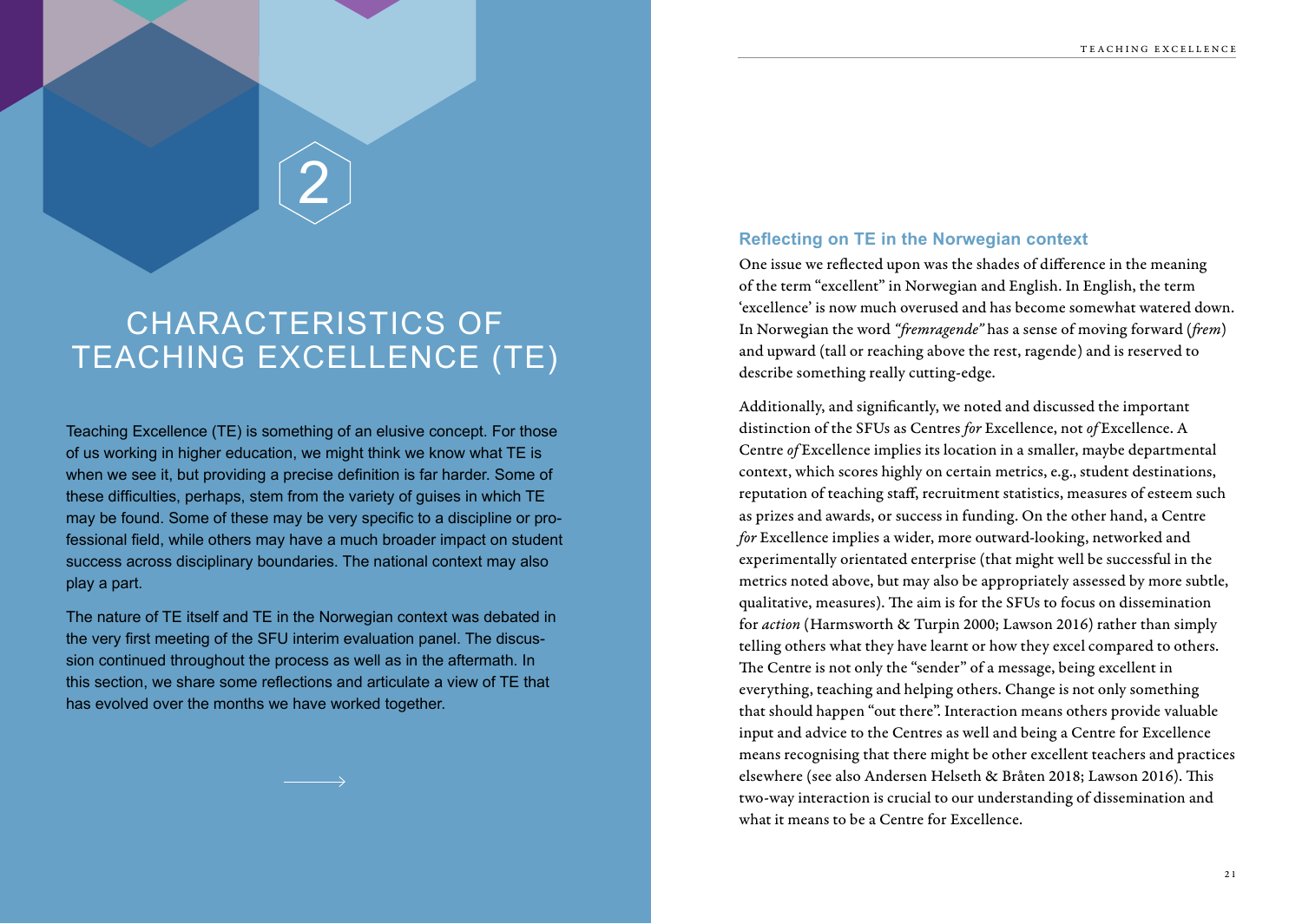Additionally, a successful SFU needs to be anchored in institutional strategy and commitment - perhaps in contrast with a Centre of Excellence in research. In research, a smaller excellent environment might be rather independent of institutional policy and priority, but indirectly drive it. An SFU needs institutional commitment from the beginning. A high level of funding and a plan for dissemination on an institutional level, i.e., a plan for how the Centre will influence the institution over a ten year period, need backing both in terms of financial support and commitment from senior managers at the host institution to make the SFU succeed.

One of the aims of the SFU initiative is to stimulate and reward cooperation and learning that takes place in the interaction between students, staff, the labour market, professional bodies and wider society (NOKUT 2016a). Particular emphasis has been put on student engagement and ownership of learning, both in the criteria and in the management of the initiative (see also Andersen Helseth & Bråten 2018; Andersen Helseth *et al*. 2017). In Norway, an important element of quality is student participation: a minimum of 20% student representation in formal decision-making processes is required by law (but see the discussion and critique in Section 3). In the SFU initiative however, a sign of excellence is the involvement and engagement of students, not only in representative roles, but as partners, co-creators and change agents influencing and forming not only their own learning but also the curricula and the academic communities (NOKUT 2016a; Ashwin & McVitty 2015; Healey *et al*. 2014; Dunne & Zandstra 2011:17). This cooperation between staff and students has changed the discourse in the Centres and Centre applicants around student involvement, increasing students' ownership of education. From previously talking *about*  students and their learning the Centres and applicants are to a larger extent talking *with* the students making them co-directors in the Centres, leading projects and helping to create learning material. You can read more about students as partners in Section 3.

We also noted that to be awarded SFU status, each Centre had already passed a quality threshold of excellence in which preconditions for innovative quality work were articulated. To be awarded status as an SFU, **6.** See also Sjøbrend 2018.

the Centres need to document excellence in existing provision (NOKUT 2016a). This is a necessary (but not the only) precondition for Centre status and serves as the basis for innovation in teaching and learning and researchbased developments.

#### **The characteristics of teaching excellence**

Based on discussions we have had through the interim evaluation process, we have found a view of TE that includes the following broad characteristics:

- TE is about a process of enhancement: a journey, rather than a fixed point on some assessment scale; it is not competitive; it is not about being ranked *"better than institution X"* <sup>6</sup> ;
- TE is not risk-averse; it is experimentally-focussed, receptive to new ideas, open to challenges, and the possibility of failure, and it shares all these characteristics with research - indeed a researchinformed approach was always envisaged for the SFUs<sup>7</sup> (see Section 5);
- TE does not thrive in a vacuum or at the level of the individual teacher; rather, it is supported, encouraged and nurtured by a supportive institutional culture and context (see Section 7). It is about a continuous striving for excellence and a culture whose values and ethos are open to learning and allow the freedom to experiment and fail (and, to learn from failure see Section 5).

In applying these characteristics to one of the disciplines under consideration in the interim evaluation, that of higher music performance education, the first two are in tune with the notion of artistic excellence which combines respect for and maintenance of the integrity, technical standards and established practices of the discipline with creativity, innovation, challenge and risk-taking (Duffy 2013). They are equally applicable to maths and "Biology", by simply substituting an appropriate discipline-specific adjective for "artistic". Conversely, and less productively,

<sup>7.</sup> Andersen Helseth *et al.* 2017 and NOKUT 2016a.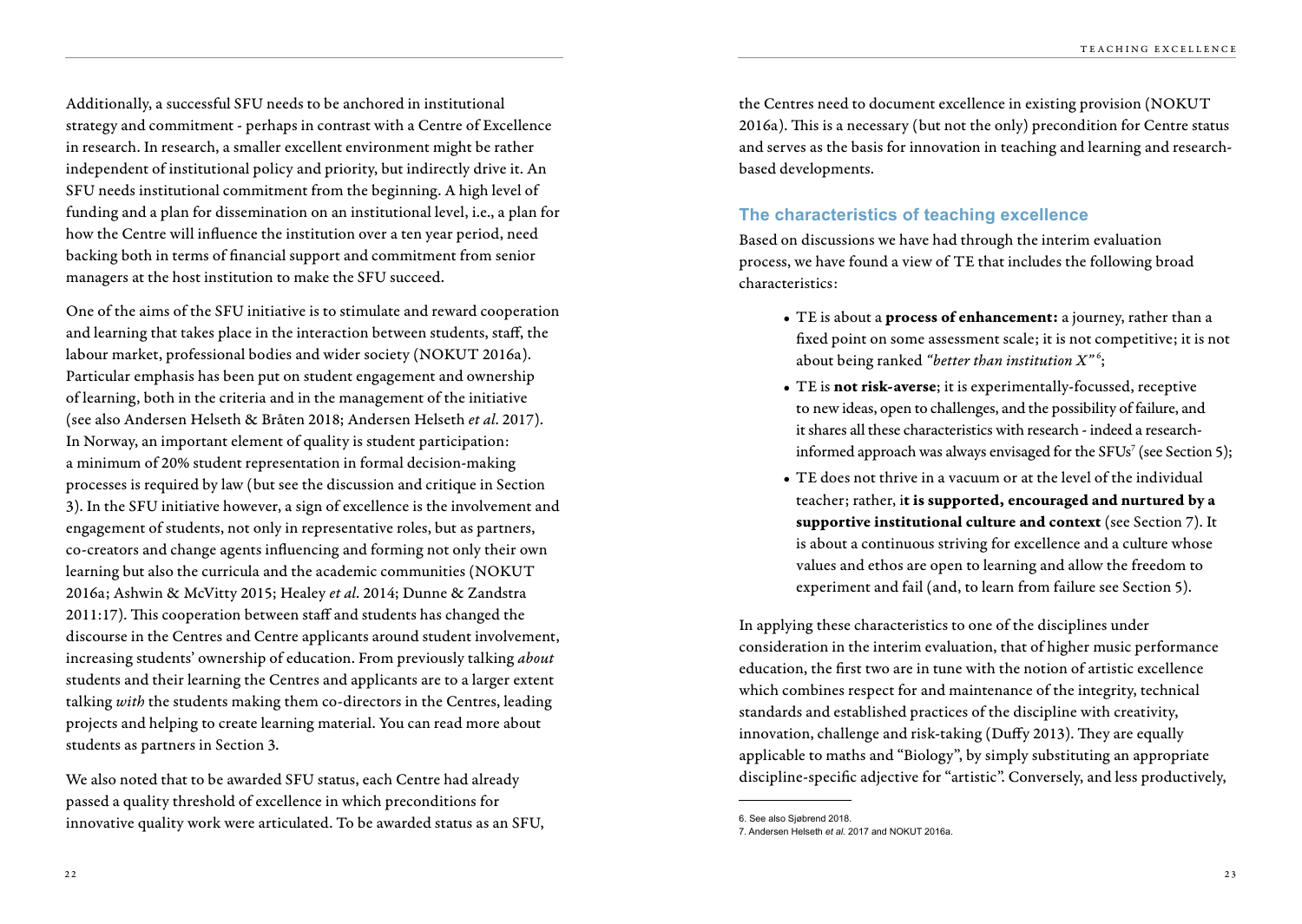ranking and competition are hard-wired in music performance education in which students have a very clear sense of which of their peers is "better" than them and institutions have a very clear sense of where they are in the global pecking order. As regards the third characteristic, it is possible to have excellent individual teaching in an "average" institution without enlightened leadership (see Section 7), but a pocket of excellence is unlikely to flourish and thrive without being nurtured or widely disseminated.

This way of thinking about the nature of TE as constantly evolving and dynamic does not lend itself to assessment based on quantitative measures. An obvious international comparator is the UK Teaching Excellence Framework (TEF) (Office for Students, n.d.) that measures TE in three areas: firstly, teaching quality and the extent to which teaching stimulates and challenges students, secondly, the effectiveness of the learning environment and, thirdly, student outcomes and learning gain. These criteria are very much more somewhat better defined and are measured using national data from the National Student Survey (NSS), the Higher Education Statistics Agency (HESA), and the Destination of Leavers in Higher Education (DLHE), combined with supplementary information and evidence from institutions.

By contrast, applicants for SFU status were, from the start, given the freedom to choose their own criteria for excellence rather than conforming to a more standardised framework for assessment. What is important in the SFU initiative is that the case for excellence is strongly aligned with the proposed Centre's mission, vision and projects (NOKUT 2016a; Andersen Helseth & Bråten 2018). This corresponds to Skelton's statement that any claim for excellence must be relative to the goals being pursued (Skelton 2005). Furthermore, it means that the SFU initiative can adapt to institutional and disciplinary differences in excellence (Abbas *et al*. 2016).

In external evaluations (Carlsten & Aamodt 2013; Carlsten & Vabø 2015), Norwegian institutions highlight openness as important for the relevance of the SFU initiative. The latest government white paper also underlines how the SFUs are to be defined locally (Meld. St. 16 [2016-2017], p. 84). This is

very much in line with the view of TE that has evolved through the interim evaluation process.

In this section, we have reflected upon the view of TE that developed through the months that we worked together, and which is well linked to the SFU criteria and literature. In the next section, we will look further into one of the important aspects mentioned above, which is students as partners.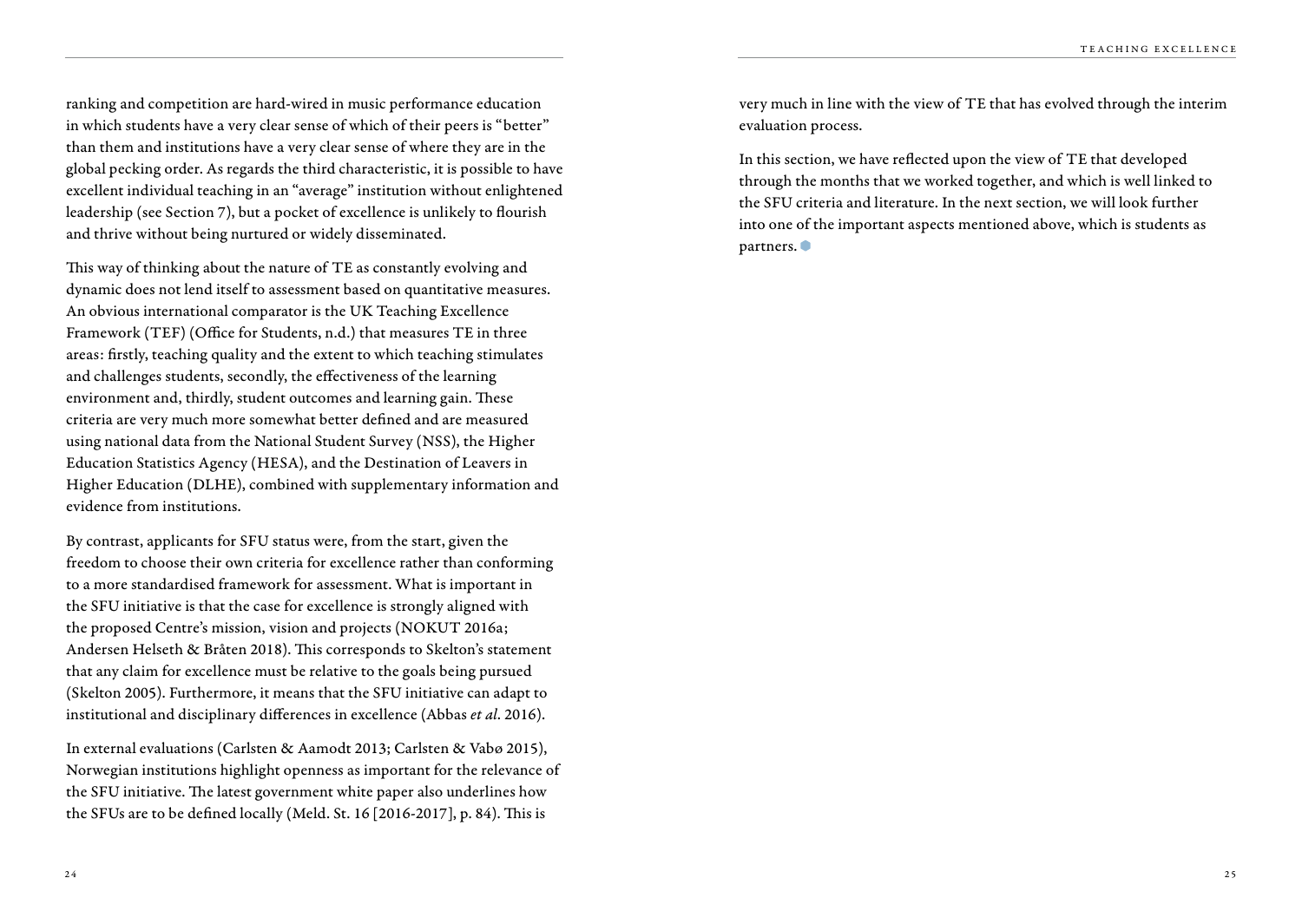# 3

### STUDENTS AS PARTNERS AS SEEN FROM AN SFU PERSPECTIVE

 *"Students as Partners is one of the most progressive and transformative debates happening in higher education".* 

#### (Levy 2017)

Ensuring that students are partners in the educational process has become an international trend, gaining more traction in discussion about higher education in Norway and being emphasized by the SFU initiative. It is not difficult to understand why: a sound body of literature has established robust correlations between student involvement in a subset of "educationally purposive activities", and positive outcomes of student success and development, including satisfaction, persistence, academic achievement and social engagement (Trowler 2010). There are many different approaches to including students as partners and there are several different definitions and frameworks that have been constructed (c.f. Ashwin & McVitty 2015; Bovill & Bulley 2011; Könings *et al*. 2017: Healey *et al.* 2014). These illustrate the range of ways to understand the concept. Ashwin and McVitty (2015) argue that the vagueness of the concept can be addressed by analysing the focus and degree of student engagement. The focus of engagement can be the students' individual understanding, courses and curricula or academic communities. The degree can vary from consultation in which students give their opinion on a fixed object that does not change, to partnership where students participate in the transformation of a pre-existing object, to *leadership* in which students create new objects of engagement.

#### **Meaningful sharing of power**

Students are best equipped to understand their own learning situations. All students, like all assessors, are individuals, but the perspectives brought to the assessment process by learners are invaluable to understanding how well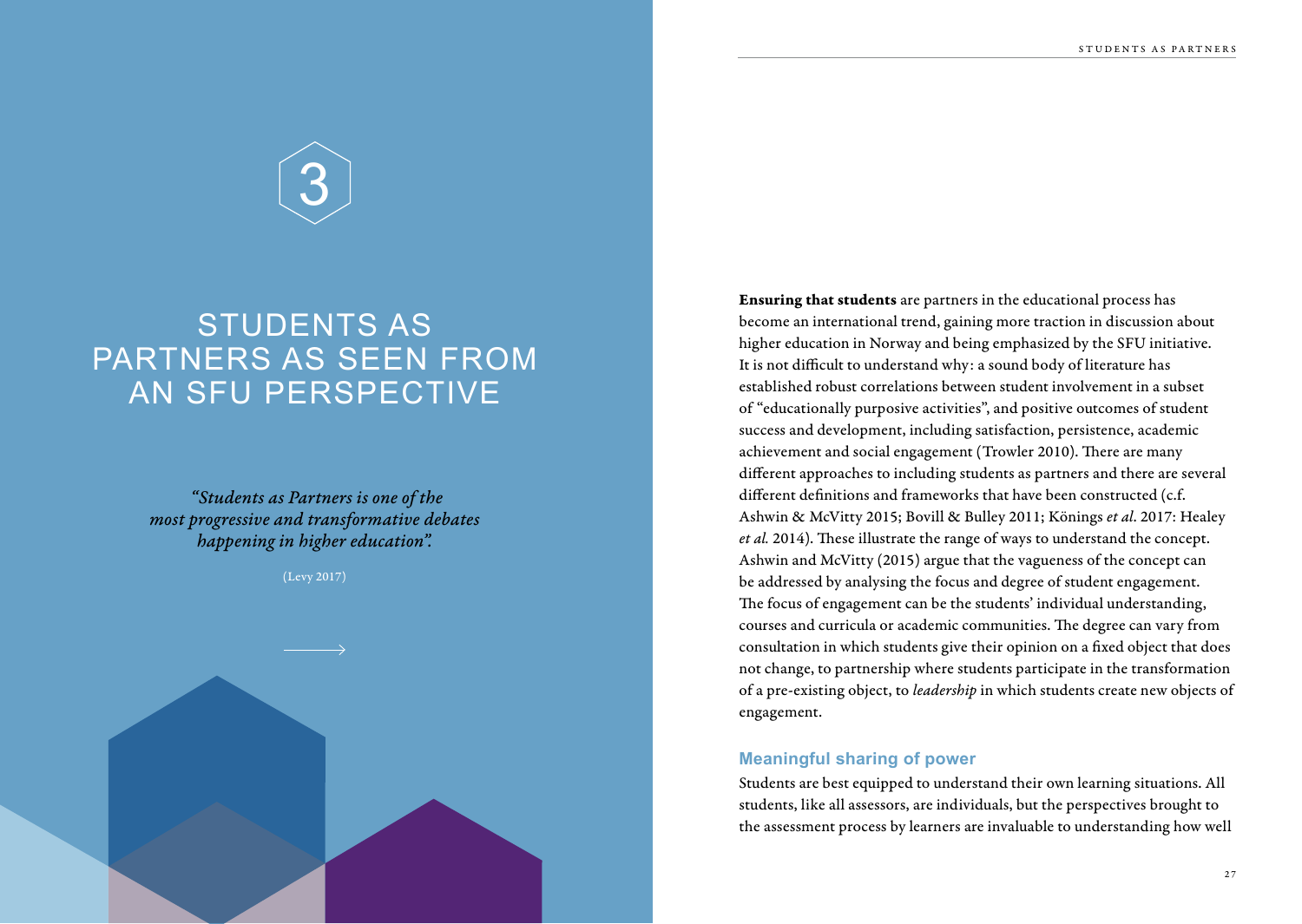a programme of study works, for instance. This contribution ensures that the choices made regarding the provision of education are better informed. Students and scholars have different perspectives that are equally important in the assessment of quality, and neither should be considered more valuable than the other. This ties well into Ashwin and McVitty's (2015) definition of partnership as the meaningful sharing of power.

One of the most common ways to include students in quality assurance and enhancement is to ask them about their experiences via questionnaires. Often, this only provides the answers to the questions being asked, with relatively little or no unfiltered feedback. There is seldom room in the questionnaires for students to critique the questions themselves, or to query the intention behind them. Thus, collecting student feedback through questionnaires is not sufficient for succeeding in bringing in students as partners. Moreover, students and teachers often use a different vocabulary about quality and TE, and this opens up the possibility of miscommunication between the two. Creating a mutual understanding about what quality is in higher education will improve the communication about TE for both teachers and students.

In both the awarding of SFU Centre status and the mid-term evaluations, it was clear that different applicants had very different ideas about how the partnership with students should be utilized. We will explore these differences in greater detail below. We will also explore different examples of how student engagement is done in Norway; at the institutional level, the SFU level and the national level. Hopefully, this will provide guidance and inspiration in working with students as partners in the future.

#### **At the institutional level**

Every higher education institution in Norway has a student union, but institutions have something of a free reign in terms of how to involve students. Hence, they are organized very differently depending on a number of factors, such as the number of students represented.

Student participation in decision-making is regulated by law (Act relating to Universities and University Colleges, 2005, § 4.4). This ensures a minimum of 20 percent student representation in formal decision-making processes. However, this only ensures students as partners in the form of consultation in one level of decision-making. The intention of this law is good, and it is a way of formally ensuring that student involvement is present. We argue that the focus on percentage makes it easier to regard student involvement as just *ticking a box*, rather than students being important agents for change for improving TE. We would emphasize that 20 percent is a minimum limit and does not adequately capture the concept of students as partners.

Because of the nature of higher education, in which academic staff have a great deal of autonomy, most of the decisions on the content of projects have already been made before going on to the final decision stages where the students are always present. There is little room for editing content and making suggestions in that final stage of the process of decision-making. Many projects are developed using a bottom-up approach involving a number of academic staff, and there is rarely space to make new suggestions or ideas in the final stage of the process. We argue that students should be involved in the early stages of a project to have a real possibility to affect change.

There will always be those students who take charge of their own education and have the interest and drive to become involved. These are the kind of students that do not need much encouragement from the institutions to become involved, even if the institutional climate is not particularly conducive to student participation. In our view, all students should be enabled to make an informed decision about whether or not they want to involve themselves as partners. Students need to know how, when, where, and above all, *why* they should become involved. In addition, teachers, too, need to understand the benefits of student involvement. This requires that the institutions have a culture for change which encourages receptiveness to constructive feedback and appreciates students as experts on their own learning.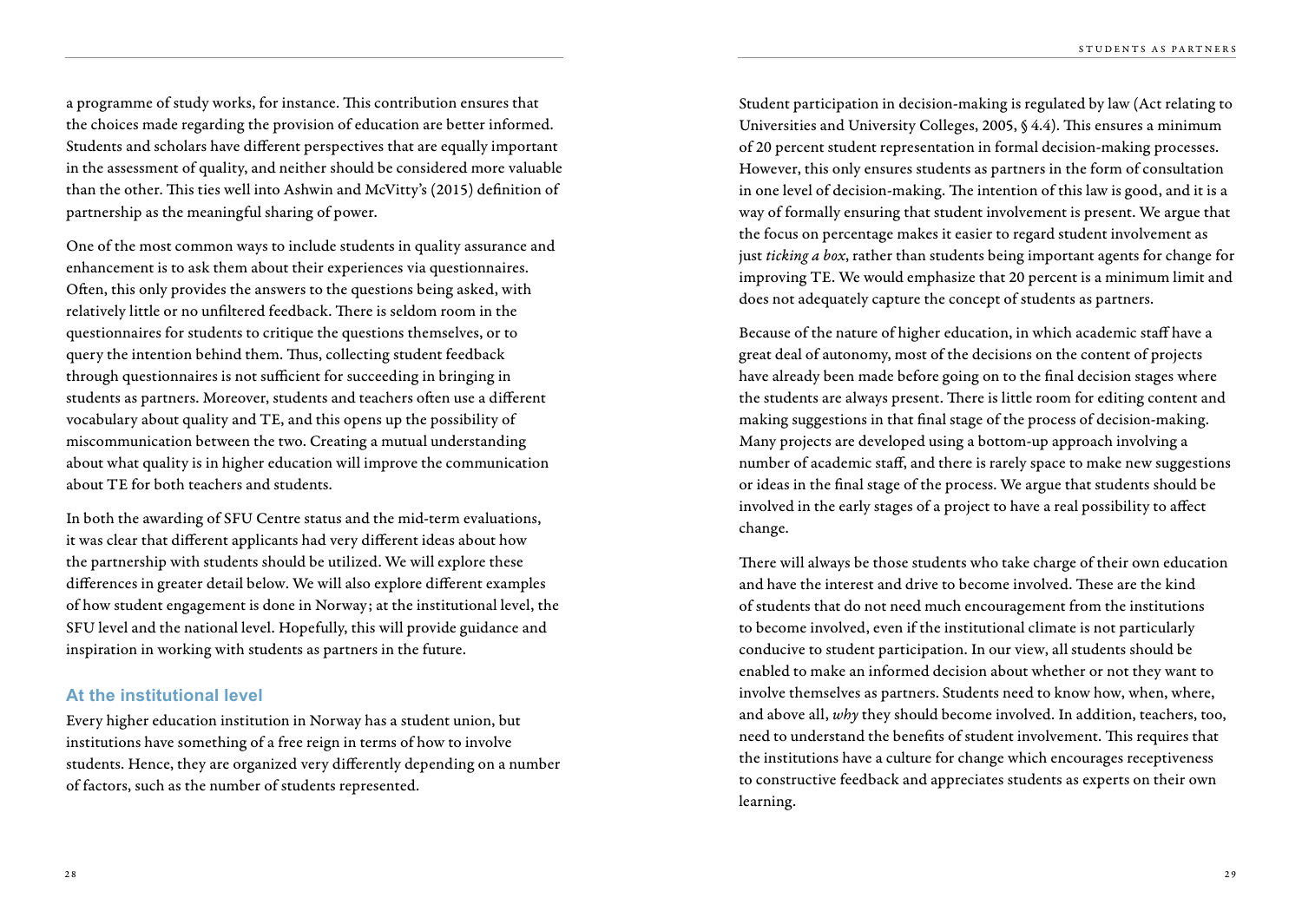#### **Students as partners in the Centres**

In our experience, the SFUs have a better understanding than the rest of the sector about students as partners. They have worked with students as partners in a systematic way and we therefore see more examples from them than is usual. We would encourage the existing SFUs to acknowledge their own crucial part in disseminating the potential of students as partners as a driving force for TE in Norway.

That said, the level of student involvement varied considerably in both the applicants for SFUs and the existing Centres. Below are some examples of how some of the Centres and applicants have included students as partners:

> *INTERACT:* In the 2016 bid from Oslo and Akershus University College of Applied Sciences (now OsloMet), the idea for the Centre itself came from a student initiative, focusing on transdisciplinary skills which they found lacking in their current programme. In this case, the students acted as change agents.

> *bioCEED:* Bioracle is a student-led initiative at the University of Bergen. Senior students are coaching and mentoring new students both in the formal and informal aspects of student life. This student initiative won a prestigious prize at the University of Bergen. It was the first time ever that students received the prize.

> *Engage:* The Centre for Engaged Education through Entrepreneurship at NTNU is transdisciplinary and therefore has the opportunity to involve a range of students from different disciplines. Here, a group of students make up a media team and, among other things, edit a magazine for the Centre, thus taking an important part in its dissemination activity. These students are undertaking their studies in relevant subjects and are receiving experience in their field.

*CCSE:* At the Center for Computing in Science Education

(CCSE) hosted by the University of Oslo students are part of creating learning materials and developing teaching. The centre also has a strategy for how to involve student as partners and have student-driven activities. (CCSE n.d.).

*CEFIMA:* Every week at the Norwegian Film School, there is a breakfast in which both students and teachers participate. The students can contribute ideas and topics, which the teachers can discuss with them, and incorporate in learning situations on the same day. This is an aspect that creates an educational community in which the students really engage in the Centre's activities. This demands a high degree of receptiveness, agility and flexibility from the teacher, resulting in a feeling of joint enterprise.

#### **Nationally – as part of the assessment processes in the SFU initiative**

We would like to make some remarks about the experiences of the student representatives on the panels and reflect on our own experience. The experience of the students on the panels for the 2013 and 2016 calls for new centres and the 2017 interim evaluation will function as an example of how students can become co-creators – that is, equal partners in the process of assessing SFUs.

The SFU team in NOKUT has succeeded in building excellent working relationships with the student panel representatives and thus enabled them to act as expert partners. The students had the same responsibility, authority, and acknowledgement as the rest of the panel. In this, NOKUT was able to build on experience from including students on assessment panels for a range of different quality assurance activities (which is also regulated in The Academic Supervision Regulations [2017]).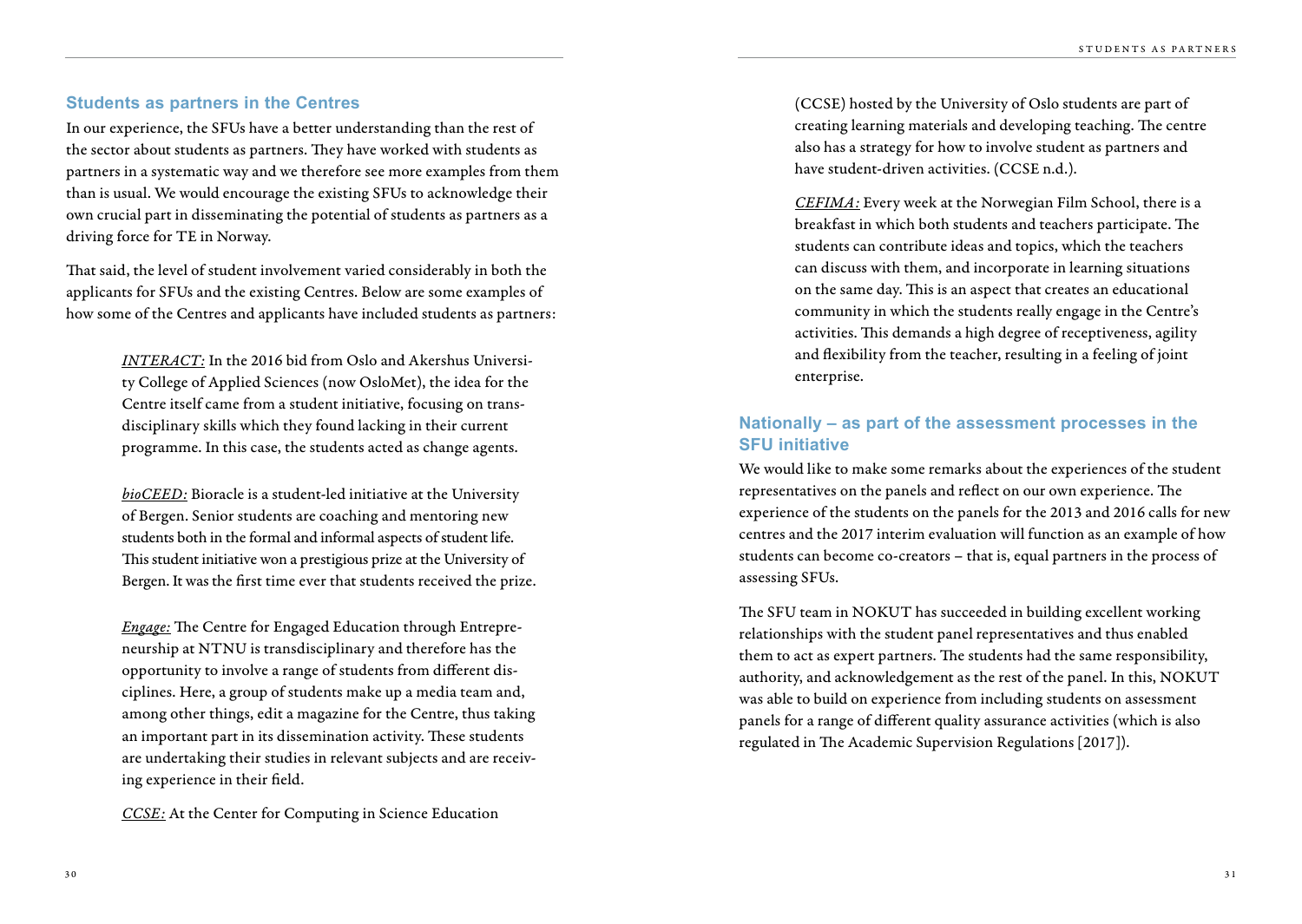The other members of the SFU panels similarly regarded students as equal partners and experts. The SFU team has also used students as experts in other arenas (such as gatherings for the Centres), as they have with the other panel members. Students are acknowledged as important and that builds confidence.

A vocabulary has been developed and a confirmation that the thoughts and reflections of students are valued as (good and) important. The experience has contributed to building the students' skills base, building confidence and enabling students to trust their own capabilities. The students felt the rest of the panel were properly focused on the student experience. This allowed students to contribute across all elements of the process, not just having to represent the student voice.

The student role on these panels was as an expert on being the learner in the educational situation. In addition, both the students who are co-writing this publication had a great deal of prior expertise in understanding the field of higher education. The expertise involved knowledge about the financial system, quality assurance and processes for carrying out quality assurance. The students understand the Norwegian context, and this expanded their area of expertise. If a student representative did not have such a broad background, it would be important to take action to enable them to build their knowledge base.

It is important to involve students early in the process. In forming the criteria for SFU, NOKUT brought in a student from the NSO. This ensured the student perspective was always presented, and this should be continued in the future.

#### **Conclusion**

In summary, we see the success criteria for students as partners as follows:

- Understanding that academics and students often use a different vocabulary regarding education;
- Creating a culture that is receptive for the unique expertise that

students provide; ensuring that students participate as partners as early as possible in projects;

• Allowing students to be the experts on their own learning situation.

We therefore recommend that any initiatives seeking to bring about TE need to be co-created with students as partners, using simple language that adopts the language of the learner (i.e. the expert student), thereby promoting a culture in which each and every voice is valued as having a worthwhile contribution to make to any discussion of what factors will demonstrate progress towards TE.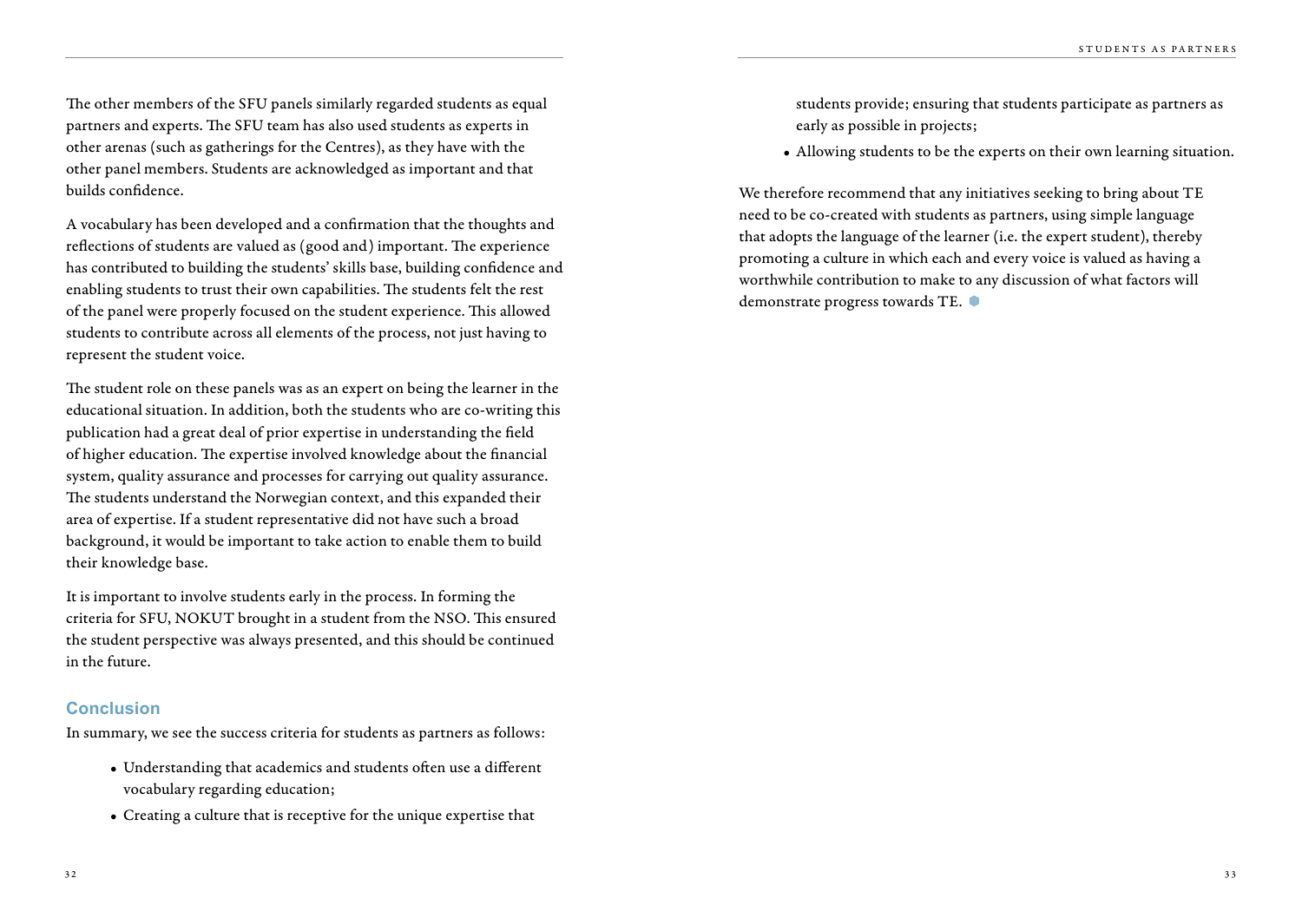### ASSESSING TEACHING EXCELLENCE

4

In this section, we will consider some of the tensions that both the panel and the three Centres experienced in the process of the 2017 interim evaluation. Perhaps the greatest source of tension comes from misunderstandings of the differences between standard quality assurance and enhancement-led approaches. We will suggest that use of a "critical friend" might be useful in addressing these tensions. Furthermore, we discuss to what extent both the Centres' international advisory boards, NOKUT and the expert panel have taken and/or been perceived as such critical friends

#### **The approach of the interim evaluation to assessing teaching excellence**

The rubric for the interim evaluation emphasised its intended developmental, enhancement-led, function: "The overarching aim of the interim evaluation was developmental. It was intended to support both the Centres and the overall SFU initiative in reaching their goals and to enhance their contribution to the quality of teaching and learning in higher education (Ashwin *et al.* 2017)". However, alongside this, the interim evaluation was also making a recommendation as to whether the Centres should qualify for the next funding phase (see also Sections 1 and 6). For the Centres, then, it was a high-stakes game in which developmentallyintentioned feedback and critique from the panel could be seen by Centres to be at odds with the bottom line of continued funding.

Bearing in mind the propositions above in Section 2 about the definition of TE, it is worth evaluating to what extent these characteristics of excellence were reflected in the panel's assessment criteria. Secondly, how far the Centres, in writing their reports and plans for the future, really understood and were able to respond to what the panel needed and expected, and whether they were confident enough in asserting *their* vision of TE. Finally, whether, in hindsight, the assessment method was most appropriate for this scenario and how that might be adjusted in future.

The assessment methods that we employed in the mid-term evaluation consisted of what maybe *looked like* a familiar quality-assurance style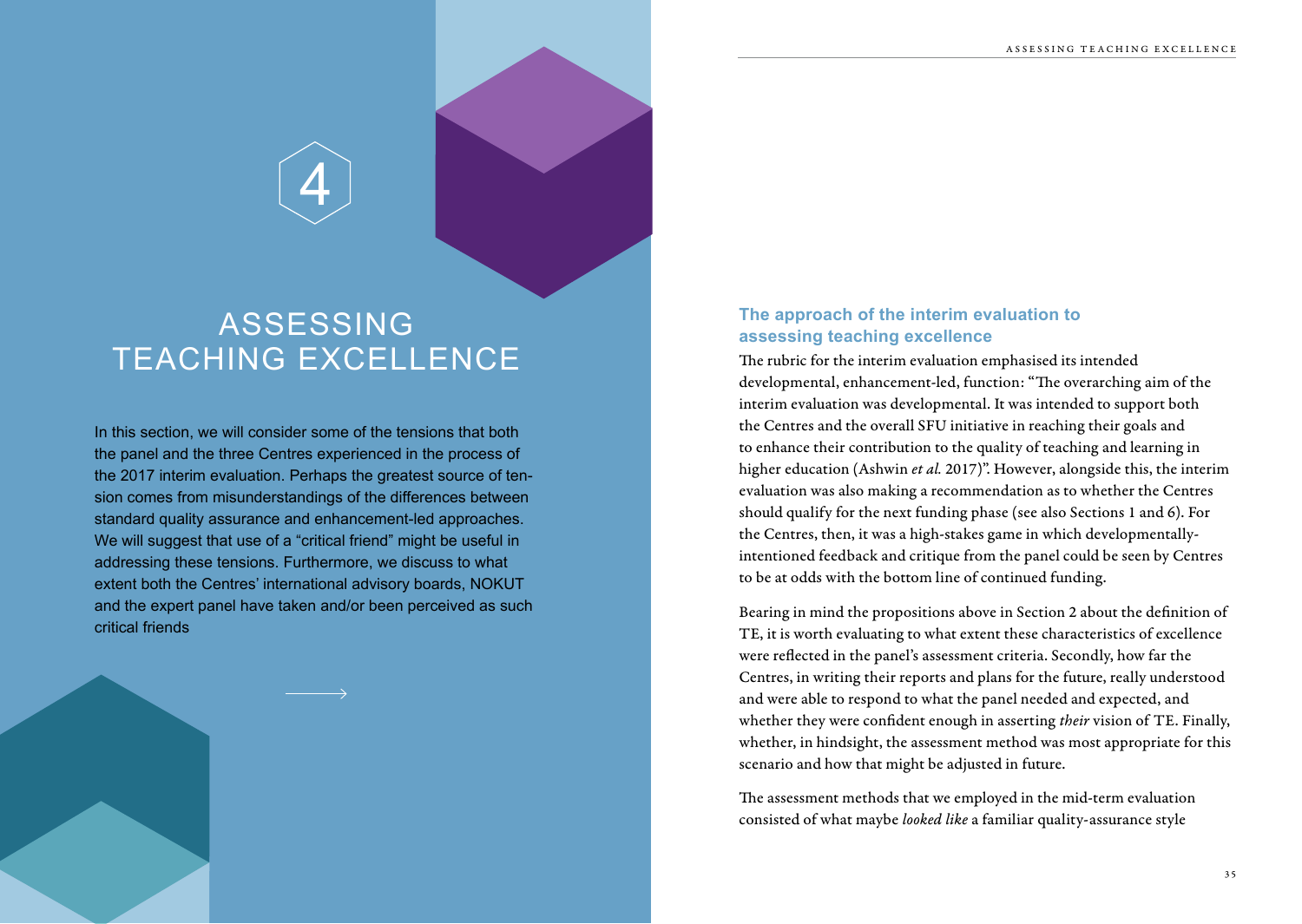pattern of scrutiny of written reports from the Centres, a daylong faceto-face meeting consisting of a presentation from the Centres and then questions from the panel. Finally, deliberations on this process resulted in a panel report and judgement. However, the critical difference is that whereas in standard quality assurance processes the criteria are externally imposed, in the SFU scenario the Centres themselves were invited to define their own concept of TE and to contribute to the development of the criteria for the interim evaluation (see Sections 1 and 6 in particular). They would not be judged on external metrics, which might be inappropriate for their discipline and context, but rather on their own concept of what TE looked like for them.

Inappropriate metrics, misunderstanding and misalignment of expectations between the two "sides" (the assessors and the assessed) are common in judging higher education teaching quality. Many individual teachers find the jargon of "edu-speak", and how it applies to their daily experience on the ground, difficult to relate to and understand. Despite, for example, the advances in professional development in the UK, in which individual TE is examined by a reflective portfolio, there is still mistrust. The use of externally imposed metrics is less apparent in the Norwegian context than in the UK, but nonetheless an important point to make here. Overcoming these language barriers and creating a relationship based on trust is hence important when working with enhancement.

#### **The evaluation panel for the 2017 interim evaluation**

The panel was multi-disciplinary, consisting of experts in higher education pedagogy and policy, a student representative and one subject expert from each of the three discipline areas under scrutiny (maths, biology and music performance). We found our different experiences and backgrounds complementary and all felt able to contribute meaningfully to discussions of teaching in different subjects, locating many points of contact between the teaching practices of the three subject areas. This is not surprising: unlike some of the teachers and students we encountered, we "speak the same language", are all well-versed in the discourses and practices of enhancement and quality assurance, and have similar expectations of the kind of documentary evidence used in these settings.

Nevertheless, there was still an element of mismatch between the experiences of the panel and the Centres during the interim evaluation. The panel believed it was offering feedback and criticism in a constructive spirit; on the other hand, Centres (for whom there was a lot both reputationally and financially at stake) felt scrutinised and pressured. For the Centres, open debate on enhancement versus the prospect of losing five years' funding were not a happy mix. Often we were not speaking the same language: there were misunderstandings about, for example, the types of evidence and evaluative strategies the panel believed it needed to be assured of the impact of Centres' activities (see Section 6). The panel felt, no doubt to the frustration of the Centres, that it did not have a clear sense of the overarching vision that should drive the Centre's activities – and, given the philosophy of the self-defining TE in which these Centres were operating, this was a key omission. These misunderstandings occurred despite regular helpful interventions from NOKUT staff and specific workshops on evaluation from a member of the panel.

In the design of the assessment, what clearly was not coming through was how far the Centres understood and were in sympathy with the panel's sense of the characteristics of TE – especially having the confidence to fail (see Section 5). Again, even though in the questions the Centres were asked to address in their interim report the possibility of failure was absolutely explicit ("Please provide examples of cases where you have been particularly innovative (regardless of whether the results have been successful or not). What did you expect to achieve that has not been achieved? What prevented the Centre from reaching these aims?" [NOKUT 2017]), there was often a tone and attitude of defensiveness in both written submissions and faceto-face interviews. Whereas the panel regarded it as its responsibility to provide a robust challenge to Centres, the Centres themselves seemed not to expect this level of critique or they did not feel in the position to act upon it in a constructive manner.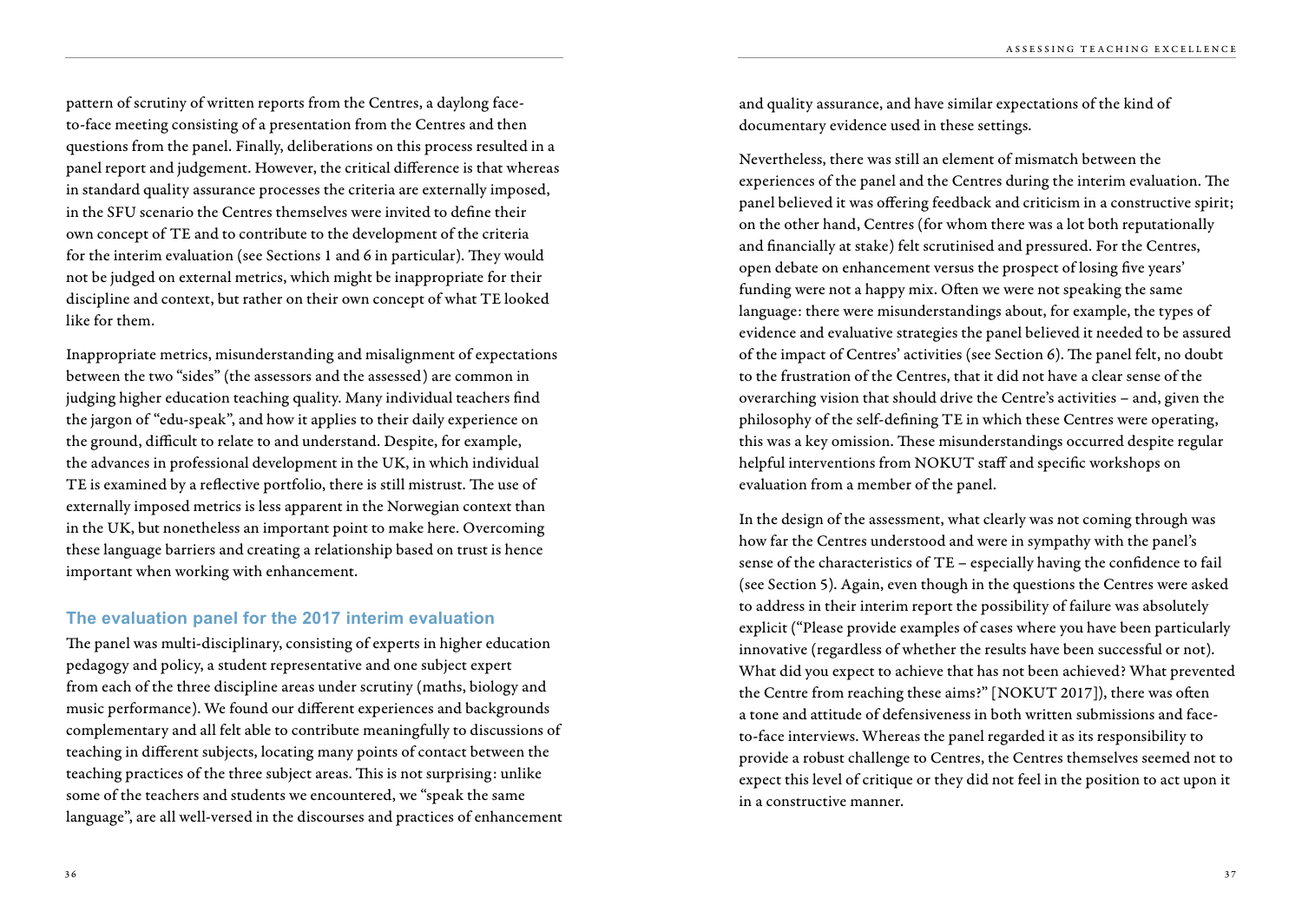#### **Using critical friends to bridge the gap**

Prchal and Messas (2017) have recently written on the challenges of making quality assurance assessment meaningful and understandable to the teacher on the ground. This is in the context of MusiQUE, a specialist international quality assurance provider for higher education music performance allied to the Association of European Conservatoires (AEC). One of their conclusions is to extend the standard method of conventional quality assurance (written documentation plus interview with a potentially richer source of evidence) with the addition of a "critical friend".

> A critical friend is an external expert who is considered to be an international authority with regard to the content of the programme(s) that are being reviewed. The critical friend is asked to review one or more programme(s) during a visit of approximately three days. During this visit, the critical friend will speak with management, teachers, students and non-academic staff (e.g., quality assurance officers) both personally and in small groups, visit classes, performances and examinations, sample written work and study relevant materials in order to get an impression of the quality of the programmes both in terms of artistic standards and educational quality. After such a visit, the critical friend will formulate his or her findings in a concise report of about five to seven pages, which should include a set of concrete recommendations. (Prchal & Messas 2017)

The critical friend thus would adopt a qualitative approach, talk to small focus groups, attend classes, and (both through their constructive approach and their personal standing as an international authority) gain a nuanced view of the work under consideration, be able to make constructive recommendations and suggestions and nudge a programme in an appropriate direction if needed.

Handal (2016) points out that the notion of a critical friend implies inherent tension, if not somewhat of an oxymoron: friendship and criticism. Friends often disregard our negative sides and support us, whereas criticism stems

from someone not too close. However, maybe a true friend is one we can trust and who provides this critical perspective if necessary, or, as MacBeath & Jardine (1988, p. 41, quoted in Handal 2016, p. 256) put it, "a true marrying of unconditional support and unconditional critique".

For the relationship between the critical friend and the academic community to work, it needs trust, honesty, a safe space for deliberation, and acknowledgment of the others' competence. Handal (2016) points to some crucial characteristics:

- A personal relationship built on trust
- Confidence and belief in the critical friend's competence and knowledge
- An anticipation of personal integrity
- Confidence that the critical friend wants to support you and your success

Acting as critical friends is also a learning experience where the "expert" benefits greatly by studying and analysing the professional practices and learning philosophies of others. It is very much a collegial approach, and hence in line with for instance the Norwegian Ministry of Education and Research's White Paper's focus on increasing peer-review mechanisms in education (Meld. St. 16 [2016-2017]).

#### **International advisory boards as critical friends**

The three Centres that underwent the interim evaluation in 2017 all have different advisory and steering groups. This includes international advisory boards with highly esteemed colleagues from around the world, who are well qualified to take on the responsibility of critical friends in line with what was described by Prchal & Messas (2017) and Handal (2016).

The international advisory boards of the Centres do to a large extent consist of colleagues that can be seen as "friends" of the Centre staff with whom there was a pre-existing personal relationship built on trust in line with Handal's (2016). It is clear that these international advisory boards (either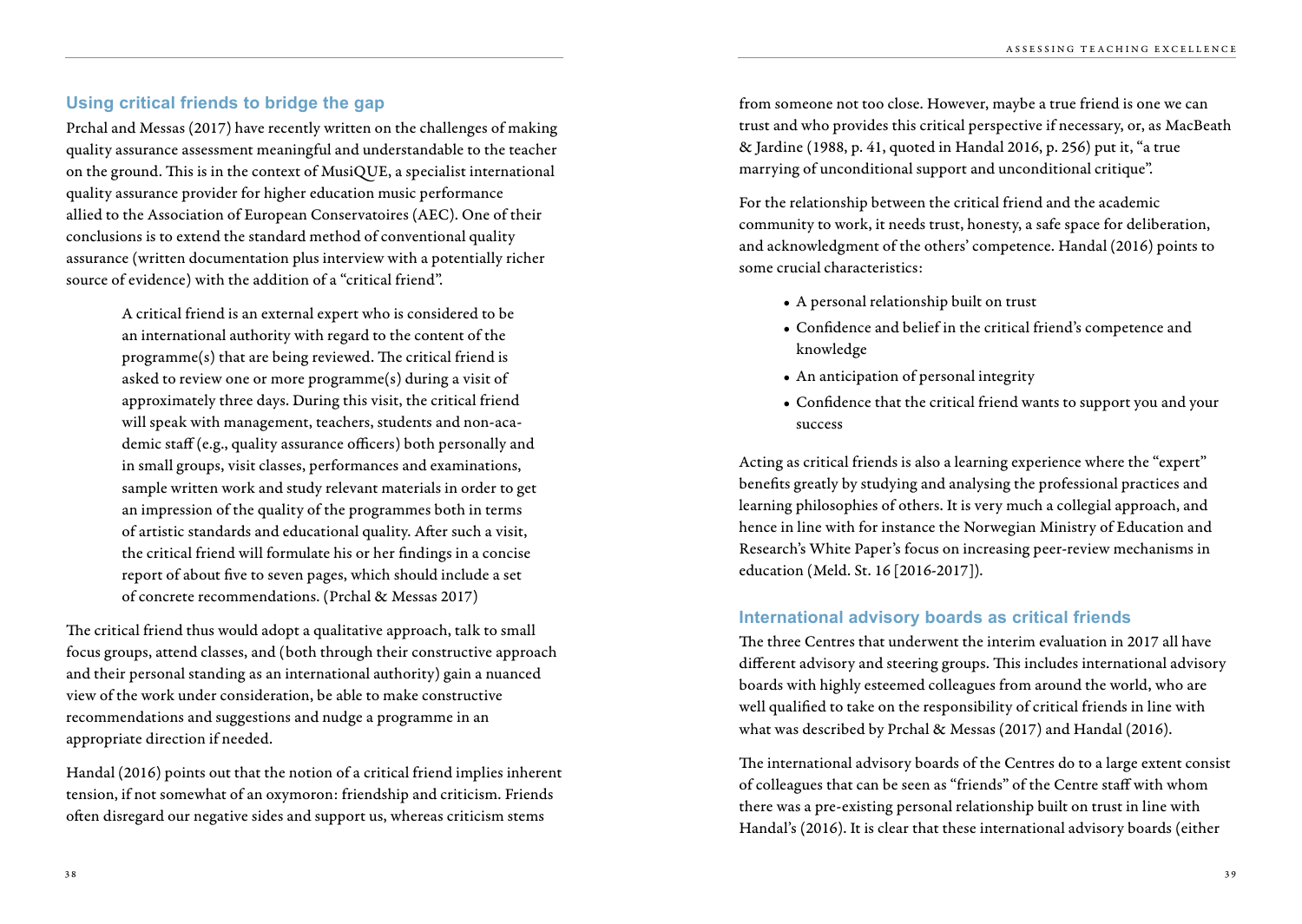in the function as advisory boards or individuals also represented on the boards) have supported the Centres' development and been of great value to them. Some of them have also been critical friends concerning the SFU initiative in itself.

However, in light of the way challenges and criticism from the 2017 interim evaluation panel was received, there are a few things that may be worthwhile to consider – not at least for other SFU Centres that have yet to go through an interim evaluation. Perhaps the boards can to an even greater degree challenge the Centre's thinking in a "safe" space before an evaluation, and anticipate areas that are likely to be critiqued and assist in how to respond to them in a constructive and non-defensive manner. Above all, critical friends could help Centres to communicate confidently their vision of TE and how, in their particular context, it is evidenced.

Maybe it is so that the potential of these boards and individuals to act as *critical* friends as opposed to "just" *friends*, has not been exploited to its fullest? It might be that the role of a true critical friend is hard to take up on for a colleague with whom there is a longstanding friendship. As Handal (2016, p. 255) points out, friends, someone who is close to us, support, acknowledge us and disregard our negative sides. Often they do not confront us. A true friend however should nevertheless be able hold up a critical mirror for us and still be trusted.

Most of the members of such international advisory boards are from the same discipline as the Centre, which might entail that they encounter some of the same difficulties as the Centres in articulating the vision of TE, the Centre's achievements and theories of change (see Section 6) to an expert panel consisting of more general higher education experts (and one subject expert). For some disciplines, especially those where there is a limited number of high profile specialized institutions competing at a very global stage for students, staff and reputation, being both friends and critical friends might be particularly challenging. Having critical friends from outside the discipline or the usual context who do not stem from the same culture might stimulate different questions, different concepts and models

as well as point to taken-for granted assumptions, thus can be an option to consider for the Centres.

 The issues raised here, may or may not have influenced how the international advisory boards acted as critical friends in advance of the 2017 interim evaluation, but we believe they may be interesting to consider for the future.

#### **NOKUT and the expert panel as critical friends**

We as NOKUT and the expert panel envisaged ourselves to be such critical friends of the three Centres that underwent the 2017 interim evaluation. The response of the Centres, however, indicates that we may not have been perceived this way. As described above, maybe simply too much was at stake? We believe there also other perspectives that are worthwhile to consider for future learning.

Some of the questions raised concerning the international advisory board, may be true for the relationship between NOKUT and the Centres as well. In managing the initiative, NOKUT has put a lot of emphasis on following up on the Centres closely, building personal relationships of trust and support. May it be so that we too have become friends, from whom criticism is not expected?

In addition or on the contrary, could it be that a strong focus on pushing the centres further made the interim evaluation all about challenges, undermining the progress that the Centres had actually made, thus making NOKUT and the expert panel just "critical" and not "friends" at all? Or could it be that the Centres, NOKUT and the expert panel had not invested enough time and effort to develop the same foundations, language and expectations for the evaluation making it a common process based on trust?

Furthermore, perhaps the difficulties in having critical friends from the outside (the discipline, the country etc.) who brings with them different perspectives, concepts and models than those normally used within the existing culture should have been taken more into account?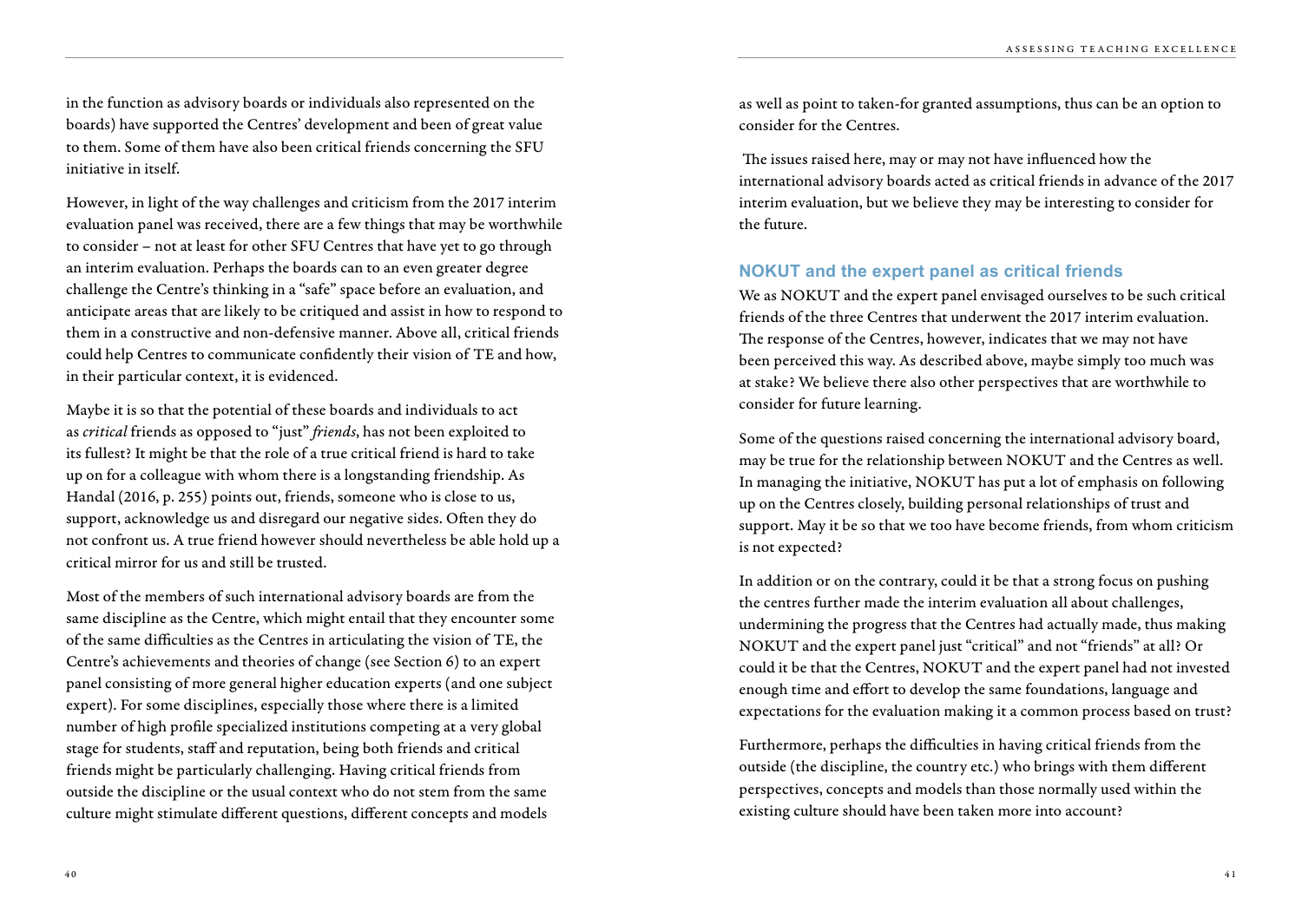#### **Conclusion**

In this section, we have argued that the developmental aspects of the interim evaluation was disturbed by the evaluative side with high stake consequences for the centres. We will argue that there might be an underused potential in using critical friends in enhancement programmes such as the SFU in preparing an application or for an interim evaluation in particular. NOKUT considered having the Centre directors on the evaluation panel to evaluate each other. This was not implemented. Nevertheless, there might be a potential for the centres to act as critical friends to each other and hence help each other prepare for evaluations? The use of critical friends might be further developed in the methodology for the interim evaluation of the SFUs.

Based on the 2017 interim evaluation experiences, we suggest that characteristics put forward by Handal (2016), or something similar, are given thorough consideration by both sides of the relationship and that there should be an initial discussion about the kind of relationship both sides envisage before the review process. It is clear from the points raised in this Section that both having and being critical friends is not easy. This, however, does not mean it is not worthwhile.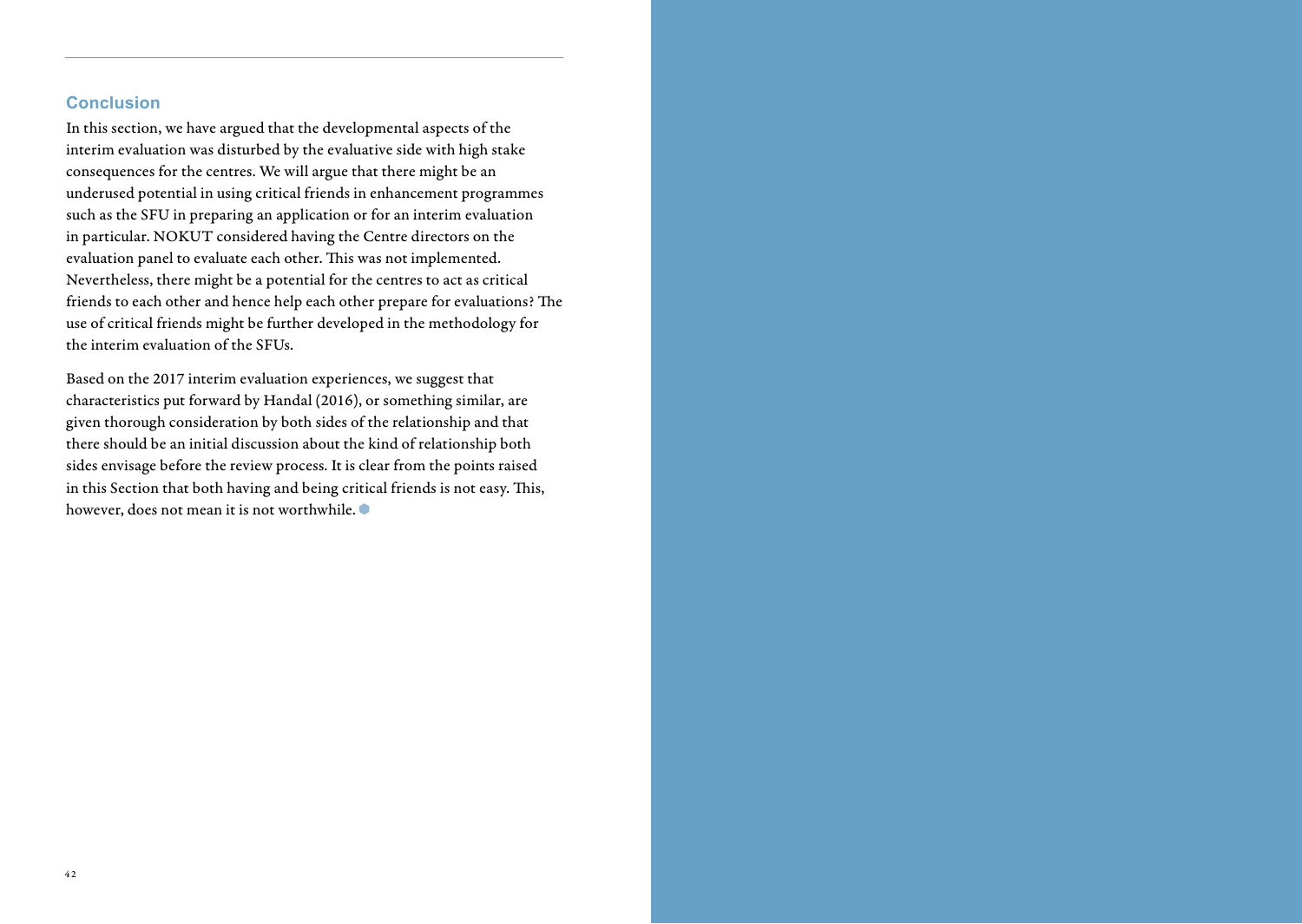5

### BARRIERS TO THE DISSEMINATION OF EXCELLENT TEACHING PRACTICE

In working with the SFU initiative in Norway, and from knowledge of similar initiatives to stimulate excellence in higher education teaching and education, it is clear that significant barriers to the dissemination of excellent teaching practice exist. Initiatives such as the SFU aim to increase the overall quality of higher education provision across the national higher education sector through the funding of a limited number of Centres for Excellence. This goal is predicated on identified excellence having the ability to shape and influence the teaching activities within the Centre, within the host institution and more widely on the national stage.

Here, we discuss some of the barriers that tend to preclude the dissemination of excellent teaching practice and propose a set of measure that Centres, host institutions and national funding agencies may wish to adopt to ensure that the excellence developed within the Centres is distributed as widely as possible.

#### **Recognition of excellence**

Staff working in higher education often find it difficult to know if what they are doing in their teaching activities might be considered as being excellent. Too often, they rely only on student feedback to know if they are doing a good job – and in many cases this has a tendency to simply reinforce what might be considered to be "normal", satisfactory practice and behaviours. It does not always either encourage or reward risk-taking to develop new or novel mechanisms for delivery or levels of engagement.

Departmental and institutional recognition of excellence should not need to rely solely on external verification. There is certainly value (either in terms of funding or prestige, or both) in externally validated Centres for TE, but this must map onto institutional structures to enable excellence to be recognised and rewarded (see Section 7). Staff need to be equipped with both the skills and confidence to evaluate their teaching endeavours in terms of the contribution made to student success. Such a judgement is likely to come from a number of sources, but might include:

- Reflective practice (see Ashwin *et al.* 2015)
- Student outcomes
- Student feedback
- Other evidence-informed judgements

Institutions can help by providing a framework for the assessment of teaching practices, within the context of their particular mission and values, offering appropriate training to equip staff with the ability to make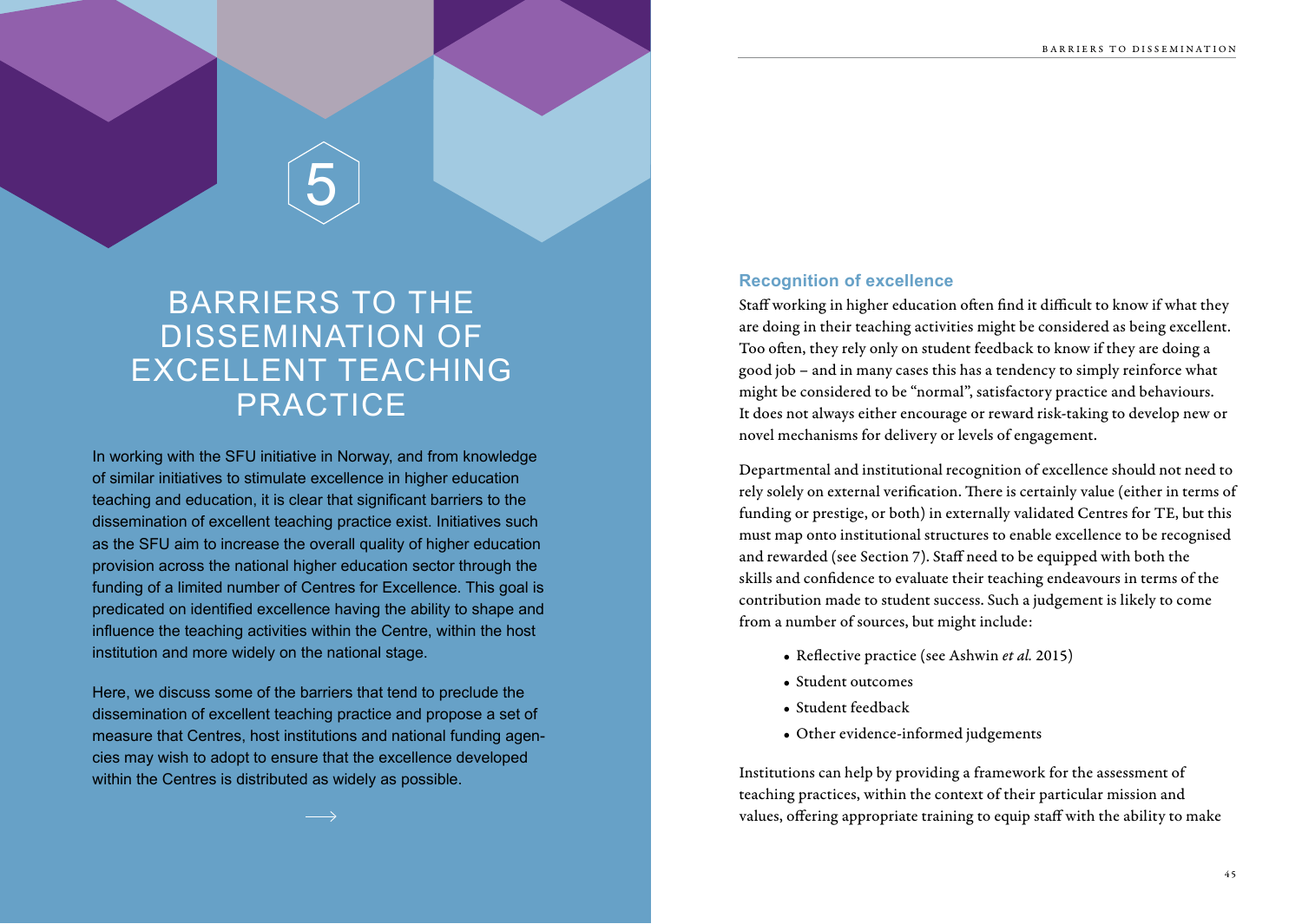informed judgements. In addition to the need for appropriate training, staff need time. Making changes in teaching takes time and effort. This is an important factor that should not be underestimated and which leaders at all levels should be conscious of.

#### **Practice dissemination**

For TE to make lasting changes to practice in a wider context the methods employed and the results obtained must be disseminated. This does not only mean that the results should be presented in an academic paper or published on a web-site, but positive efforts need to be employed to ensure that the lessons learned are circulated widely and employed where appropriate. Changing practice in higher education has been described as taking place as a series of steps that may be discrete but are more likely overlapping (Saunders et al. 2011):

- *Enclave* the creation of a practice (or set of practices) with a distinctive characteristic that exist within a wider institutional setting where these are not the norm;
- *Bridgehead*  a platform for the development of the change in practice beyond, perhaps, a single taught module into a wider discipline area;
- *Embedded practice* the acceptance of an alteration to the practice in preference to the previous dominant culture of the organization.

Ultimately, the new embedded practice can itself become a redefined dominant culture within an organization if evidence shows that it can lead to improved student outcomes (a bottom-up approach to change in practice), or if leadership – either at the local or institutional level – has the desire to drive through a perceived advantageous change (a top-down approach).

#### **Breaking silos**

For the purposes outlined here, examples of TE might be considered as having aspects that are either discipline-specific (e.g., the collaborative approaches of "de-privatising" performance education by CEMPE) or

have a wider context (e.g., the development of programme-wide intended learning outcomes for both subject-specific and transferable skills by bioCEED). The distinction between these two is not straightforward to define. There may be, for example, aspects of excellent teaching practice that have been developed within the context of a single discipline that can be applied without much adjustment to other disciplines, while others may require considerable additional modification before they may be considered relevant to other disciplines.

For discipline-specific examples, mechanisms should be employed to enable other institutions teaching that discipline to benefit from the identified areas of excellence. This might be thought of as the creation of additional enclaves in other locations and is likely to involve working with appropriate learned societies, pedagogic centres, or other cross institutional disciplinespecific groupings to enable others to benefit from the identified 'best practice'. Institutional rivalries and other factors may inhibit sharing of this sort, but the potential benefit of student outcomes must be considered a greater good.

This work is likely to be facilitated by individuals interested in the pedagogic development of their subject. Sometimes, these individuals are referred to as a *coalition of the willing*, but they need to be both encouraged to, and facilitated to, evaluate the potential change within their own institutional contexts. Success in one context may not transfer directly to other contexts without modification, and different institutions tend to like to put their own "spin" onto many things that they do (Harmsworth & Turpin 2000). However, this type of evaluation is an important factor in the formation of a new enclave and its potential conversion to a bridgehead.

Aspects of TE that may have a wider context – or may be appropriate beyond the confines of a single discipline - need to be disseminated both throughout the originating institution and beyond. Educational leadership (see Section 7) will play a key role in enabling this to happen. Centralised diktats on what should or should not be included in a curriculum seldom gain traction – particularly in research-intensive higher education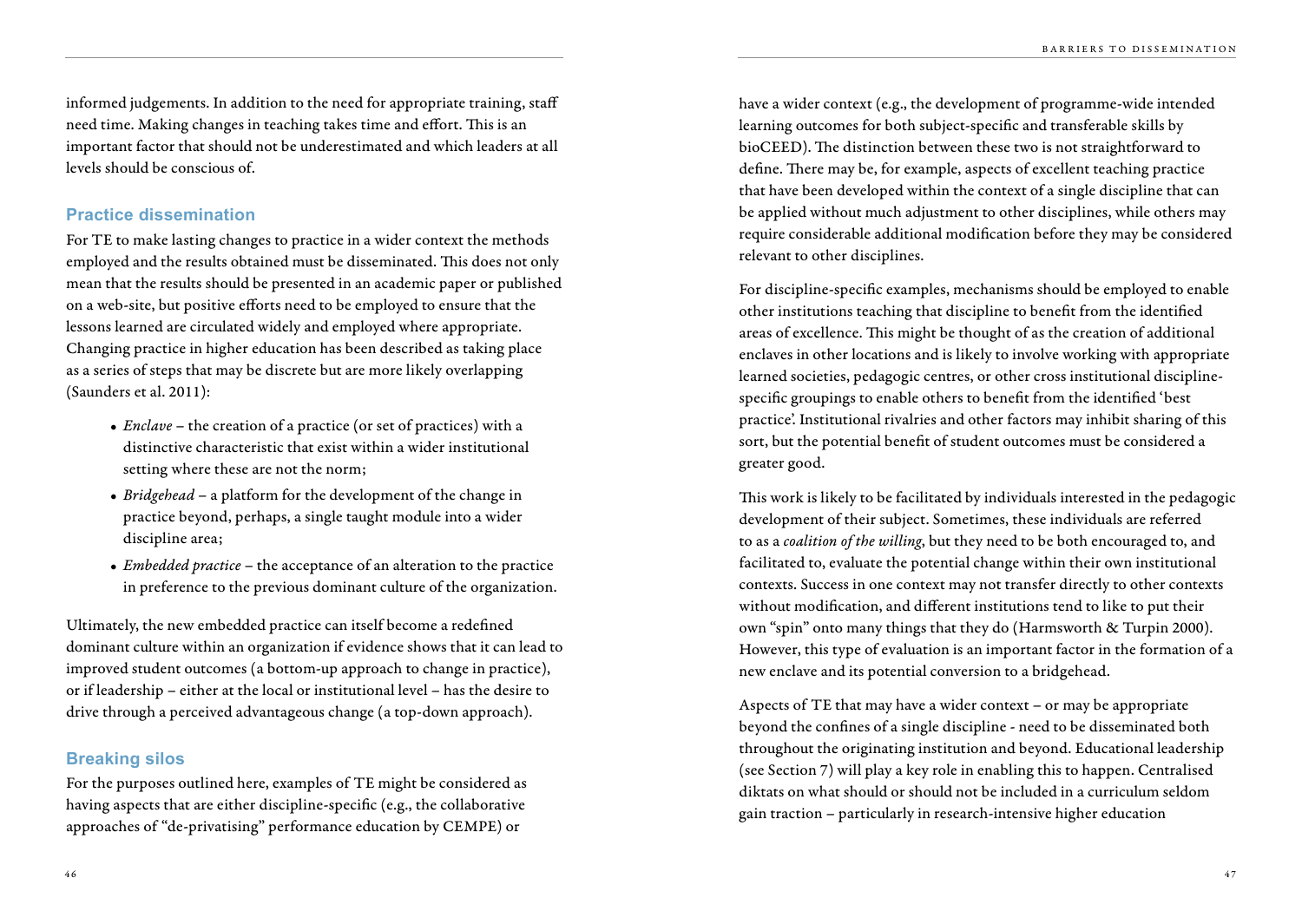institutions – but mechanisms should be in place to ensure that good and excellent practices have the ability to become utilised in a wider variety of programmes of study (bridgeheads).

Periodic and Curriculum reviews have a role to play in this, but their relatively infrequent occurrence will usually preclude rapid changes being made using these routes. Educational leaders must therefore take a role in ensuring that teaching staff appreciate the value of continual course improvement, and enable and encourage course leaders to have the information they require to determine whether a particular innovation might work within their local context. To appreciate the value of continual improvement and to be able to act in that regard, teaching staff need to have time available. This is a leadership issue as well. Under these circumstances, the bridgehead may begin to form part of newly formed embedded practice.

#### **Creating an environment where risk-taking and evaluation is the norm**

Perhaps the biggest barrier to the creation and wide dissemination of TE relates to the unwillingness of teaching staff and educational leaders to take risks. The limited time most teaching staff have available for making changes in their courses will most likely play a part in this. Teaching staff cannot be expected to get it right every time and the suppression of innovation that accompanies the expectation of rapid success stifles improvement. The contrasts between the risks taken during research experimentation and the relatively "safe" activities employed during teaching - often undertaken by the same staff - are stark. Within the educational sphere, there appears to be an unwillingness to do something that might fail. This might be related to a lack of confidence on behalf of the teachers (e.g. looking bad in front of a class of students, see Section 2), but such innovative practices can be encouraged if there is a no-blame culture within a department or institution that recognises and rewards the development of innovative practices and accepts that trying out and implementing such practises take time. Under these circumstances, the evaluation of the delivery of teaching activities needs to be rigorously undertaken after each session and mechanisms for

continual improvement employed. However, as with most research, it must be recognised that experiments often fail. This should not be considered a problem, provided that lessons are learned from what happened, and mechanisms are in place to improve in the future.

Departments, institutions and national agencies all have a role to play in creating a no-blame culture for educational innovation. It is certainly not the case that every educator needs to be a cutting-edge innovator, but the ability to reward innovation and not have an issue with (controlled) failure is an important aspect of encouraging people to try. This, coupled with robust mechanisms for dissemination, should result in the raising of standards more widely.

#### **Conclusion**

The dissemination of excellent teaching practices both within and across disciplines and institutions requires a concerted and coordinated approach. It will not happen by accident or osmosis. The innovation process itself needs to be encouraged and supported so that teachers have the time to experiment, are not afraid to do so and can learn from their students and their own practice. They need to have the confidence to use imperfect data sets to evaluate what they do, and then be prepared to disseminate their findings widely. The mechanisms by which dissemination occurs need to be positive (often face-to-face) rather than passive (through publication or web-site), but all must be prepared to take on board new ideas and concepts and be prepared to adapt these to their local institutional contexts. This kind of preparedness does not simply happen either. Leadership and training to mould the culture within an organization/department/discipline can, however, ensure that successful outcomes are far more likely. Excellence in teaching, learning and student outcomes must be placed on an equal footing with excellence in research if higher education institutions are to thrive in their predominant missions.  $\bullet$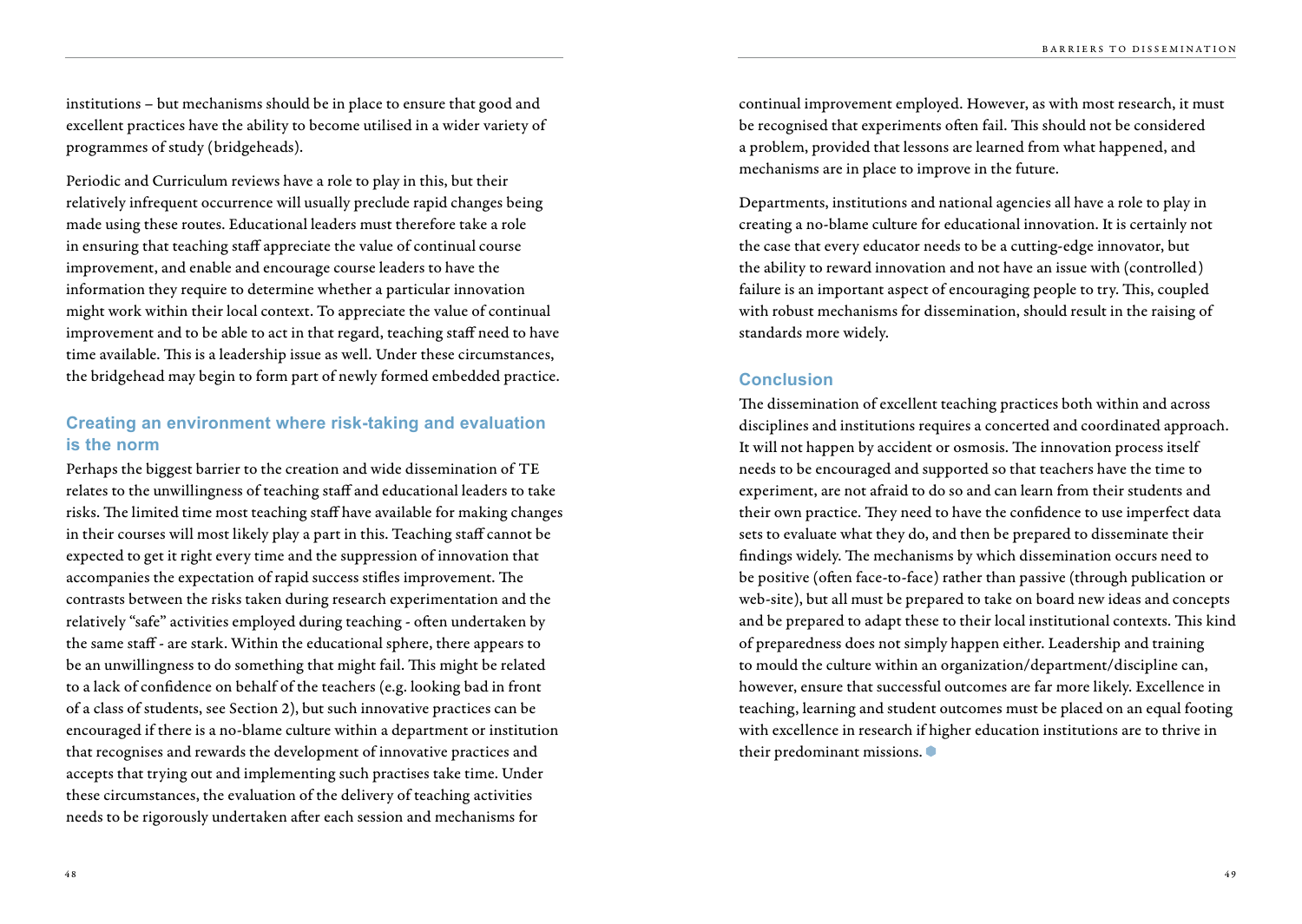6

FROM BRIDGEHEAD TO EMBEDDED PRACTICE? THE ASPIRATIONS AND REALITIES OF THE MID-TERM EVALUATION OF THREE SFUs

Changing educational practices in a meaningful and lasting manner is extremely challenging. Given this, our aspirations should be about making small steps along the road to change rather than seeking to make overblown and unrealistic claims about affecting systematic change. In this section, we reflect on how successful the interim evaluation of three of the SFUs was in supporting the development of strategies that were explicitly designed to lead to sustained changes in educational practices. To do so, we draw on Saunders et *al.'s* (2005) work on theorising change in higher education.

#### **Conceptualising the SFU as an approach to change**

In Section 5, we considered Saunders *et al.*'s (2005) work as a way of thinking about the SFU as a strategy for change in higher education and the conditions that are required to challenge organizational cultures and change in "embedded practices", the ways in which organizations do things on a day-to-day basis.

Using this lens to understand the work of the SFU initiative, the application process and the awarding of SFU status can be seen as a way of transforming enclaves of high-quality teaching practices into bridgeheads for wider change. Within the SFU initiative, the notion of organization refers to the institutions in which the SFUs are located, the particular subject the Centre is focused on across Norway and that subject internationally.

Applicants for SFU status need to show how their current education is excellent compared to provision in the same discipline nationally and internationally. A key element of the SFU strategy is that, rather than responding to externally imposed criteria, applicants can choose the basis on which they make their case for educational excellence and the evidence that they use to support it. They are then asked to provide an account of how they will use their SFU status to develop and share this work in the future (see Section 1). This explicitly provides applicants with an opportunity to show how their existing enclave is excellent in its own terms and, through the development of their future plans, provides a platform for them to develop their enclave into a bridgehead.

For those successfully awarded SFU status, this platform has been reinforced by ongoing engagement between NOKUT and the SFUs collectively, which emphasises the ways in which they can learn from and support each other. There has been a strong emphasis on the SFUs sharing effective practices but also on recognising the ways in which these need to be adapted and adjusted to fit with different educational and disciplinary contexts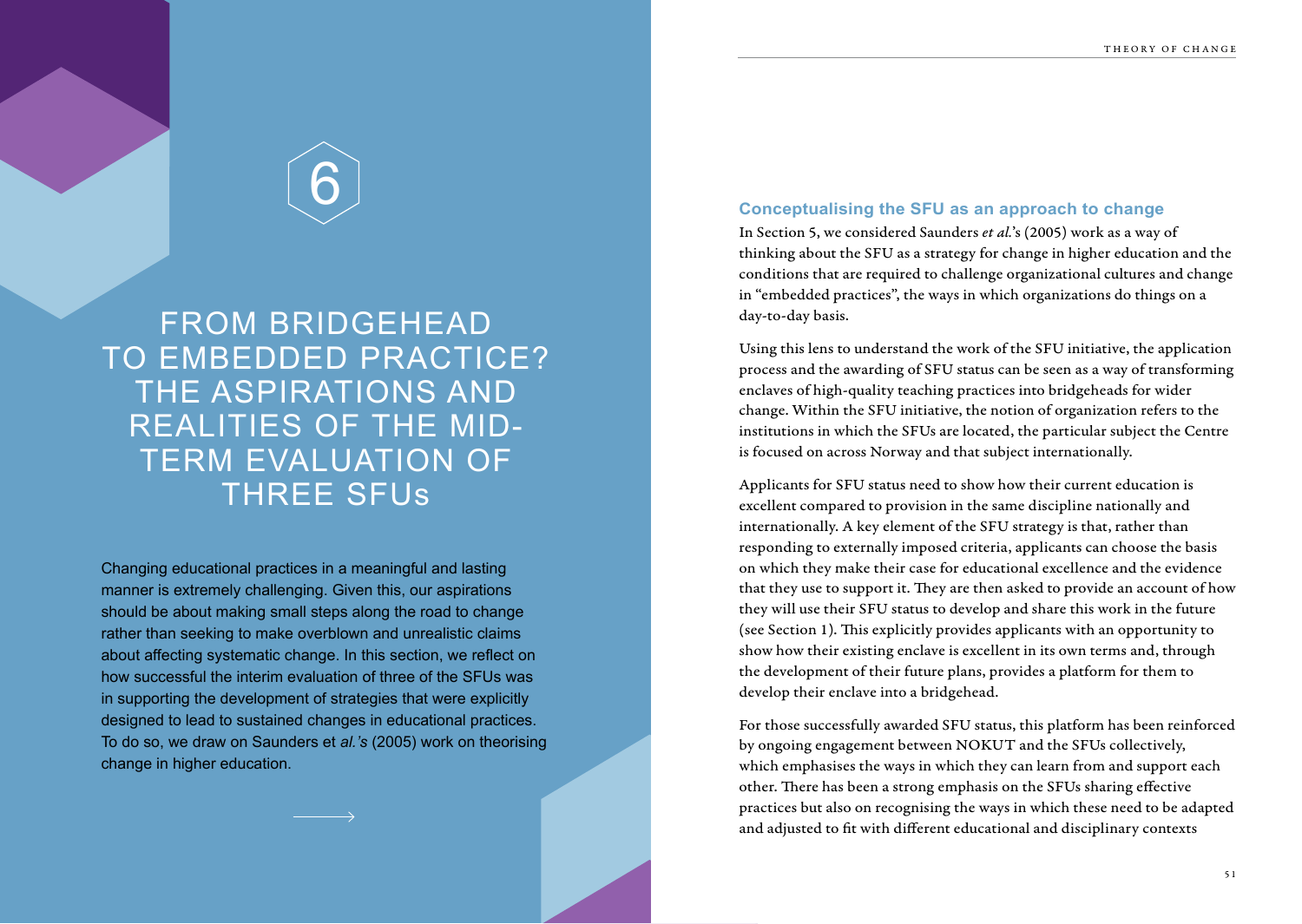(see Andersen Helseth & Bråten 2018). The importance of a central coordinating, mediating and supporting agency in this process, should not be underestimated. The limited long-term impact of the Centres for Excellence in Teaching and Learning (CETLs) in the UK provides a stark warning about what happens when this important role is not fulfilled (Trowler *et al.* 2014).

#### **The interim evaluation as a bridging tool**

Saunders *et al*. (2005) are clear that one of the most important elements of the movement from an enclave to a bridgehead and then onto changing embedded practices is the development of an explicit "theory of change". This provides an account of how changes are expected to occur and is used to develop a strategy for change. One way to support this process is to enable those engaged in change to reflect on their experiences of change. Saunders *et al.* (2005) identify evaluations as one way of providing a resource for these reflections and thereby act as "bridging tools" for the planning and innovation. In this section, we consider how the interim evaluation can be characterised as a bridging tool.

The 2017 interim evaluation of three of the Centres had two broad functions (see also Section 4). The first function concerned making judgements. One of our key roles as an evaluation panel was to assess the impact and innovations of each Centre and make a recommendation as to whether they should receive a further round of funding. Our second function was developmental, and we sought to actively support the Centres in developing plans for their future work that would lead to sustained changes in educational practices in Norway and beyond. In this way, the role of the evaluation could be characterised as attempting to support each Centre to have a greater impact on embedded educational practices.

Our findings from the interim evaluation support this characterisation. There was clear evidence that each Centre had established a bridgehead. All three of the Centre had developed a number of successful programmes, projects, and initiatives and had convincing evidence of the contribution these had made to teaching practices and the learning of students (Ashwin

*et al*. 2017). There was also some evidence of the evaluation acting as a bridging tool and supporting the Centres to develop more effective strategies for future change. We found that over the course of the evaluation each of the Centres had developed more convincing visions of where they saw their future contribution to developing educational practices within their subject area.

There were three particular elements of the interim evaluation that show how we attempted to support the Centres in developing explicit theories of change for their work. The first element was that all three of the Centres seemed to find it difficult to provide a sense of how their different initiatives came together to form a coherent whole. This was particularly in relation to how the SFUs integrated their work within their own institution, their work with institutions across Norway and their work internationally. This is perhaps not surprising given the short amount of time the centres had been running at the point of the evaluation. For some it was also a deliberate strategy, for instance, to engage a large number of people through small projects creating interest and ownership of the centre widely in the collegium and across institutions. As a panel, we tried to support the Centres in developing a clearer vision of this coherent whole through our feedback on their self-evaluations, the site visits, and our feedback on their draft action plans.

A second element was that the three Centres seemed to find it difficult to think creatively about how to use evidence to support their work. There was a tendency to see evidence in terms of formal research or PhD theses rather than in terms of developing evidence that was appropriate for the kind of work they were doing. In particular, there was a tendency to measure the level of activity of the Centre rather than how successful these activities were in meeting the aims of the Centre. This is no doubt a difficult task and, again, in our work we tried to encourage each Centre to be more creative and to integrate the generation of evidence into their day-to-day practices rather than positioning it as something that needed to be formal and external to their everyday work.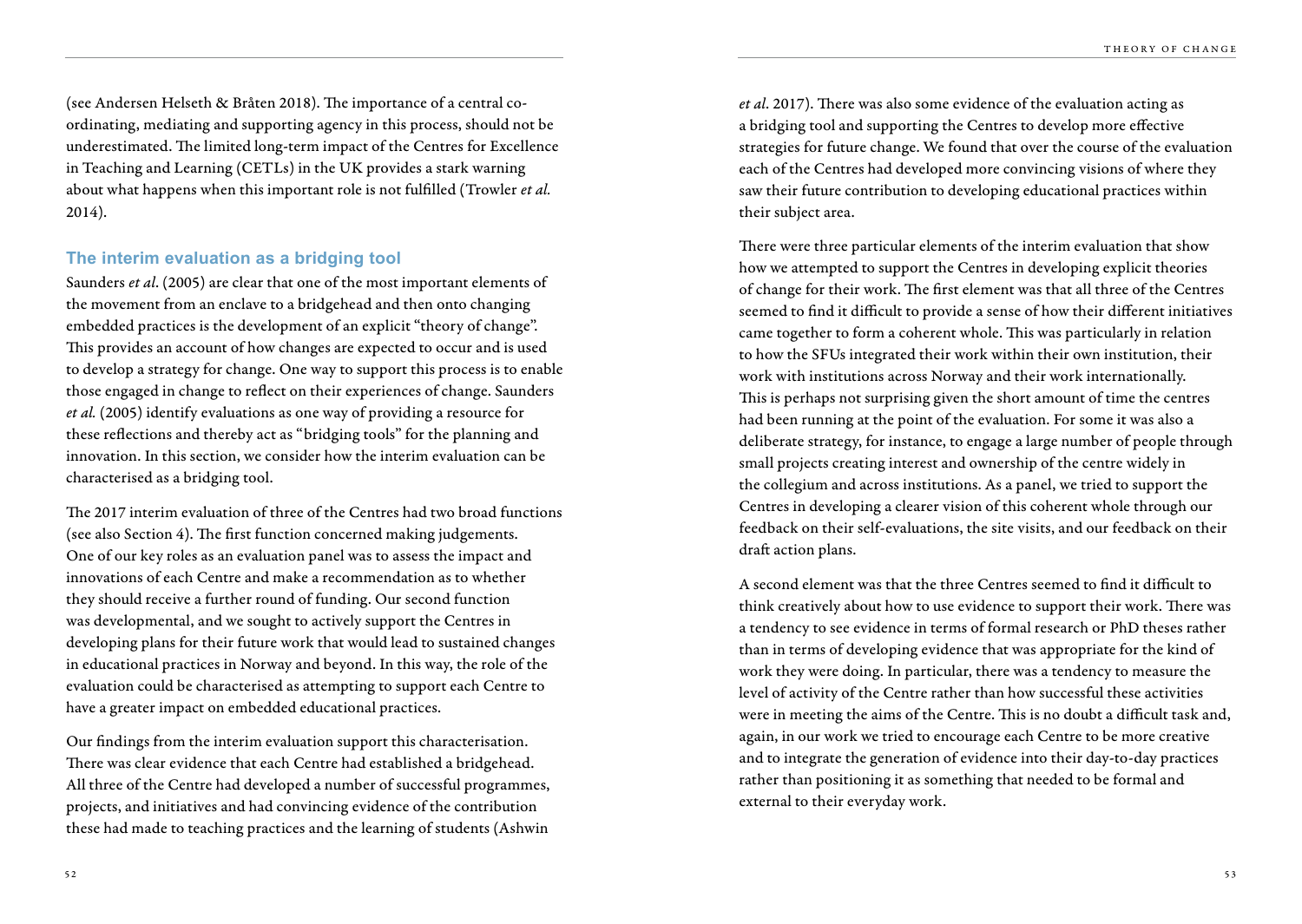The third element, discussed further in the section on dissemination (see Section 5), was the need for each Centre to develop more explicit models of the dissemination and sharing of their educational practices. In particular, we highlighted the need to be clear about how and why the Centre expected their dissemination activities to lead to changes in educational practices locally, nationally and internationally.

Together these three elements show how we attempted to support the Centres in developing explicit theories of change for their work. The first element was focused on being clear about how their practices formed a coherent whole; the second element was about how they could develop evidence that showed the effectiveness of these practices; and the third element was about how they then planned to share these practices and thus move from a bridgehead into having a greater sustained impact on everyday practices.

#### **Reflections on the success of the approach of the evaluation panel**

Reflecting on the interim evaluation it seems that in some ways we were successful in meeting our developmental aims, but in others the progress made was less than we had hoped.

The success was reflected in the more convincing visions that the Centres had developed for their work and the opening up of discussion about the importance and difficulty of aiming to have a sustained impact on embedded educational practices. However, as a panel, we underestimated the way in which the first function of the evaluation (assessing whether we recommended the continued funding of each SFU) dominated the concerns of the SFU and seemed to limit their capacity to engage in more open-ended discussions about how to develop their work in the future (see also Section 4).

One example of the conflict between these two functions centred around the action plans that the Centres were asked to develop for the second round of funding. Given our focus on the development aspects of the evaluation, we gave the Centres the opportunity to submit drafts of their action plans

so that we could give them developmental feedback on how they might extend the impact of their work. The Centres found this process very stressful. It appeared that this was because they understood our feedback to indicate what they needed to do in order to gain further funding whereas we intended it to encourage them to think more strategically and ambitiously about what they might achieve.

We explore some ways of addressing this tension through the use of "critical friends", in the Section 4. However, we recognise that these would not resolve this tension completely. This is because the high stakes nature of the evaluation meant that the Centres needed to engage in the process with a high level of commitment and also needed to ensure similar levels of commitment from their wider institutions. This provided a context in which to have focused conversations about how the Centres work might lead to changes in embedded practices. In this way, the judgement aspects of the evaluation were necessary for there to be something valuable at stake within our developmental conversation, even though the judgement function may have limited how open the Centres could be to the opportunities for development that were offered by the process.

#### **Conclusion**

Overall, in this section, we have reflected on our role as an evaluation panel in supporting three Centres for Excellence in Education to develop strategies that are focused on producing sustained changes to educational practices in Norway. It seems that we were successful, at least to some extent, in acting as a bridging tool that supported the Centres to move from forming bridgeheads to having a greater impact on embedded practices. However, these reflections also highlight the challenging nature of supporting such change. It is not until we see how the work of the Centres develops in the future that we will be able to have a richer sense of the extent to which the interim evaluation helped the Centres in undertaking their difficult and important work.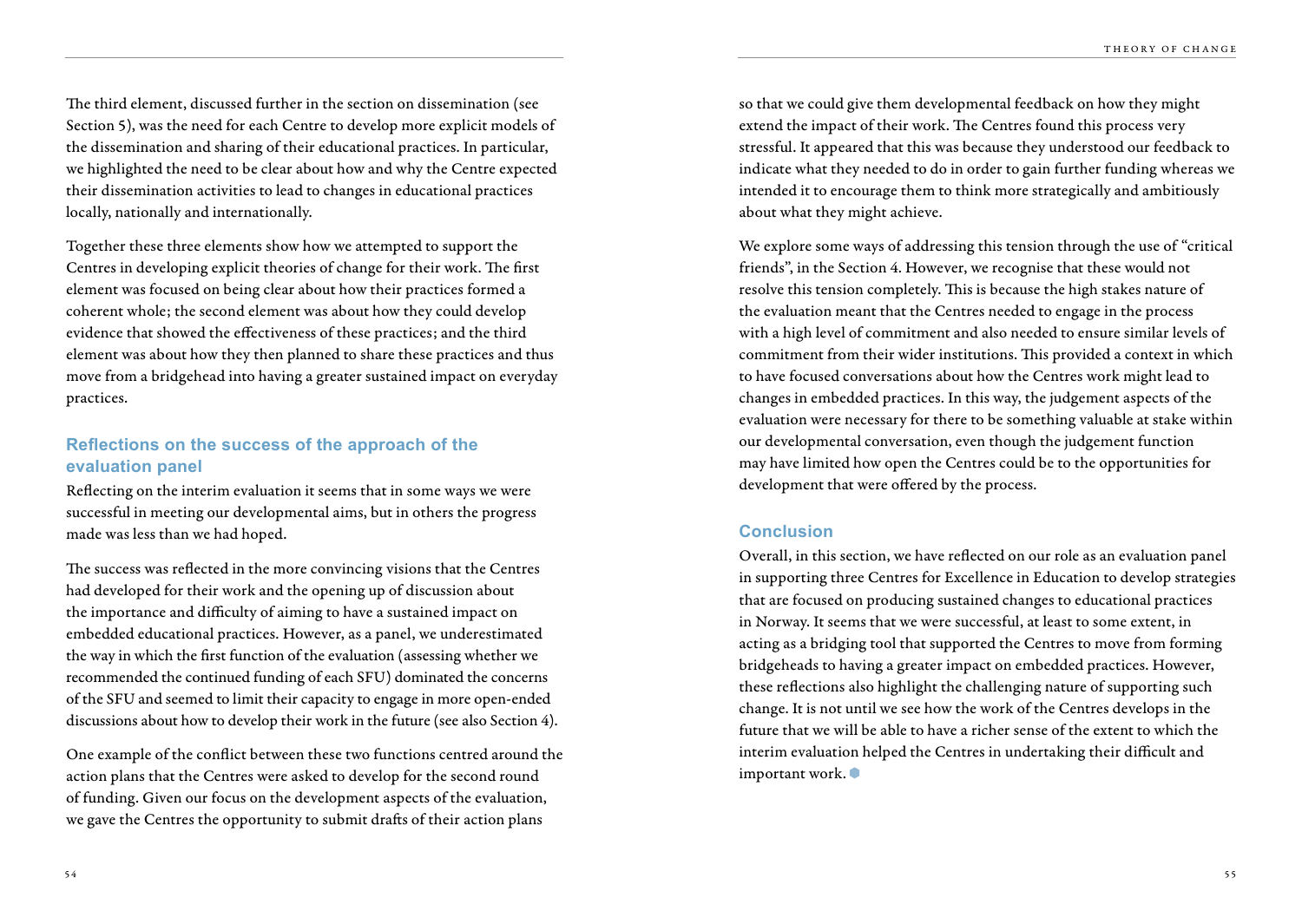7

### ACADEMIC LEADERSHIP – A BACKGROUND

Reference to academic leadership occurs often in discussion about pre-conditions for delivering a higher education institution's vision and values (Buller 2013; Gmelch & Buller 2015). Looking to the future (including the future of the Norwegian SFU initiative, an initiative focused on transformative change at the sector, institutional and local level) and the complexities of the ever-changing global context, there remain some key challenges for leaders in higher education. More than ever before, academic leaders at all levels are operating on a global stage, in a highly competitive market environment. This publication, with its focus on TE (including assessment of TE), students as partners, theories of change, and dissemination of practice, highlights the requirement for leadership at all levels. First and foremost, strategic leadership, combined with distributed leadership throughout the organization thereby facilitating an environment in which transformative change can take place and make its intended impact.

In 2017 a survey of twenty-five global transformative leaders in higher education (heads of highly successful institutions), asked what they perceived to be the key challenges of the next five to ten years. To a person, the three areas they highlighted were firstly, technological advances; secondly, education; and finally, HR policies and practice. In elaborating on the latter two, there was a heavy and united emphasis on leadership development for the future, most particularly academic leadership. Academic leadership was deemed to be a key factor in providing the competitive edge for their institutions i.e., having a highly competent, creative, effective cadre of academic leaders capable of inspiring and engaging staff and students.

Conceptions of leadership in higher education continues to evolve. There is no doubt that the notion, and understanding, of what "leadership in higher education" means and comprises, will continue to be debated in years to come. In the meantime, a number of key studies (Buller 2013; Marshall 2017; Marshall 2016) illustrate the necessity for academic leadership to be agile and flexible, with suitable capable leaders delivering continuous change in a more fluid and rapidly changing environment (both internal and external).

A particular trait of successful leaders is their "sense making", and ability to see the higher purpose. This is derived from continuous navigation of the complex and turbulent external environment and translating this into internal policy and practice. This was a phenomenon that presented itself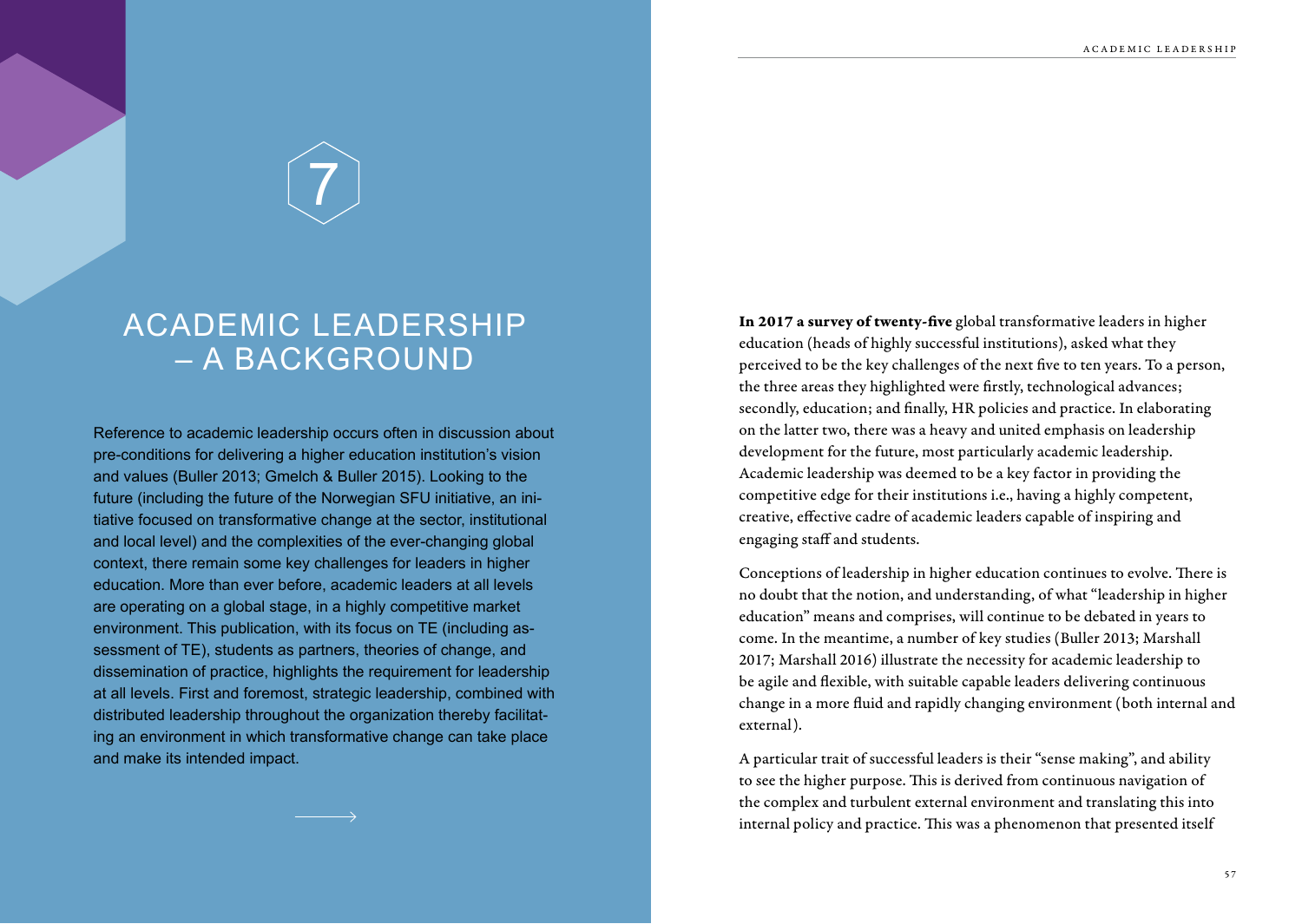in some of the visits to assess the viability of Centre for Excellence in Education (SFU) applicants, where Centre leaders clearly had difficulty in gaining strong alignment between the vision of the work-package leader (with the work package sitting within their area of responsibility), the vision for the overall Centre, and being clear on the Centre's higher purpose. Such a phenomenon is not unique to Norway.

What does appear to be an issue in many higher education institutions around the globe is that many roles occupied by academics and labelled "leadership" roles, are, in effect, undertaken as caretaker or stewardship roles. What is lacking within many institutions is clarity regarding what, exactly, a *true* leadership role would entail (*i.e.*, leading staff to rise to the challenge of delivering on the institution's vision, values and core strategic goals); secondly, a collective sense of why the various leadership roles need to be strategically aligned; and, thirdly, what exactly these different roles comprise.

Through engagement with NOKUT's SFU initiative, a good sense of how these different (leadership) roles were played out, and to what effect, was gleaned. Throughout virtually all visits with all of the Norwegian SFUs – both to award Centre status (and funding) and to conduct an interim evaluation of existing Centres, the "need" for academic, or "educational" leadership was often referred to by the expert panel. This section seeks to explore why the term 'educational leadership' was so often flagged up as an area to be addressed, particularly with respect to:

- Vision
- Purpose
- Collective engagement
- Supportive management infrastructures
- Integrated co-creation with students
- Institutional infrastructure
- Institutional alignment

Having absolute clarity regarding all the above was deemed to be crucial to not only support each Centre's proposed approach to TE, but to assure its delivery. What follows below is a reflective account on how notions of leadership – in theory or practice – played out in the expert panel's various site visits.

#### **Institutional leadership**

In assessing the institutions' bids to be awarded SFU status, or to achieve continuation funding further to their existing award of SFU status, interviews with a range of stakeholders – always commencing in a sequence of hierarchical positioning - were conducted in all shortlisted institutions. Various levels of leadership were invited to participate, providing useful insights regarding their institution's commitment to, and alignment with, the Centre's approach to TE as a holistic enterprise. For those institutions seeking to extend their status as an SFU, earlier published SFU guidelines had already flagged up best practice as including a "strong commitment offered by not just the Vice-Rector and Faculty Dean, but also the staff at the local level". Therefore, the involvement of these senior personnel assisted the panel members to ascertain the extent to which the institution was approaching TE as a whole institutional approach, with the award of a Centre as a means of igniting a more creative, dynamic process to education, which ultimately would impact the educational philosophy of the whole university. Outstanding leaders highlighted how their institutional strategies included measures to provide an enabling environment which promoted cocreation with students, sought pedagogic shifts, offered a sensible amount of risk appetite (see Section 5), and sought meaningful dissemination (both internally and externally, see Sections 5 and 6). Early feedback noted: "vital to the success of the initiative … [is] the support from senior management within the university".

These "welcome" introductions from the institutional leaders (Rectors or Pro-Rectors [for education]) provided a worthwhile "anchor assessment" for the expert panel, leading to follow up presentations from Centre leaders. Credible Centre leaders impressed the panel with their articulation of a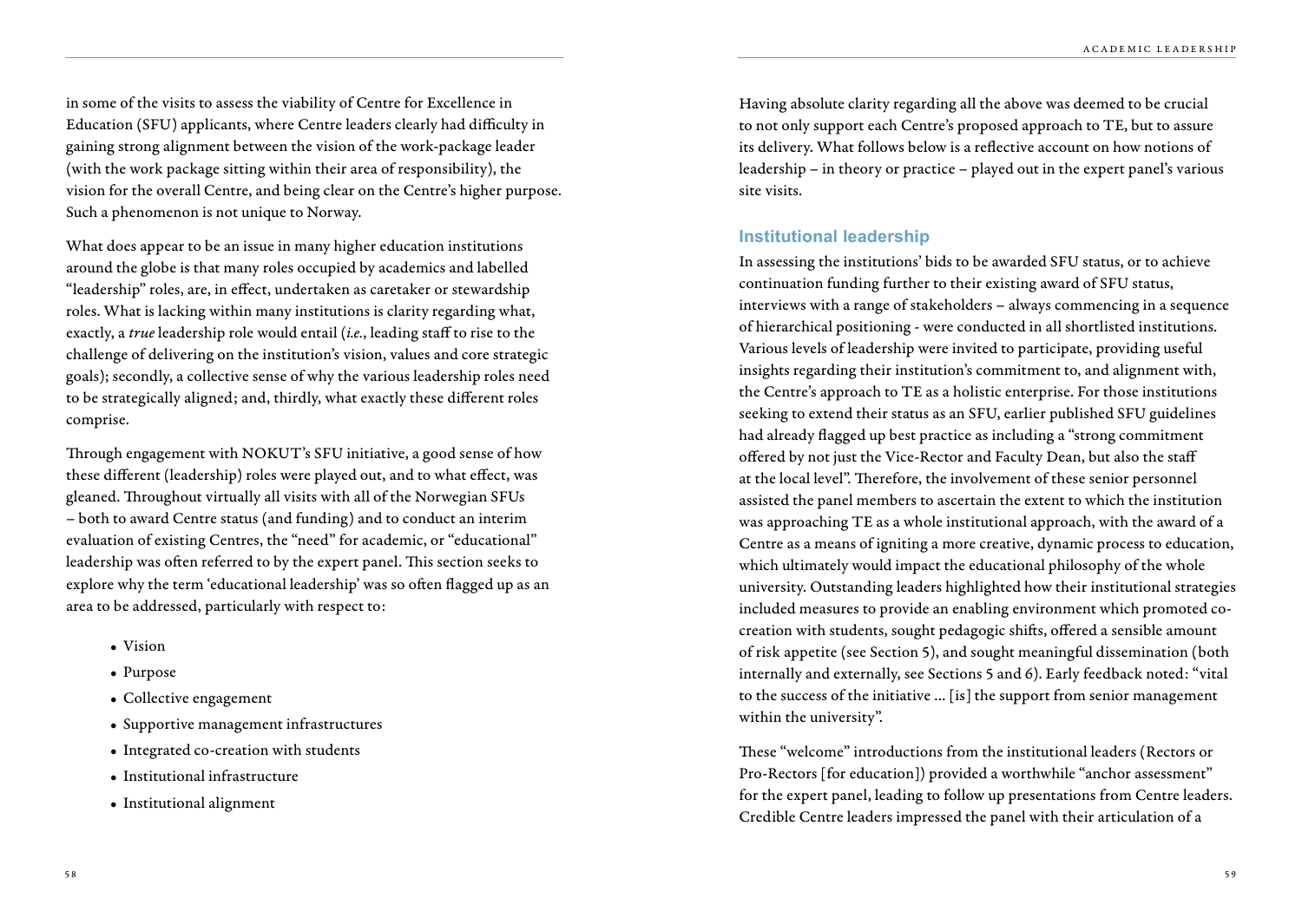clear "vision, and understanding of what [was] needed to make the SFU a success". Such leaders welcomed the introduction of the expert panel, citing the input from critical friends and assessors (ref. Section 4) as important to their journey to excellence. These early sessions with key personnel involved in leadership roles assisted the panel to gain a sense of the culture of both the university, and the local area in from which the Centre would be operating. Most particularly, early discussions allowed insights into the Centre's educational philosophy, and theory of change (but see also Section 6). Centre leaders who were most impressive foregrounded the importance of "students as partners", often citing "developing [students] as change agents: citizens able to respond to the complex challenges of the modern world" and offering this as the primary purpose of their Centre.

#### **Educational Leadership of and within the SFUs**

When exploring the role of the Centre leaders, a real challenge for these individuals was the requirement for them to "step up to leadership" and develop coherence and cohesiveness amongst their team (both staff and students). Further to questioning their role as a Centre leader, it appeared that few had a full sense of the capabilities required to be a fully effective leader, despite having held, previously, the mantle of "leader" in different guises (*e.g.*, Head of Department). Many Centre leaders had considered their role one of oversight of the various work-packages proposed in their SFU action plan. However, when challenged, Centre leaders did understand the importance of presenting an ambitious vision, which would be led by them, with operationalization being undertaken and supported through a "well thought through management and governance structure". Leaders were encouraged to view the various work-packages more holistically, through the focus on the overall Centre vision, *i.e*., "ensuring the Centre was greater than the sum of its parts", therefore requiring a carefully thought through management and administrative infrastructure.

Such discussion led to the exploration of notions of distributed leadership. All project action plans had targets for delivery (primarily outputs) presented in a series of work-packages, with work-package leaders. Moving the work-package leaders to see themselves as part of the leadership and management of the project, with clear responsibilities and accountabilities to not only their work-package, but the coherent whole, was a challenge noted in the feedback regarding "silo thinking [which] was concerning". Additionally, some of the feedback expressed concern that there was "no sense of collective ownership". Much feedback refers to the need to "create a common understanding with the department, and … [need to] clarify the roles of different [distributed leaders and] … secure much wider ownership of the proposed activities". Additionally, it was suggested that "some workpackage leaders may benefit from particular support for taking on the new responsibilities of their work". The clarion cry in the mid-term evaluation of three Centres was the need for leaders at the different levels to invite students to co-create, and, in a number of instances, lead, in the delivery of work-packages and, indeed, the whole project. All participants in the Centre were encouraged to view their project from an external, global perspective. Ultimately, Centre leaders understood that such a process has to be led by the Centre leader. Where such exemplary practice did take place, it was noted in the feedback: "Teaching staff expressed strong commitment to the 'no silos' ambition of the Centre… to develop collective practice. The project leader demonstrated excellent participatory leadership style … which was reflective and focused".

#### **Responsiveness to feedback on leadership**

As with any feedback, the prospect of addressing feedback can feel like a personal affront. When challenging Centre leaders to "step up" to leadership, many pushed back with "that's not what we're about" or "we're a community of practice" as reasons to justify continuing to work at a more operational as opposed to strategic level. In one instance, in the wrap up session with the Pro-Vice-Chancellor (PVC) for Education, the PVC suggested that the institution was investing in central resources to firstly, set up a "pedagogic academy" that would support, amongst a range of areas, the development of both existing educational leaders and next generation leaders, and secondly, would mainstream policy, to highlight those academic staff making a significant contribution to not only research, but to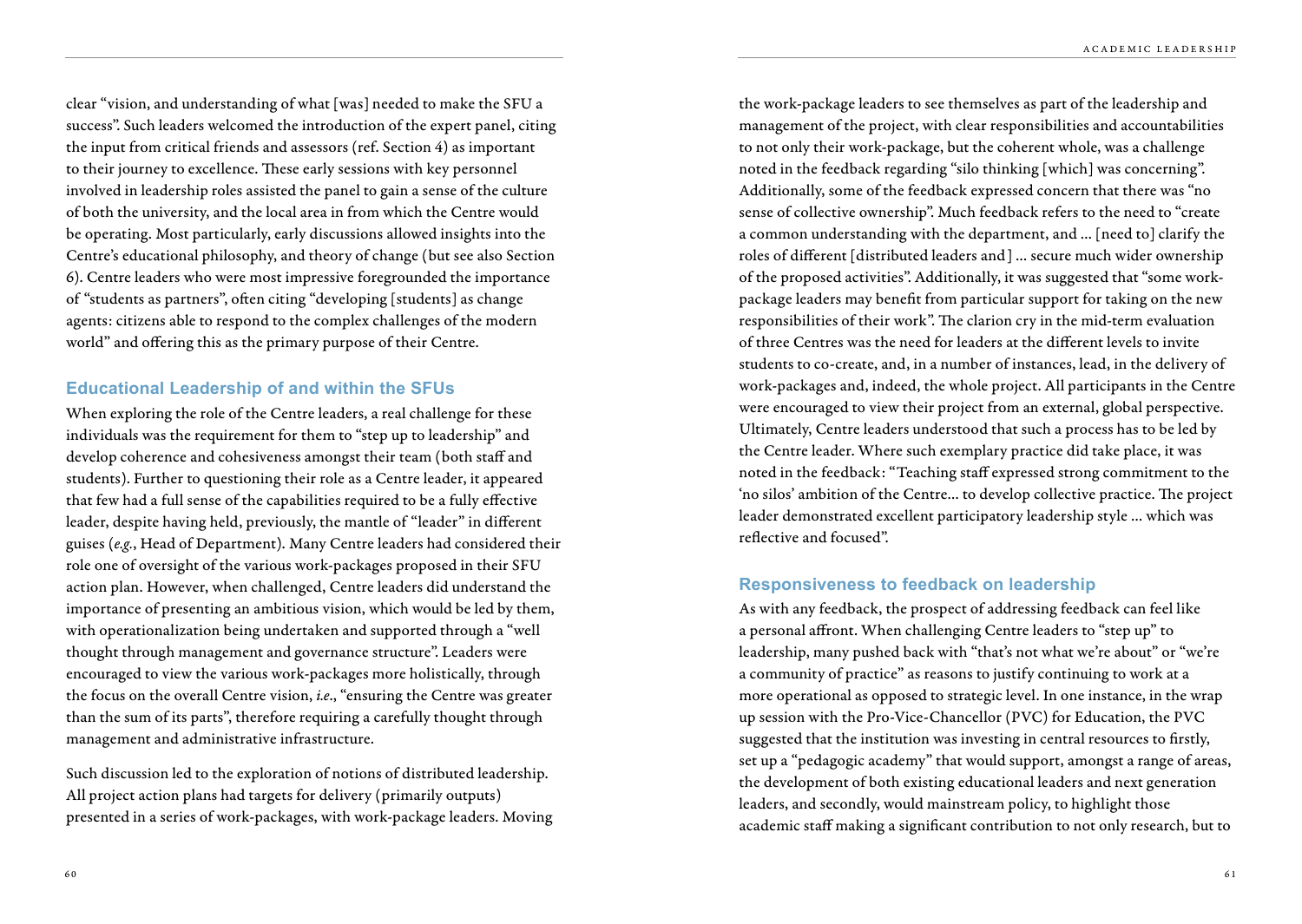education. In other discussions, the notion of developing the leadership of others through the appointment of project "leads" (staff and/or students), was deemed be a good means of distributing leadership and allowing others to develop in the process.

#### **Where to next with Centre Leadership?**

Of those that have responded well to the challenge to step up to leadership, some noteworthy progress has been made as evidenced at a recent collective dissemination event held in Bergen, which included presentations by students. At the heart of this challenge, was the suggestions that Centre leaders should assume responsibility for relationship building – both within the Centre, extending across their institution, and then through external networks both within Norway and beyond. Where there was strong alignment with the PVC (Education), it was clear that this challenge and response would be reinforced, with support offered. The one lesson which it has already been noted has been learned by Centre leaders, is the necessity to provide a supportive infrastructure to develop others – staff and students alike. Without this, an institutional culture of excellence will be difficult to achieve.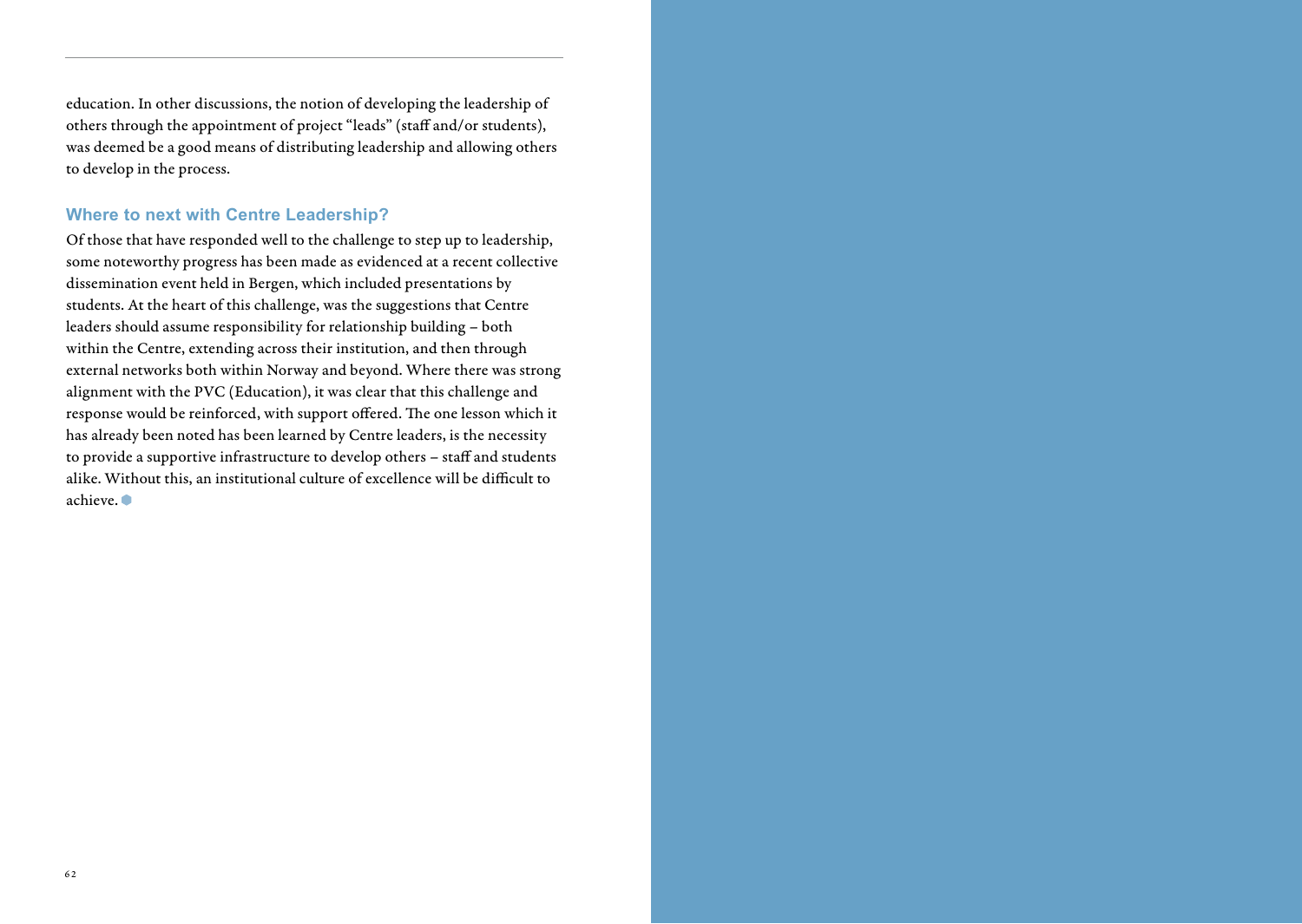

### EPILOGUE: RESULTS AND LESSONS LEARNED FROM THE MANAGEMENT PERSPECTIVE



There is an increasing number of international initiatives to develop quality and teaching excellence, the Norwegian SFU initiative being one of these. Many of these initiatives share the same aims of raising the esteem of teaching and learning and stimulating excellence. However, they take different forms (Bråten & Børsheim 2016). The interpretations of excellence and the way the initiatives are shaped are situationally and historically contingent (see for instance Skelton 2005; ENQA 2014).

The SFU initiative was born in the Norwegian policy context, as the first explicit initiative for driving excellence in higher education in 2010. Now, some years later, the political landscape seems rather different. The latest White Paper "Quality Culture" (Meld. St 16, [2016-2017]) outlines a range of instruments and initiatives to enhance quality in higher education. This includes more competitive measures through a new "national arena" of incentives. The SFU initiative is the nucleus in this new arena. Wider quality enhancement initiatives are encouraged and promoted as well, such as merit systems at institutional level and peer review and mentoring in education.

The Centres and the SFU initiative have played a major role in this development towards raising the esteem and giving higher priority to education (as seen in Carlsten & Aamodt 2013; Carlsten & Vabø 2016), which is also highlighted in the White Paper (Meld. St 16, [2016-2017]). In this concluding section, we want to summarize some of the results we see so far as well as some lessons learned through managing the initiative.

#### **Results in the SFU initiative**

Although documenting results from this initiative is a complex task and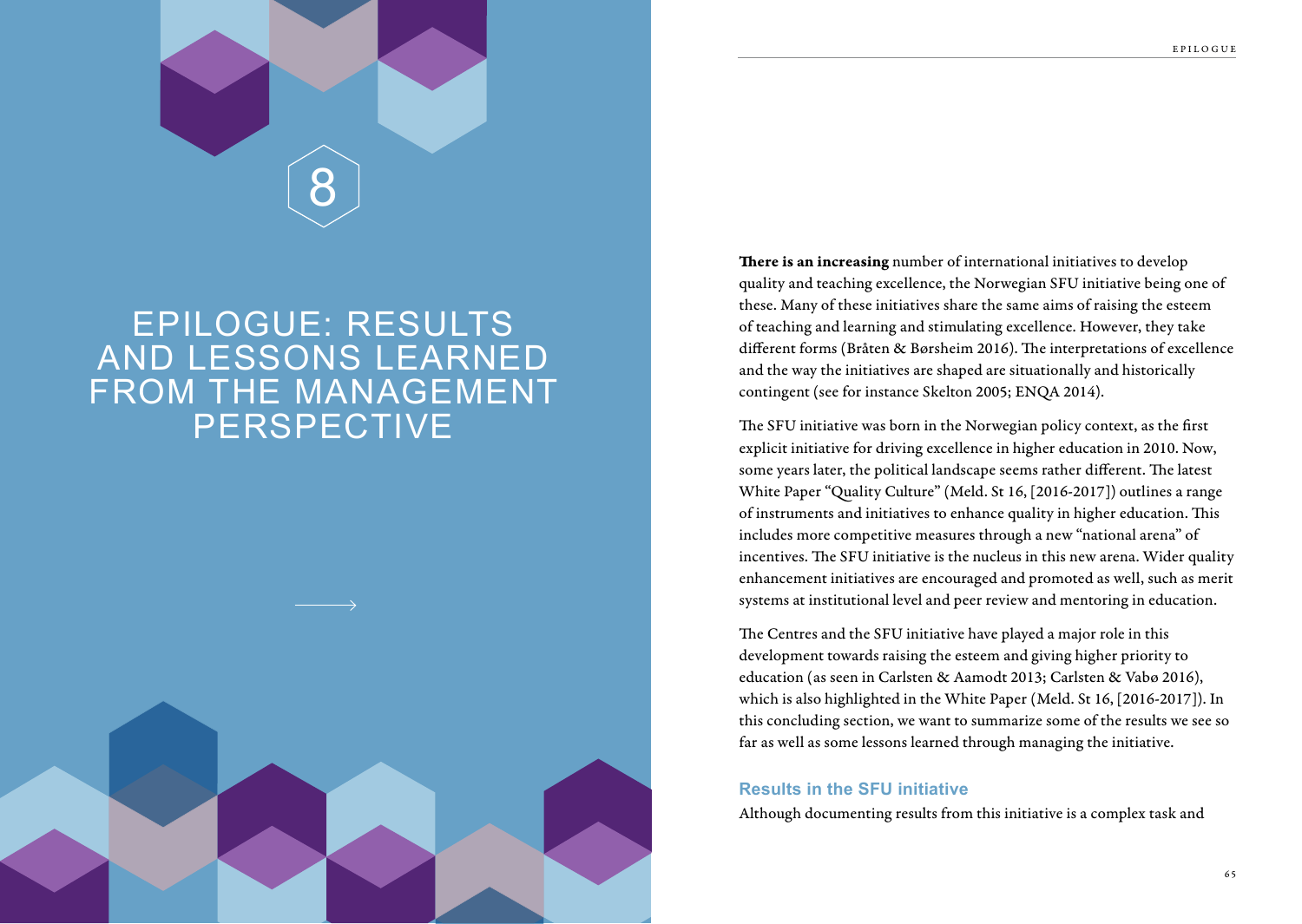implies looking at many actors and levels, one way we as managers have tried to document impact is through commissioned external evaluations and commissioned research (Aamodt & Carlsten 2013; Carlsten & Vaabø 2015; Kottmann *et al.* 2016; Kottmann et al. forthcoming). We have also engaged critical friends (see Section 4) in different stages of our management and encouraged expert panels such as the 2017 interim evaluation panel (Ashwin *et al.* 2017) to look at the initiative as a whole and our management of it. Furthermore, we have encouraged the Centres to accept invitations from researchers and done so ourselves (see for instance Nerland & Prøitz 2018; Kottmann & Cremonini 2017; Kottmann 2017; Wolfensberger 2015). We have also stimulated research through scholarships to master students (see for instance Sjøbrend 2018; Holen forthcoming).

Feedback through commissioned and independent work, most of which has an international perspective, has been vital in developing the management of the initiative. This is a lesson learned for NOKUT. The evaluations and research confirm that the SFU initiative has contributed to enhancing the status of teaching and learning. The initiative has created a common language and arenas to discuss quality in higher education as well as increased the awareness around quality and how to measure and document excellence in teaching and learning. Below we will elaborate on some of the results that have been found.

#### **Education becoming a priority**

Carlsten & Vabø (2015) found that the SFU initiative had contributed to enhancement at institutional level, as well as developing educational practices, thus contributing positively to the content and development of education and institutional frameworks. The SFU initiative has made it more legitimate to invest time and money in enhancing teaching and learning, and we can see an increase in attention given to development projects and professional development activities related to teaching and learning, as well as reward and recognition schemes of teaching qualifications and merits. The SFU initiative has contributed to anchoring these projects and innovations in the strategic development of the

institutions (that includes with the senior managers). The recent white paper (Meld. St. 16 [2016-2017]), as previously mentioned, confirms this by highlighting the SFUs in the written document and by emphasising the initiative's prominent place in the new arena for quality incentives.

#### **Creating a culture for quality enhancement**

Even though the SFU initiative can be seen as exclusive and competitive, we have sought to emphasize another side to the initiative (see also Andersen Helseth & Bråten 2018). The SFU initiative has led the Centres and institutions to focus on creating a culture for quality enhancement. The initiative inspires excellence, and quality enhancement across the sector through rewarding and stimulating a small number of academic communities providing excellent education. The Centres have solid plans for how to be centres *for* excellence disseminating knowledge and cooperating with others. The initiative has stimulated collaboration within institutions and across institutions and have brought together institutions and academic communities that complement each other. It has also stimulated international cooperation (*e.g.* Carlsten & Vabø 2015).

With the initiative being both top-down and bottom-up as, for example, the projects, centres and documentation are defined locally, institutions highlight that the initiative is well adapted to institutional and disciplinary differences and contexts (Carlsten & Vabø 2015; Førland & Bråten 2018; Andersen Helseth & Bråten 2018). In this way, the initiative has been able to adapt to specific quality challenges and cater to different needs found across various disciplines and institutions.

#### **Conclusion**

The SFU initiative is a prestigious initiative. Institutions spend time preparing their applications and invest time and money in developing the bid. There is tough competition for achieving the status and only a small proportion are successful. Being awarded a centre gives acclaim, legitimacy,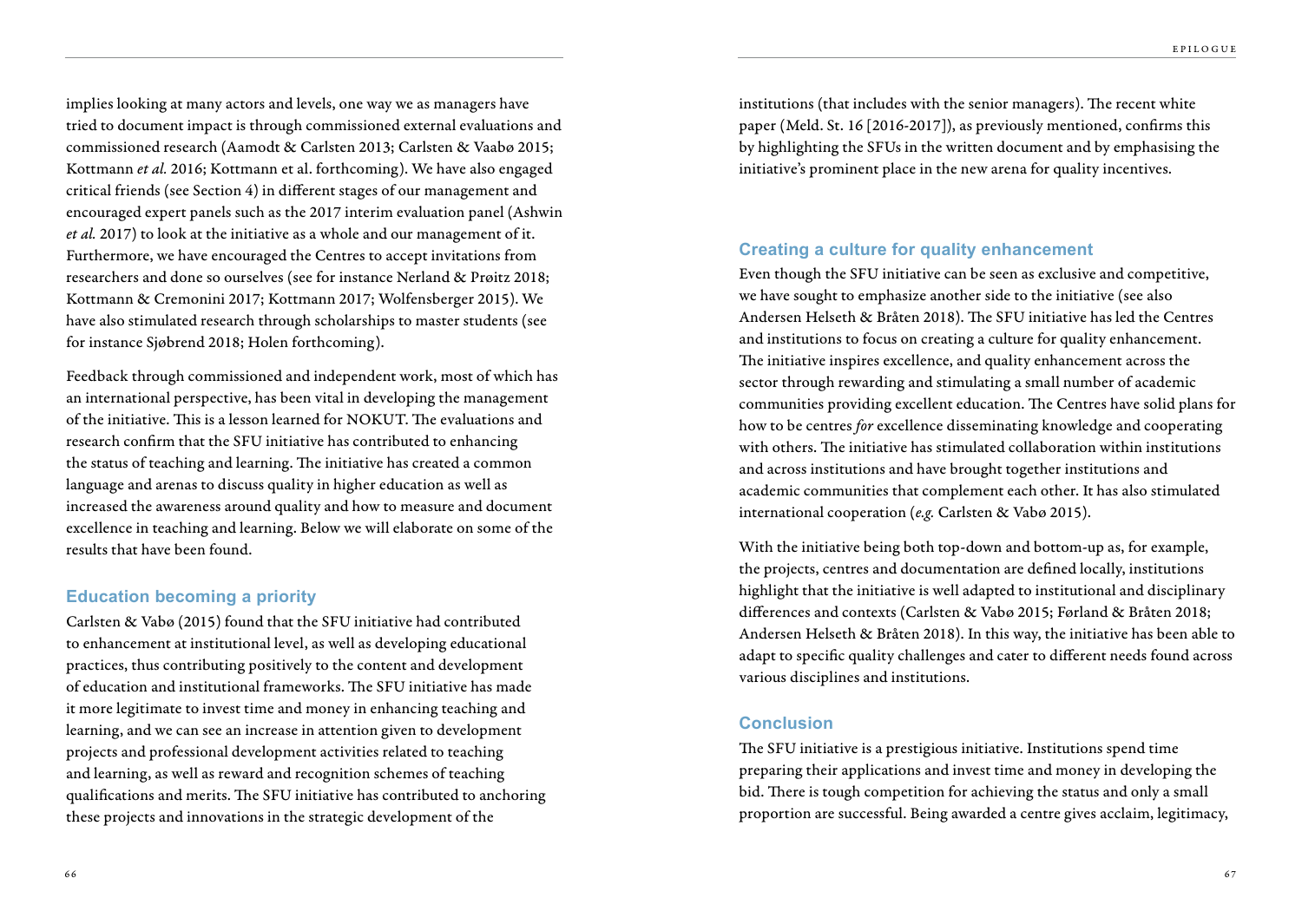leverage, and money. The interim evaluations of the appointed centres have also put the bar high for keeping the status for the second period.

The external evaluations and research, as well as the results from the interim evaluations, point to positive results for higher education institutions (those with formal affiliations with SFUs and those without), educators and students in the first phase of the initiative.

In addition, managing the initiative has been a learning process for NOKUT. As we are now handing over the management to DIKU, we find this to be a good point for summarizing some of these lessons learned.

#### **Some of the lessons learned**

Setting up, managing and developing a new initiative with ambitious goals is not easy in itself. Up until 2010, NOKUT's work was primarily as a quality *assurance* agency, and there was uncertainty as to whether NOKUT was the appropriate agency for managing a quality *enhancement* initiative such as the SFU (see for instance Universities Norway 2009). We therefore had a steep learning curve and something to prove.

Managing the SFU initiative has been a tremendous learning experience for individual NOKUT staff, units within the organization and the organization as a whole. Summarizing it all seems like an almost equally daunting task. We have therefore chosen to use the topics and sections of this publication as a starting point to highlight some of the lessons that we take with us as NOKUT continues to work for quality enhancement through other means than managing the SFU initiative.

#### **Teaching excellence**

Section 1 introduced the SFU initiative. In Section 2, the concept of teaching excellence (TE) was discussed and we have also discussed our interpretation in previous publications (Andersen Helseth & Bråten 2018; Andersen Helseth *et al.* 2017; Bråten & Børsheim 2016).

TE was a new concept for NOKUT and to a large extent for Norwegian

higher education more generally when the SFU initiative was introduced. Not in the sense that there were no high quality practices being carried out at universities and university colleges, but in terms of being explicit about aspects that characterize quality in education and about how to identify, document and stimulate excellence. This is an ongoing learning process for all involved, including NOKUT.

The criteria for awarding SFU status are devised to be relevant across all institutional categories and disciplines, and open in the sense that it is up to the applicants to define and argue their case for excellence. There are no fixed parameters that the bidders for SFU status have to meet, rather there are questions to be answered, given in the guidance document (NOKUT 2016a). The institutions and programmes themselves define their focus and demonstrate their excellence. The documentation can be related to the mission and vision of the institutions applying, their teaching philosophy, the discipline and other contexts (Skelton 2005). Based on excellence in existing provision, the institutions and academic environments themselves define the centre plan and with that, the enhancement projects that they want to take on (Andersen Helseth & Bråten 2018). The latest government white paper underlines how the SFUs are to be defined locally (Meld. St. 16 [2016-2017], p. 84). As described in Section 2, a supportive institutional culture and context is a necessary starting point for local enhancement projects to flourish. The value of being open and responsive to local needs and ideas, and the importance of quality cultures, are two key ideas that will inform NOKUTs future work.

Although, the SFU criteria are devised to be open, there are some aspects that are highlighted in the criteria and which we have emphasized in our management of the initiative. Examples include "students as partners", see Section 3 and below, and R&D-based education. These aspects have a solid foundation in research in terms of contributing to educational quality, and choosing them thus speak to a scholarly approach.

We have also tried to stimulate such a scholarly approach in the sector. An important aspect in both Section 2 and 5 in particular, was how taking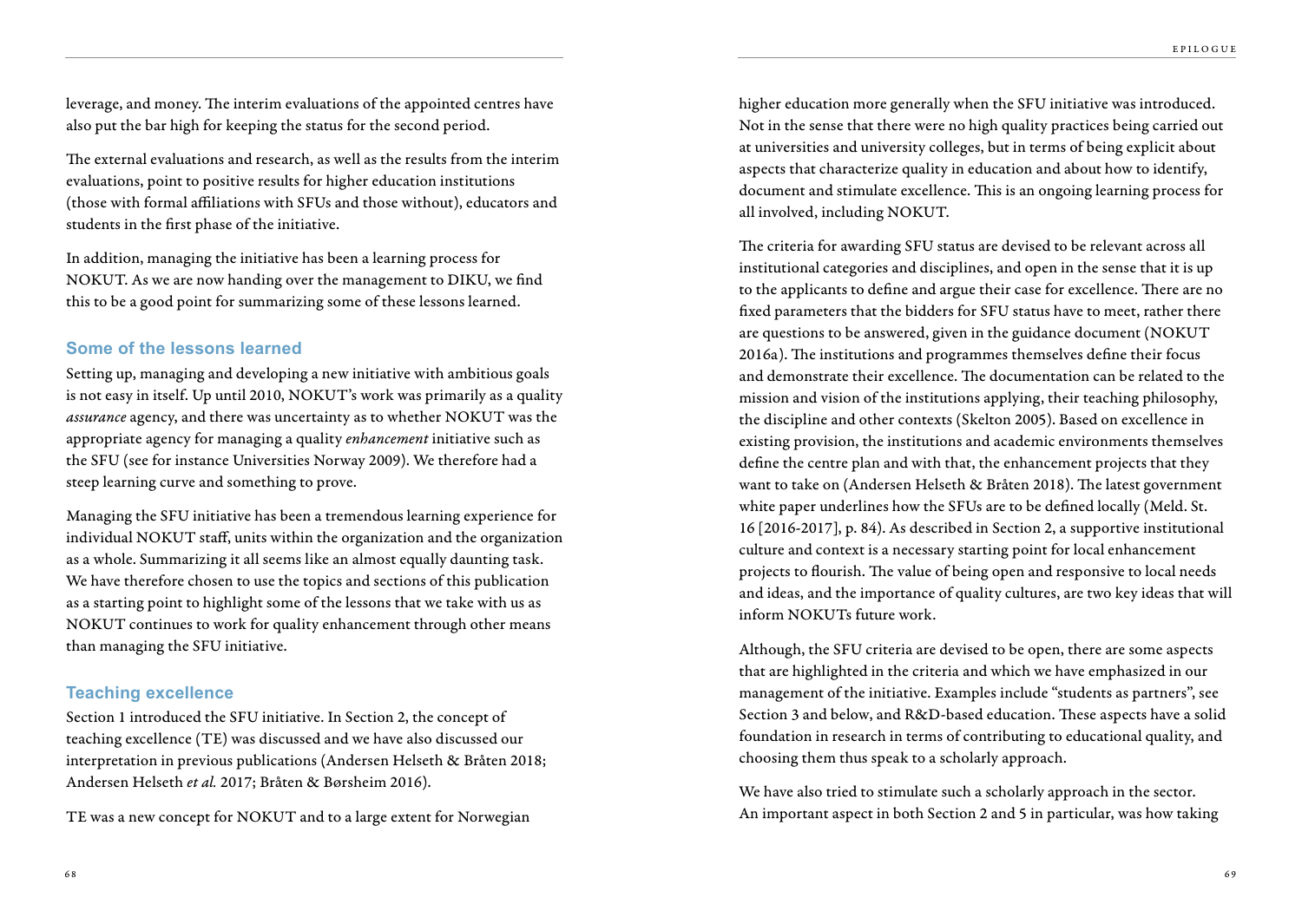risks is a part of TE. Experiencing so-called "glorious failures" is part of taking risks and trying out new things. What is important is, of course, to learn from what failed. As part of the SFUs' dissemination mandate, it is important that others are also able to take part in this learning, both of things that work and things that do not. In order to facilitate this, we have emphasized what can be called "the Scholarship of Teaching and Learning (SoTL)" (Boyer 1990). This is a form of pedagogical research, but one where academics in other disciplines seek to examine and understand teaching and learning in their own classrooms through their own observations and analysis (Gale 2007, p. 36). Teachers should take well-informed choices about learning methods based on knowledge (Meld. St 16, [2016-2017]). Such scholarly inquiry can be seen as vital to teaching excellence (Gale 2007; see also Andersen Helseth & Bråten 2018). SoTL is now gaining momentum in Norway both for practitioners and policy-makers (for instance as evidenced by the SFU bioCEED hosting the 2018 International Society for Scholarship of Learning and Teaching conference, attracting a large national audience<sup>8</sup>, and by Meld. St 16 [2016-2017]). The Centres and the SFU initiative have played a part in this. NOKUT has learned a lot about working with a scholarly but practice oriented approach ourselves and encouraging the sector to do so as well. This is something to build on in our future work.

#### **Students as partners – an example of a multifaceted dissemination strategy**

Sections 3 and 5 (and others) reflected on two important aspects of the SFU initiative; students as partners and dissemination. The importance of both of these aspects in relation to educational quality, teaching excellence and achieving enhancement at large through a national initiative, is well documented. This includes evaluations of excellence initiatives that preceeded the SFU initiative, and that enabled us to learn from their successes and shortcomings (see for instance for Raaheim and Karjalainen 2012; SQW 2011; Saunders *et al.* 2008). Dissemination has therefore

been seen as key to achieving the goal of enhancing quality at large through appointing and financing a small number of excellent educational communities.

With students as partners having a firm basis in research (Trowler 2010; see also Section 3) we have through the course of our management of the initiative sought to consistently bring the Centres' and the wider sector's attention to this topic. In order to do this, we have used a set of different means and approaches. Together they constitute a dissemination strategy aimed at ultimately achieving dissemination for action (Harmsworth & Turpin 2000) – something we might consider appropriate for other topics and goals in the future.

Students as partners is a topic that has been highlighted by a number of presenters in different fora that we have set up, both for the Centres exclusively and for the wider sector. For instance, network gatherings for the Centres have included workshops with well renowned international experts on the topic. We also gathered students from the Centres for them to share experiences, discuss challenges and learn more about student partnerships through workshops with sparqs (student partnerships in quality Scotland) and representatives from the national union in Norway.

Students as partners was furthermore the topic of an issue of the SFU magazine which NOKUT and the Centres have issued twice every year since 2015<sup>9</sup>. This again brought the Centres' attention to the topic, making them go through their portfolio of projects with this in mind and disseminate experiences and results. Perhaps this pushed them to disseminate at an earlier stage than they would normally do (which might facilitate dissemination for awareness and action [Harmsworth & Turpin 2000]). To further stimulate developments in this regard, we also gave the Centres seed money to projects for students and staff and supported master's students in writing about the topic. Through other NOKUT events and the NOKUT podcast, attention has also been directed at the topic and

<sup>8.</sup> https://www.issotl.com/issotl-2018-conference. entertainment and the state of the state of the state of the state of the state of the state of the state of the state of the state of the state of the state of the state o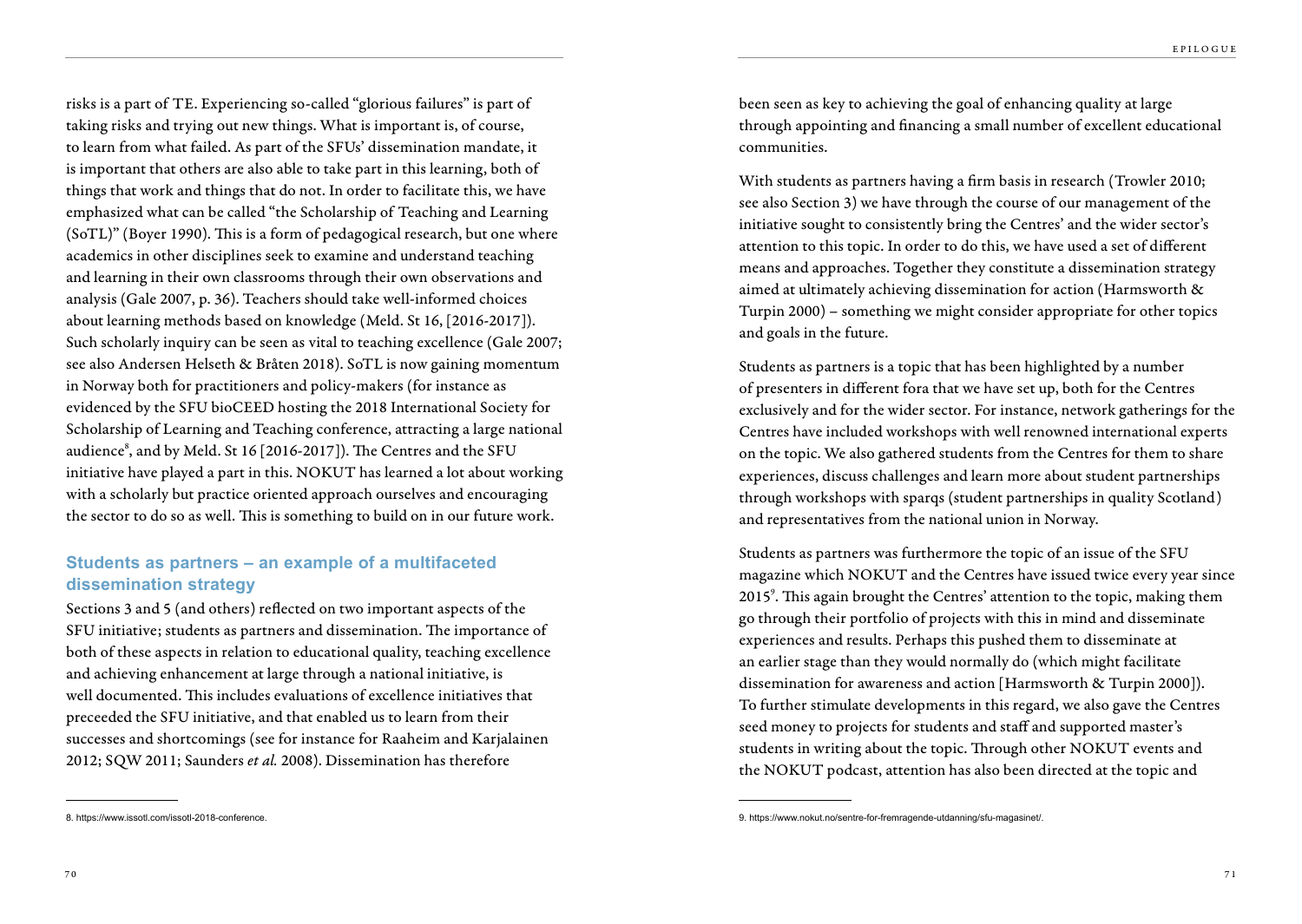the Centres have been able to showcase results and ways of incorporating students as partners.

As seen in Section 3, however, as well as in the final recommendations from the panel to NOKUT (Ashwin *et al.* 2017), the topic of students as partners still needs attention. This goes for the SFU initiative itself, but is also relevant for the wider sector. NOKUT has learned a lot about both the theoretical basis of students as partners and the different practical ways the Centres have incorporated this in their work, which we will seek to draw upon in future work. The necessity for continuous work and using a number of instruments to draw attention to and stimulate enhancement in a (welldocumented) area is also a lesson to take on.

#### **Partners and critical friends**

Section 4 reflected on the dual purpose of the 2017 interim evaluation – both to make a recommendation concerning further funding and contributing to developing the Centres. We reflected upon the process partly in relation to the concept and collegial approach of "critical friends" (Handal 2016; Prchal and Messas 2017). As managers, we have emphasised following up the Centres closely, but as informally as possible, with a focus on building personal relationships of trust and support, and hence taking on the role of "critical friends."

We have interacted with the Centres by attending their main events to learn more about their work, being observers on their boards, having dialogue meetings, trying to make formal reporting and evaluations as enhancementdriven as possible, and creating networks between the different centres and ourselves in the spirit of a "community of practice" (see for instance Wenger 1998).

The close relationship between NOKUT and the Centres has generated positive results for all parties. Being close to the Centres has been a fruitful way for NOKUT to learn from excellent academic communities and researchers. Furthermore, the Centres have acted as partners for development influencing NOKUT and national policies – making it a topdown and bottom-up relationship (Førland & Bråten 2018).

Feedback we have received from the Centres and external evaluations emphasizes the importance of this approach. It is also commended by Ashwin *et al.* (2017, p. 29):

> *The panel were impressed with the success of the SFU initiative to date. This success is based on the excellent work of the Centres but it is also based on NOKUT's excellent relationship with the Centres. There was a strong sense of trust between NOKUT and the Centres, which seemed to be based on NOKUT's expertise in quality assurance and enhancement and their collegial approach to working with the Centres. Without this trust, it is unlikely that the initiative would have been nearly so effective.*

Collaborating with educational communities in this way is not a common feature for most quality assurance agencies and was also fairly new to NOKUT at the time, at least collaboration to this extent. Over time, however, and based partly on the experience from the SFU initiative, NOKUT has placed more emphasis on collaboration and external activities, building trust, good relationships and networks with the sector. This will not end with NOKUT's management of the SFU initiative, but is something that we have learnt a lot from and which we will take on in our future work.

In Section 4 we asked, however: "(…) may it be so that we too have become friends, from whom criticism is not expected?" There is an important message here for NOKUT of getting the right balance between being "close" and keeping an appropriate distance. Keeping the right balance is an issue in individual NOKUT activities, but also for NOKUT as a whole, being both about assurance and enhancement. However, these close relationships bring us closer to actual practice and to research, which is a good knowledge base for developing NOKUT's policies and activities so that they respond to the needs of higher education institutions.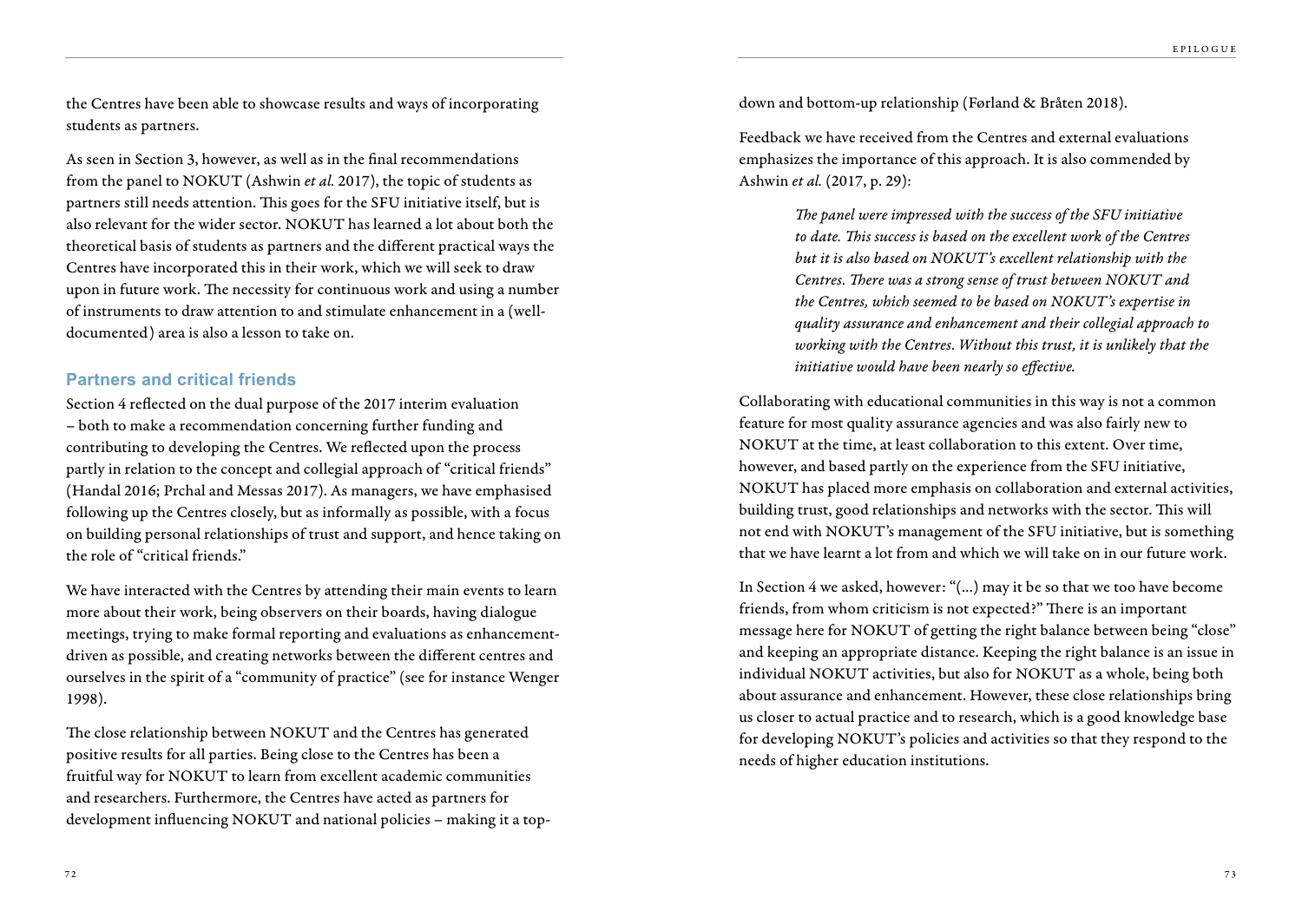#### **Theory of change**

Section 6, in particular, addressed the necessity of an explicit theory of change for the Centres and the initiative as a whole. This was also highlighted in Ashwin *et al.* (2017, pp. 28-29):

> *"First, it is clear that the Initiative would benefit from having a more explicit theory of change that helps to inform its approach and decision making. This would involve developing a clearer sense of how the SFU is expected to lead to changes in educational practices in higher education in Norway and internationally. This would enable NOKUT to have a clearer sense of the success of the SFU initiative (...) it would also be helpful if the SFU initiative found ways of supporting the Centres to move beyond their institutions in Norway. Two of the Centres had excellent institutional and international links but appeared to find it much harder to develop strategic cross-institutional links within Norway."*

The SFU initiative has always been about stimulating change, as the purpose is to increase the quality of education in the sector at large through funding a small number of Centres, but we would be the first to support the feedback from Ashwin *et al.* (2017). The ways of stimulating this change, why they were chosen and what we intended for them to achieve could have been more explicitly expressed both internally and externally, and it could have been done at an earlier stage. In the latter years, we have sought to be more explicit in papers and presentations, see for instance Andersen Helseth & Bråten (2018), Andersen Helseth *et al.* (2017) and Bråten & Børsheim (2016), but there is still some way to go.

Through managing the initiative, especially through the feedback of international experts, we have learnt a lot about articulating the change intended (including daring to say that change is the goal) and the steps towards achieving it. These are important lessons learned for NOKUT as an organization in its present and future activities.

#### **Academic leadership**

Section 7, building on the preceding sections, highlighted the role of academic leadership. Ashwin *et al.* (2017, p. 29) also pointed to the role of leadership in the Centres:

> *"(…) the previous points all highlight the challenge of developing educational leadership. This is a challenging area to work in but the long-term success of the SFU initiative will be shaped by its ability to support the development of educational leaders who have a clear strategic vision, which is inclusive of institutions across Norway and involves students as active partners. An integral part of this is the need to further develop project management capacity in the Centres of Excellence."*

Strategic leadership coupled with distributed leadership throughout the organization is necessary for creating an environment where change can take place. There is an obvious link here to facilitating change outside of the SFU initiative, as described above. This is already an important issue for NOKUT, for instance as highlighted in our policy document "Quality areas for study programmes" (NOKUT 2016b), and something that we will continue to be concerned with. Through the SFU initiative, we have not only become even more aware of its importance, but we have also encountered examples of both great academic leadership at different levels and of how difficult this is. We will definitely draw on this learning in our future work.

#### **Concluding remarks**

In this epilogue, we have tried to reflect upon some results and some lessons learned. Were it not for the hard work of the Centres and their willingness to be partners with us as managers, the results and lessons mentioned above would never have been achieved.

The Centres as well as the academic communities striving for an SFU status are all characterised by courage and generosity. They approach the unknown, engage in processes where they are unsure of the results, yet they are open to invite other people in, be it NOKUT, senior managers, other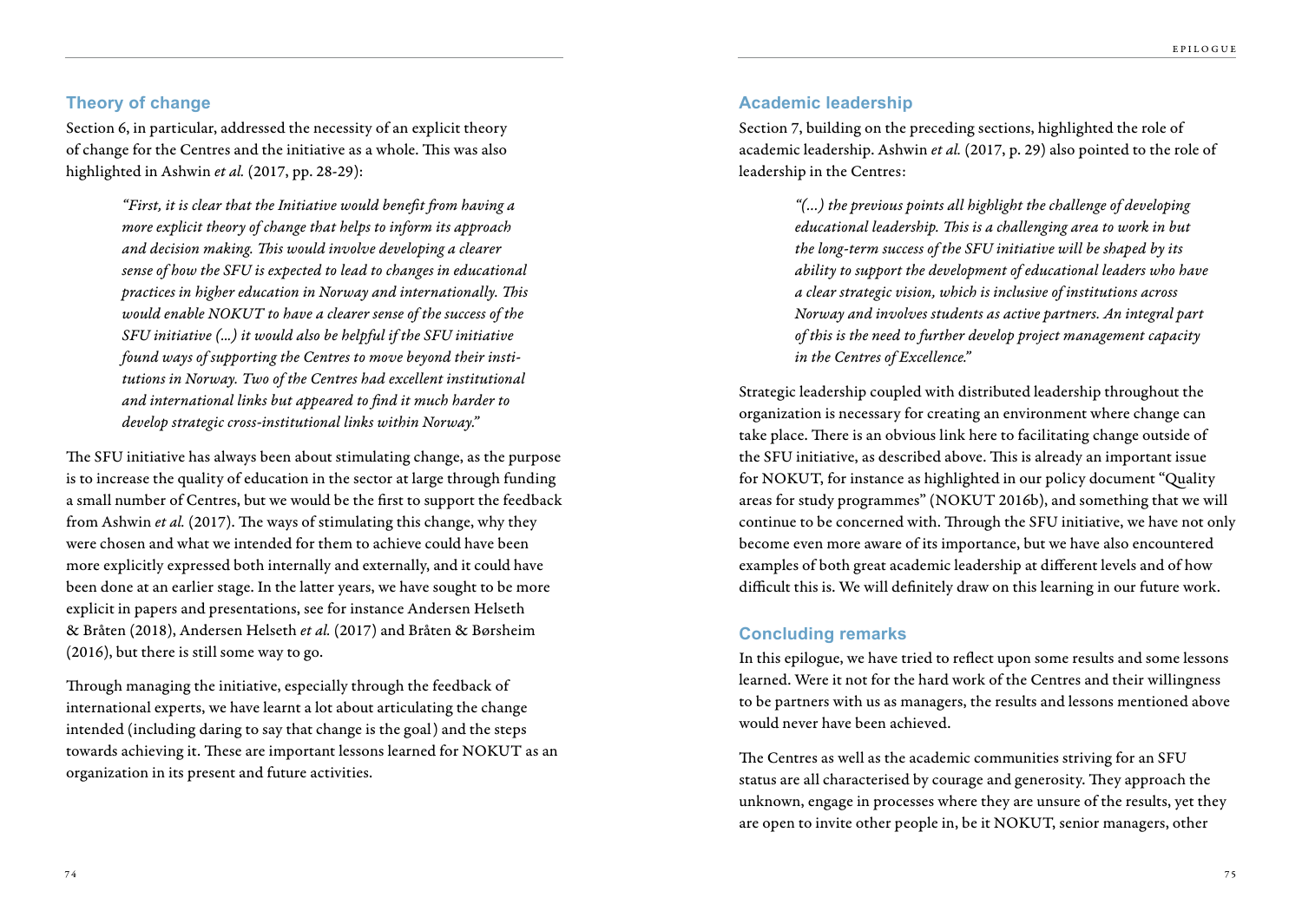academics or students. When applying for centre status they document excellence and show practices and aspects of teaching and learning that they are proud of. At the same time, however, they expose themselves and their weaknesses. In the SFU initiative, where there is a high degree of transparency with, for instance, bids and feedback (including grading from the expert panel), this must be quite daunting. All the applicants and Centres, with their will to change, improve and learn, should be commended for inviting us all in to share their learning experience. It is with tremendous gratitude for what we have experienced that we hand over the management of the initiative.

This gratitude should also be extended to the experts and critical friends that we have had the pleasure of working with through the SFU initiative. Hence, we want to end this epilogue and the whole publication by highlighting the role of experts. Feedback from critical friends, and the international perspective they bring (which is a function of their experience and competence more than simply their nationality), has been invaluable in developing the management of the initiative and supporting the Centres' development. In this collaboration, NOKUT has been able to draw upon yearlong experience of using experts in accreditation and supervision activities. Through the SFU initiative we have, however, to a larger extent than before, invited experts to be our critical friends by giving us feedback on how we set up our activities. Receiving criticism has not always been easy, but has given us valuable opportunities to learn how those "at the other side of the table", those that are subjects of NOKUT assessment processes, experience them.

Last, but not least, a special thank you should be addressed to our cowriters in this publication; Christine Alveberg, Paul Ashwin, Celia Duffy, Stephanie Marshall, Trine Oftedal, and Richard J. Reece. You have all acted as critical friends to the SFU initiative at different stages as well as taken part in assessment and evaluation processes. Our joint writing up of these reflections is a testimony to our fruitful collaboration and hopefully interesting reading for others with an interest in the SFU initiative.

### REFERENCES

- Abbas, A., Abbas, J., Brayman, K., Brennan, J. & Gantogtokh, O. (2016) *Teaching excellence in the disciplines.* York: Higher Education Academy & LSE Enterprise.
- Academic Supervision Regulations, Norway (2017). Available from: https://www.nokut. no/siteassets/om-nokut/nokut\_academic\_supervisions\_regulations.pdf.
- Act relating to Universities and University Colleges, Norway (2005). Available from: https://www.regjeringen.no/en/dokumenter/act-relating-to-universities-and-univers/id213307/.
- Andersen Helseth, I. & Bråten, H. (2018) "Exclusive but Inclusive: The Norwegian Centres for Excellence (SFU) Initiative". EAIR 40th Annual Forum, Budapest, Hungary, 26-29 August 2018. Available from: https://www.nokut.no/globalassets/nokut/rapporter/sfu/2018-eair-forum\_andersen-helseth-braaten\_track-1.pdf.
- Andersen Helseth, I., Bråten, H., & Skodvin, O-J. (2017) "Inspiring Excellence –The Norwegian Way". 3rd International Enhancement in Higher Education Conference: Inspiring excellence – transforming the student experience in Glasgow, UK, 6-8 June 2017. Available from: https://www.nokut.no/globalassets/nokut/rapporter/sfu/andersen-helseth\_braten\_skodvin\_2017\_inspiring\_excellence.pdf.
- Ashwin, P., Duffy, C., Eichler, A., Maassen, P., Marshall, S., Oftedal, T. & Reece, R., (2017) *Interim Evaluation of NOKUT Centres for Excellence in Education (SFU): bio-CEED, CEMPE and MatRIC. Final Report and Recommendations of the Expert Panel:* www.nokut.no/globalassets/nokut/rapporter/sfu/interim\_evaluation\_sfu\_2017.pdf.
- Ashwin, P., Boud, D., Coate, K., Hallett, F., Keane, E., Krause, K-L., Leibowitz, B., MacLaren, I., McArthur, J, McCune, V. & Tooher, M. (2015) *Reflective Teaching in Higher Education.* London: Bloomsbury Academic.
- Ashwin, P. & McVitty, D. (2015) "The meanings of student engagement: Implications for policies and practices". In A. Curaj, L. Matei, R. Pricopie, J. Salmi & P. Scott (eds) *The European higher education area.* Springer, Cham, pp. 343-359.
- Bovill, C., & Bulley, C. J. (2011) "A model of active student participation in curriculum design: exploring desirability and possibility". In C. Rust (ed.) *Improving Student Learning (ISL)*. Series: Improving Student Learning (18). Oxford: Oxford Brookes University, pp. 176-188.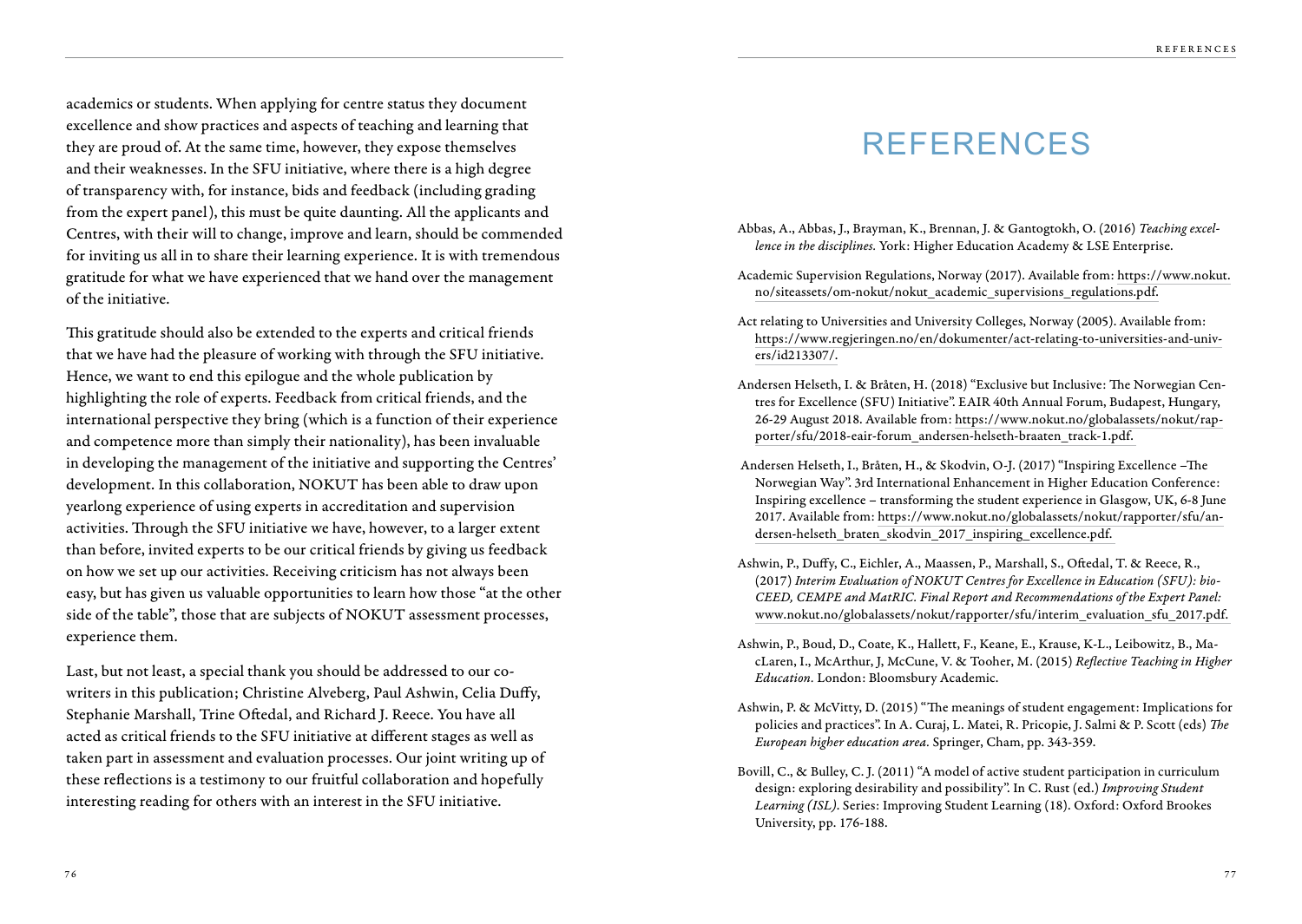- Boyer, E. (1990) *Scholarship Reconsidered*. The Carnegie Foundation for the Advancement of Teaching.
- Bråten, H. & Børsheim, A. (2016) *På vei mot det fremste? Sentre for fremragende utdanning- en nasjonal prestisjeordning.* Oslo: NOKUT. Available from: https://www.nokut. no/globalassets/nokut/rapporter/sfu/pa\_vei\_mot\_det\_fremste\_2016.pdf.
- Buller, J. (2013) *Positive Academic Leadership*, San Francisco: Jossey-Bass.
- Carlsten, T. C. & Vabø, A. (2015) *Sentre for fremragende utdanning (SFU). I samvirke med institusjoner og fag*. Rapport 22/2015. Oslo: NIFU.
- Carlsten, T. C. & Aamodt, P. O. (2013) *Evaluering av etablering av ordning med Sentre for fremragende utdanning (SFU). En kvalitativ analyse av aktørenes erfaringer og vurderinger.* Rapport 10/2013. Oslo: NIFU.
- CCSE (n.d.) *Student-driven activities.* Available from: https://www.mn.uio.no/ccse/english/development-areas/subjects/student-driven-activities/index.html.
- Duffy, C. (2013) "Negotiating with tradition: Curriculum reform and institutional transition in a conservatoire". *Arts and Humanities in Higher Education: an international journal of theory, research and practice,* 12 (2-3): 169-180.
- Dunne, E. & Roos Zandstra (2011) *Students as Change agents. New ways of engaging with learning and teaching in Higher Education.* Bristol: University of Exeter and Higher Education Academy.
- ENQA (2014) *The Concept of Excellence in Higher Education*. Brussels: ENQA.
- Førland, O. & Bråten, H. (2018) *How can a top-down initiative support change and development bottom-up? The case of Norwegian Centres for Excellence in Education.* Paper presented at the International Consortium for Educational Development (ICED) Conference in Atlanta, United States, 5-8 June 2018.
- Gale, R. A. (2007). "Braided practice: the place of scholarly inquiry in teaching excellence". *In A. Skelton (ed.) International Perspectives on Teaching Excellence in Higher Education.* Abingdon: Routledge.
- Gmelch, W. & Buller, J. (2015) *Building Academic Leadership Capacity: A Guide to Best Practice*, San Francisco: Wiley.
- Handal, G. (2016) "Kritiske venner". In H.I. Strømsø, K.H. Lycke & P. Lauvås (eds.) *Når læring er det viktigste.* Oslo: Cappelen Damm Akademisk, pp. 249-265
- Harmsworth, S. & Turpin, S. (2000) *Creating an Effective Dissemination Strategy. An Expanded Interactive Workbook for Educational Development Projects.*
- Healey, M., Flint, A. & Harrington, K. (2014) "Engagement through partnership: Students as partners in learning and teaching in higher education". York: *Higher Education Academy.*
- Holen, R. (forthcoming) *Student partnership in teaching and learning quality enhancement practices in quality culture context. A case of Norwegian Centres for Excellence.* Master's thesis. Oslo: University of Oslo.
- Kottmann, A. (2017) *Unravelling tacit knowledge: Engagement Strategies of Centres for Excellence in Teaching and Learning.* CHEPS working paper series; Vol. 2017, No. 03. Enschede: CHEPS, University of Twente.
- Kottmann et al. (forthcoming) *Evaluation of the Norwegian Centres for Excellence in Education Initiative.* Enschede: CHEPS, University of Twente.
- Kottmann, A., & Cremonini, L. (2017, in print) *Midterm Report CETLFUNK.* Enschede: CHEPS, University of Twente.
- Kottmann, A., Huisman, J., Brockerhoff, L., Cremonini, L. & Mampaey, J. (2016) *How Can One Create a Culture for Quality Enhancement?*. Available from: https://www. nokut.no/globalassets/nokut/rapporter/ua/2016/how\_can\_one\_create\_a\_culture\_ for quality enhancement.pdf.
- Könings, K. D., Bovill, C., & Woolner, P. (2017) "Towards an interdisciplinary model of practice for participatory building design in education". *European Journal of Education*, 52(3): 306-317.
- Lawson, D. (2016) "The Potential of Centres of/for Excellence in Higher Education". In Bråten, H. & Børsheim, A. (eds.) *På vei mot det fremste? Sentre for fremragende utdanning- en nasjonal prestisjeordning*. Oslo: NOKUT. Available from: https://www.nokut. no/globalassets/nokut/rapporter/sfu/lawson\_duncan\_the\_potential\_of\_centres\_of\_ for excellence in higher education 2016.pdf.
- Levy, P. (2017) "Reflections on 'students as partners': toward co-creating higher education". Presentation at The National Students as Partners Roundtable for 2017, Adelaide, Australia, 9 October 2017.
- Marshall, S. (2017) *Rising to the Challenges of Tomorrow.* York: Higher Education Academy.
- Marshall, S. (2016) *A Handbook for Leaders in Higher Education: Transforming Teaching and Learning*. Oxon: RKP.
- Meld. St. 16 (2016-2017) *Quality Culture in Higher Education.* White Paper from the Norwegian Ministry of Education and Research. Available from: https://www.regjeringen.no/en/dokumenter/meld.-st.-16- 20162017/id2536007/.